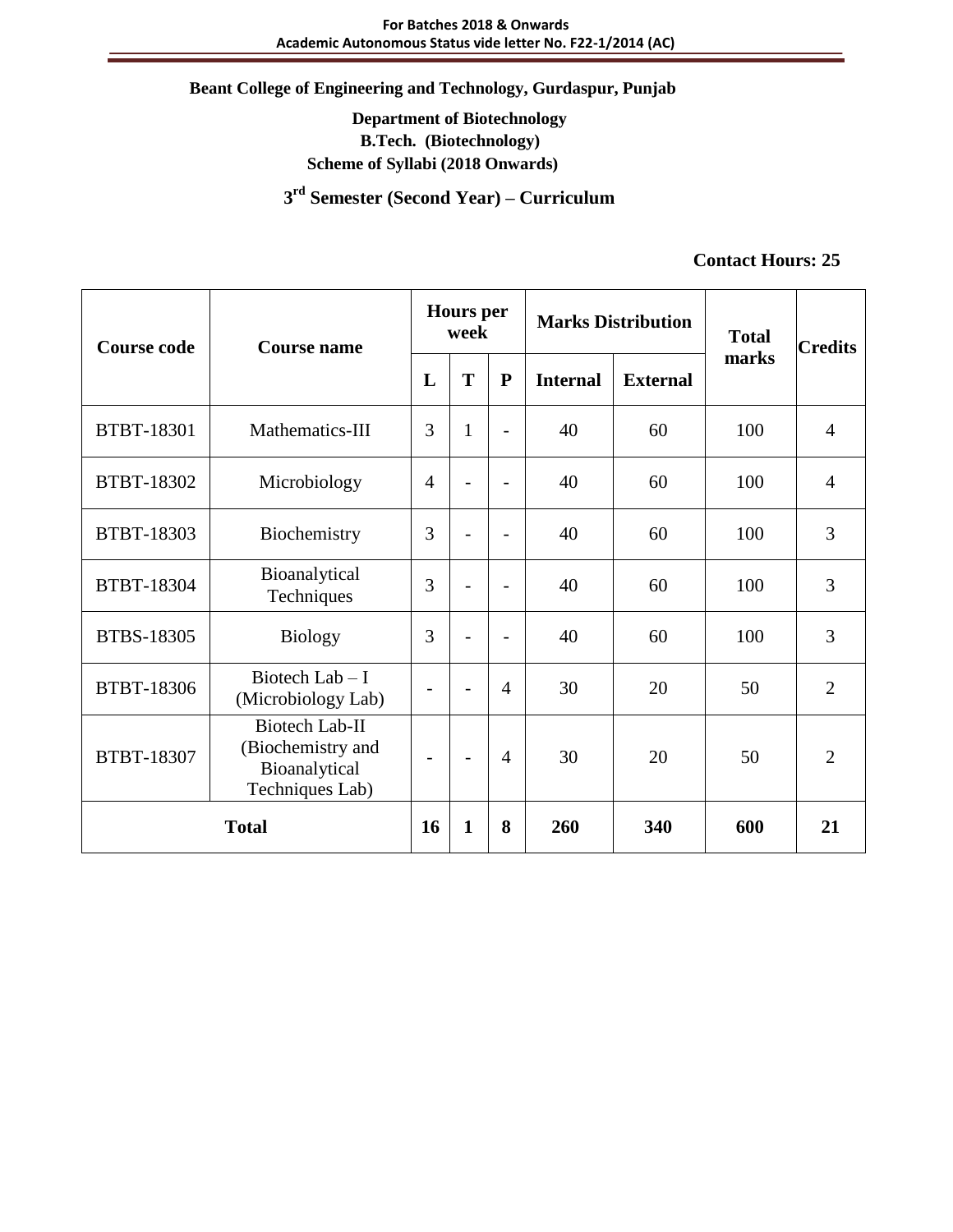## **Department of Biotechnology B.Tech. (Biotechnology) Scheme of Syllabi (2018 Onwards)**

 **4 th Semester (Second Year) – Curriculum**

#### **Contact Hours: 26**

| <b>Course code</b> | <b>Course name</b>                                                         |                        | <b>Hours</b> per<br>week |                          | <b>Marks Distribution</b> |       | <b>Total</b> | <b>Credits</b> |
|--------------------|----------------------------------------------------------------------------|------------------------|--------------------------|--------------------------|---------------------------|-------|--------------|----------------|
|                    |                                                                            | T<br>$\mathbf{P}$<br>L |                          | <b>Internal</b>          | <b>External</b>           | marks |              |                |
| BTBT-18401*        | <b>Biostatistics</b>                                                       | 3                      | 1                        | $\overline{a}$           | 40                        | 60    | 100          | $\overline{4}$ |
| BTBT-18402         | Immunology and<br>Immunotechnology                                         | $\overline{4}$         |                          | $\overline{a}$           | 40                        | 60    | 100          | $\overline{4}$ |
| BTBT-18403         | <b>Animal Cell Culture</b><br>and Biotechnology                            | 3                      |                          | $\overline{\phantom{0}}$ | 40                        | 60    | 100          | 3              |
| BTBT-18404         | <b>Transport Phenomena</b>                                                 | 3                      | $\mathbf{1}$             | $\overline{a}$           | 40                        | 60    | 100          | $\overline{4}$ |
| <b>BTHS-18901</b>  | of<br>Fundamentals<br>for<br>Management<br>Engineers                       | 3                      |                          | $\overline{\phantom{a}}$ | 40                        | 60    | 100          | 3              |
| BTBT-18405         | <b>Biotech Lab-III</b><br>(Immunology Lab)                                 |                        | $\overline{\phantom{0}}$ | $\overline{4}$           | 30                        | 20    | 50           | $\overline{2}$ |
| BTBT-18406         | <b>Biotech Lab-IV</b><br>(Animal Cell Culture<br>and Biotechnology<br>Lab) |                        | $\overline{\phantom{a}}$ | $\overline{4}$           | 30                        | 20    | 50           |                |
| <b>BTMC-I</b>      | Environmental<br>Sciences                                                  |                        |                          | $\overline{a}$           |                           |       |              | $\overline{0}$ |
| <b>Total</b>       |                                                                            | 16                     | $\overline{2}$           | 8                        | 260                       | 340   | 600          | 22             |

**\*This Subject shall be taught by the faculty of Applied Sciences Department.**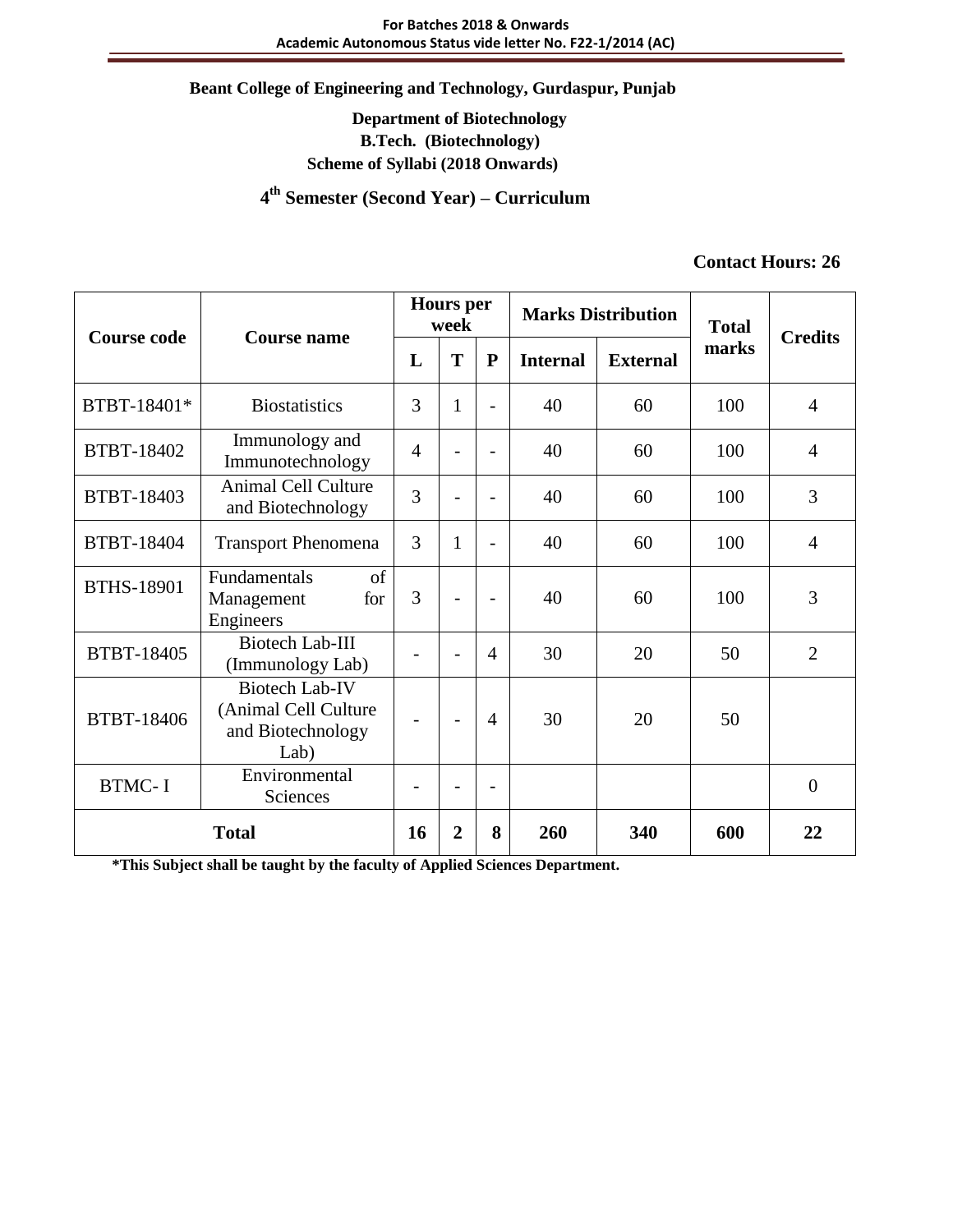# **Department of Biotechnology B.Tech. (Biotechnology) Scheme of Syllabi (2018 Onwards) 5 th Semester (Third Year) – Curriculum**

# **Contact Hours: 27**

| <b>Course code</b> | Course name                                                            |                          | <b>Hours</b> per<br>week |                          | <b>Marks Distribution</b> |                 | <b>Total</b> | <b>Credits</b> |
|--------------------|------------------------------------------------------------------------|--------------------------|--------------------------|--------------------------|---------------------------|-----------------|--------------|----------------|
|                    |                                                                        | L                        | T                        | ${\bf P}$                | <b>Internal</b>           | <b>External</b> | marks        |                |
| <b>BTBT-18501</b>  | <b>Chemical Engineering</b><br>Principles                              | 3                        | 1                        | $\overline{\phantom{0}}$ | 40                        | 60              | 100          | $\overline{4}$ |
| <b>BTBT-18502</b>  | Genetic Engineering                                                    | 3                        |                          | $\overline{a}$           | 40                        | 60              | 100          | 3              |
| <b>BTBT-18503</b>  | Cell and Molecular<br><b>Biology</b>                                   | 3                        |                          |                          | 40                        | 60              | 100          | 3              |
| BTBT-18XXX         | $DE-I$                                                                 | 3                        |                          |                          | 40                        | 60              | 100          | 3              |
| BTXX-18XXX         | OE-I                                                                   | 3                        |                          |                          | 40                        | 60              | 100          | 3              |
| <b>BTHS-18902</b>  | Entrepreneurship and<br>Project Management                             | 3                        |                          |                          | 40                        | 60              | 100          | 3              |
| BTBT-18504         | Biotech Lab-V (Genetic<br>Engineering Lab)                             |                          |                          | 4                        | 30                        | 20              | 50           | $\overline{2}$ |
| BTBT-18505         | Biotech Lab- VI (Cell and<br>Molecular Biology Lab)                    |                          |                          | 4                        | 30                        | 20              | 50           | $\overline{2}$ |
| <b>BTMC-II</b>     | Constitution of<br>India/Essence of Indian<br>Traditional<br>Knowledge | $\overline{\phantom{0}}$ |                          | ۰                        |                           |                 |              | $\Omega$       |
| <b>Total</b>       |                                                                        | 18                       | 1                        | 8                        | 300                       | 400             | 700          | 23             |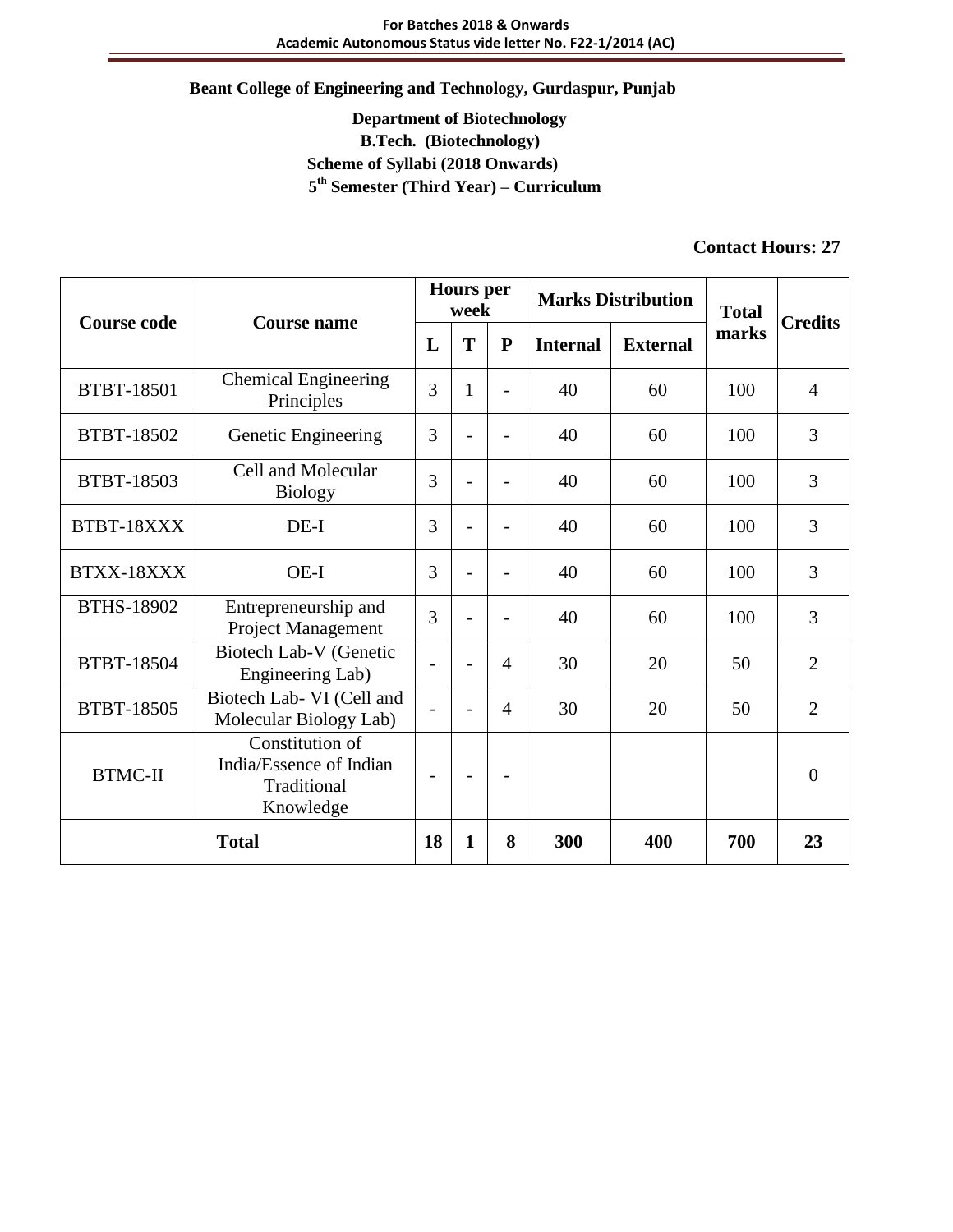# **Department of Biotechnology B.Tech. (Biotechnology) Scheme of Syllabi (2018 Onwards)**

**6 th Semester (Third Year) – Curriculum**

#### **Contact Hours: 25**

| <b>Course code</b><br><b>Course name</b> |                                                             |                          | <b>Hours</b> per<br>week |                          |                 | <b>Marks Distribution</b> | <b>Total</b> | <b>Credits</b> |
|------------------------------------------|-------------------------------------------------------------|--------------------------|--------------------------|--------------------------|-----------------|---------------------------|--------------|----------------|
|                                          |                                                             | L                        | T                        | ${\bf P}$                | <b>Internal</b> | <b>External</b>           | marks        |                |
| BTBT-18601                               | Fundamentals of<br><b>Biochemical Engineering</b>           | 3                        | $\mathbf{1}$             | $\overline{\phantom{0}}$ | 40              | 60                        | 100          | $\overline{4}$ |
| BTBT-18602                               | <b>Plant Biotechnology</b>                                  | $\overline{4}$           |                          |                          | 40              | 60                        | 100          | $\overline{4}$ |
| BTBT-18603                               | Food and Fermentation<br>Technology                         | 3                        |                          | $\overline{\phantom{0}}$ | 40              | 60                        | 100          | 3              |
| <b>BTHS-18903</b>                        | <b>Human Resource</b><br>Management                         | 3                        | -                        | $\overline{\phantom{0}}$ | 40              | 60                        | 100          | 3              |
| BTXX-<br>18XXX                           | $OE-II$                                                     | 3                        |                          |                          | 40              | 60                        | 100          | 3              |
| <b>BTBT-18604</b>                        | Biotech Lab-VII (Plant<br>Biotechnology Lab)                | $\overline{\phantom{a}}$ | $\overline{\phantom{0}}$ | $\overline{4}$           | 30              | 20                        | 50           | $\overline{2}$ |
| BTBT-18605                               | <b>Biotech Lab-VIII</b><br>(Biochemical Engineering<br>Lab) | $\overline{\phantom{a}}$ | $\overline{\phantom{0}}$ | $\overline{4}$           | 30              | 20                        | 50           | $\overline{2}$ |
| <b>Total</b>                             |                                                             | 16                       | 1                        | 8                        | 260             | 340                       | 600          | 21             |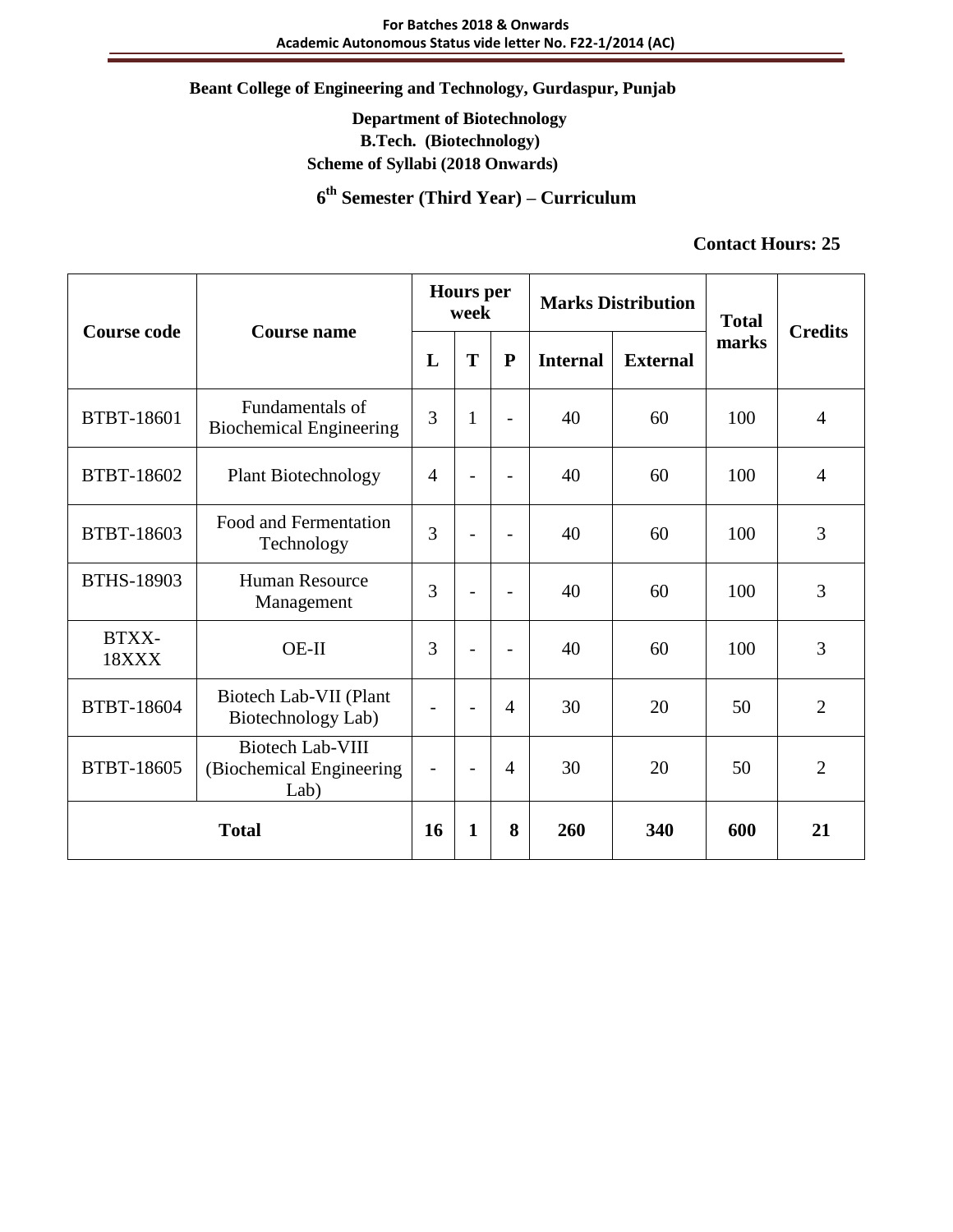# **Department of Biotechnology B.Tech. (Biotechnology) Scheme of Syllabi (2018 Onwards)**

**7 th Semester (Fourth Year) – Curriculum**

#### **Contact Hours: 24**

| <b>Course code</b> | <b>Hours</b> per<br>week<br><b>Course name</b>                        |    | <b>Marks Distribution</b> |                          | <b>Total</b>    | <b>Credits</b>  |       |                |
|--------------------|-----------------------------------------------------------------------|----|---------------------------|--------------------------|-----------------|-----------------|-------|----------------|
|                    |                                                                       | L  | T                         | $\mathbf{P}$             | <b>Internal</b> | <b>External</b> | marks |                |
| <b>BTBT-18701</b>  | Enzymology and<br><b>Enzyme Technology</b>                            | 3  | $\mathbf{1}$              |                          | 40              | 60              | 100   | $\overline{4}$ |
| BTBT-18702         | <b>Bioinformatics</b>                                                 | 3  |                           |                          | 40              | 60              | 100   | 3              |
| BTBT-18703         | <b>Biomedical</b><br>Instrumentation                                  | 3  |                           |                          | 40              | 60              | 100   | 3              |
| BTBT-18XXX         | DE II                                                                 | 3  |                           |                          | 40              | 60              | 100   | 3              |
| BTXX-18XXX         | <b>OE III</b>                                                         | 3  |                           |                          | 40              | 60              | 100   | 3              |
| BTBT-18704         | Biotech Lab-IX<br>(Enzymology and<br><b>Enzyme Technology</b><br>Lab) |    | $\overline{\phantom{0}}$  | 4                        | 30              | 20              | 50    | $\overline{2}$ |
| <b>BTBT-18705</b>  | Biotech Lab-X<br>(Bioinformatics Lab)                                 |    | $\overline{a}$            | $\overline{4}$           | 30              | 20              | 50    | $\overline{2}$ |
| <b>BTBT-18706</b>  | Summer Internship<br>$(6-8 \text{ weeks})$ *                          |    | $\overline{\phantom{0}}$  | $\overline{\phantom{0}}$ | 40              | 60              | 100   | 3              |
| <b>Total</b>       |                                                                       | 15 | $\mathbf{1}$              | 8                        | 300             | 400             | 700   | 23             |

**\*This internship is during the summer break after 6th Semester (3rd Year).**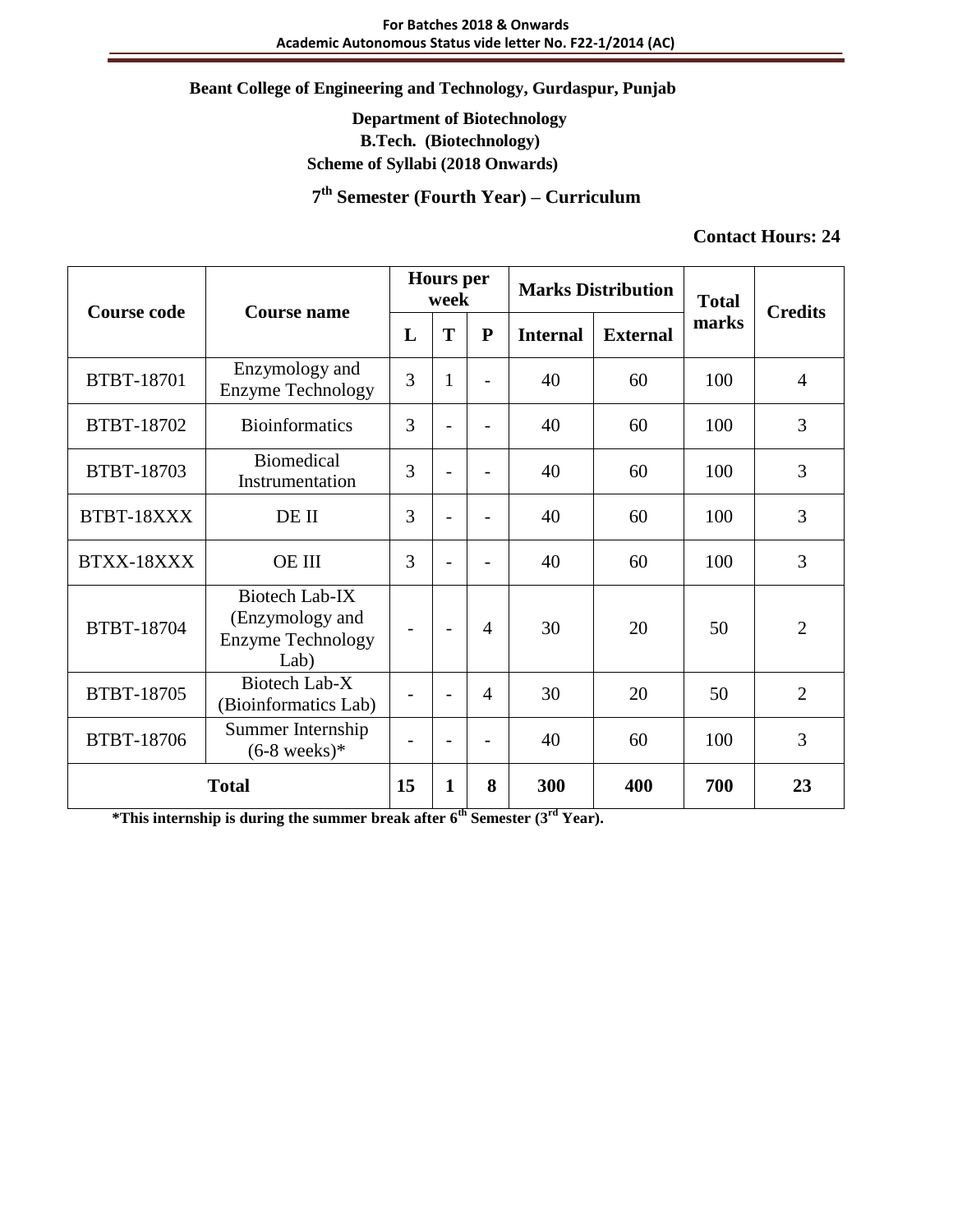**Department of Biotechnology B.Tech. (Biotechnology) Scheme of Syllabi (2018 Onwards)**

**8 th Semester (Fourth Year) - Curriculum**

|                    |                     | <b>Marks Distribution</b> |                 |                    |                |  |  |  |
|--------------------|---------------------|---------------------------|-----------------|--------------------|----------------|--|--|--|
| <b>Course Code</b> | <b>Course Name</b>  | <b>Internal</b>           | <b>External</b> | <b>Total Marks</b> | <b>Credits</b> |  |  |  |
| <b>BTBT-18801</b>  | Industrial training | 200                       | 200             | 400                | 12             |  |  |  |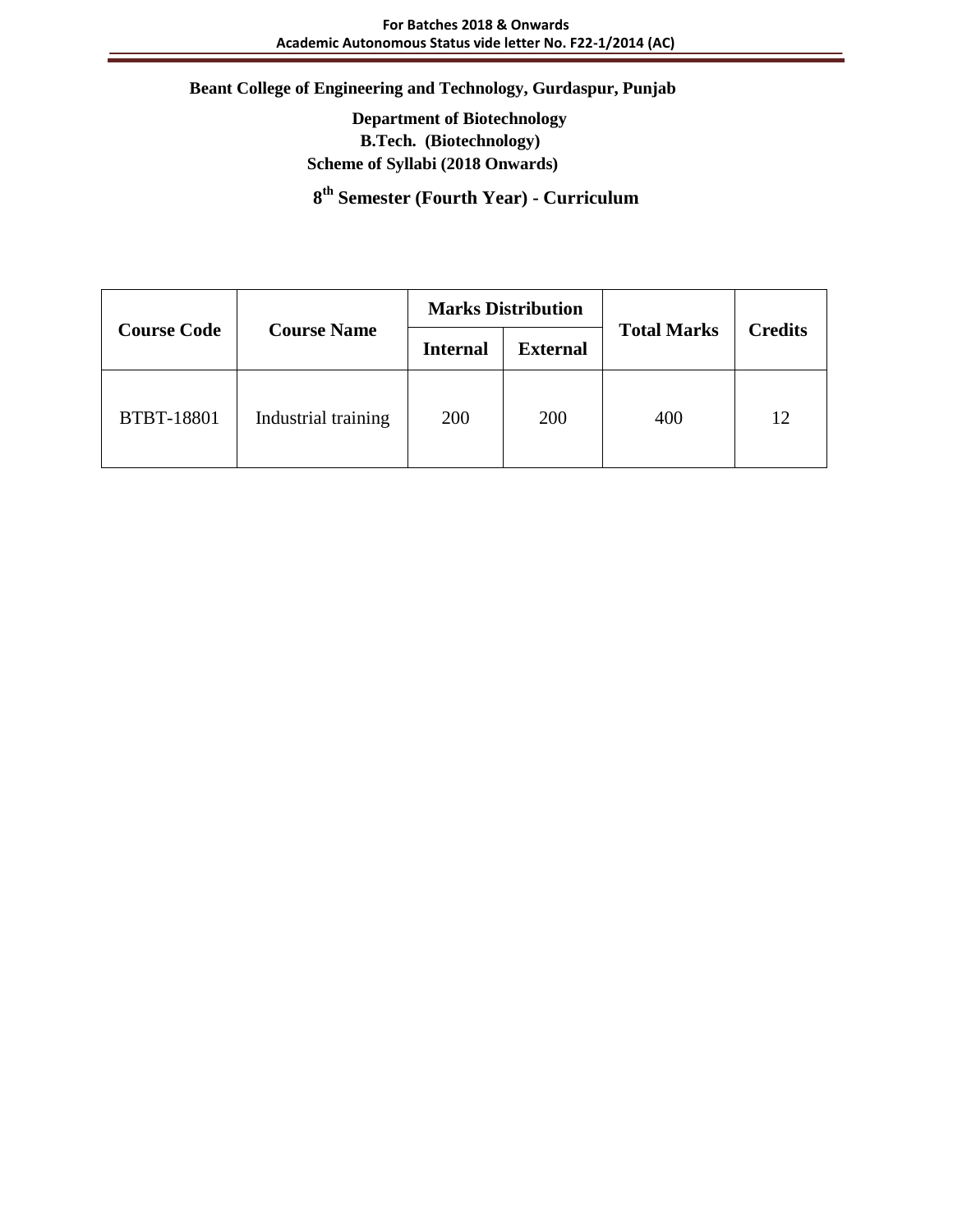# **Department of Biotechnology B. Tech (Biotechnology) Scheme of Syllabi (2018 Onwards)**

# **List of Departmental Elective (DE)**

| <b>Course Code</b> | <b>Course Name</b>                           |
|--------------------|----------------------------------------------|
| <b>BTBT-18951</b>  | IPR management in Biotechnology              |
| BTBT-18952         | <b>Stem Cell Technology</b>                  |
| <b>BTBT-18953</b>  | Advances in drug design and pharmacogenomics |
| BTBT-18954         | Biological waste treatment                   |
| <b>BTBT-18955</b>  | Introduction to Cancer Biology               |
| BTBT-18956         | Protein Engineering                          |
| <b>BTBT-18957</b>  | <b>Molecular Farming</b>                     |
| <b>BTBT-18958</b>  | <b>Environmental Biotechnology</b>           |
| BTBT-18959         | Pharmaceutical Biotechnology                 |
| <b>BTBT-18960</b>  | <b>Agricultural Biotechnology</b>            |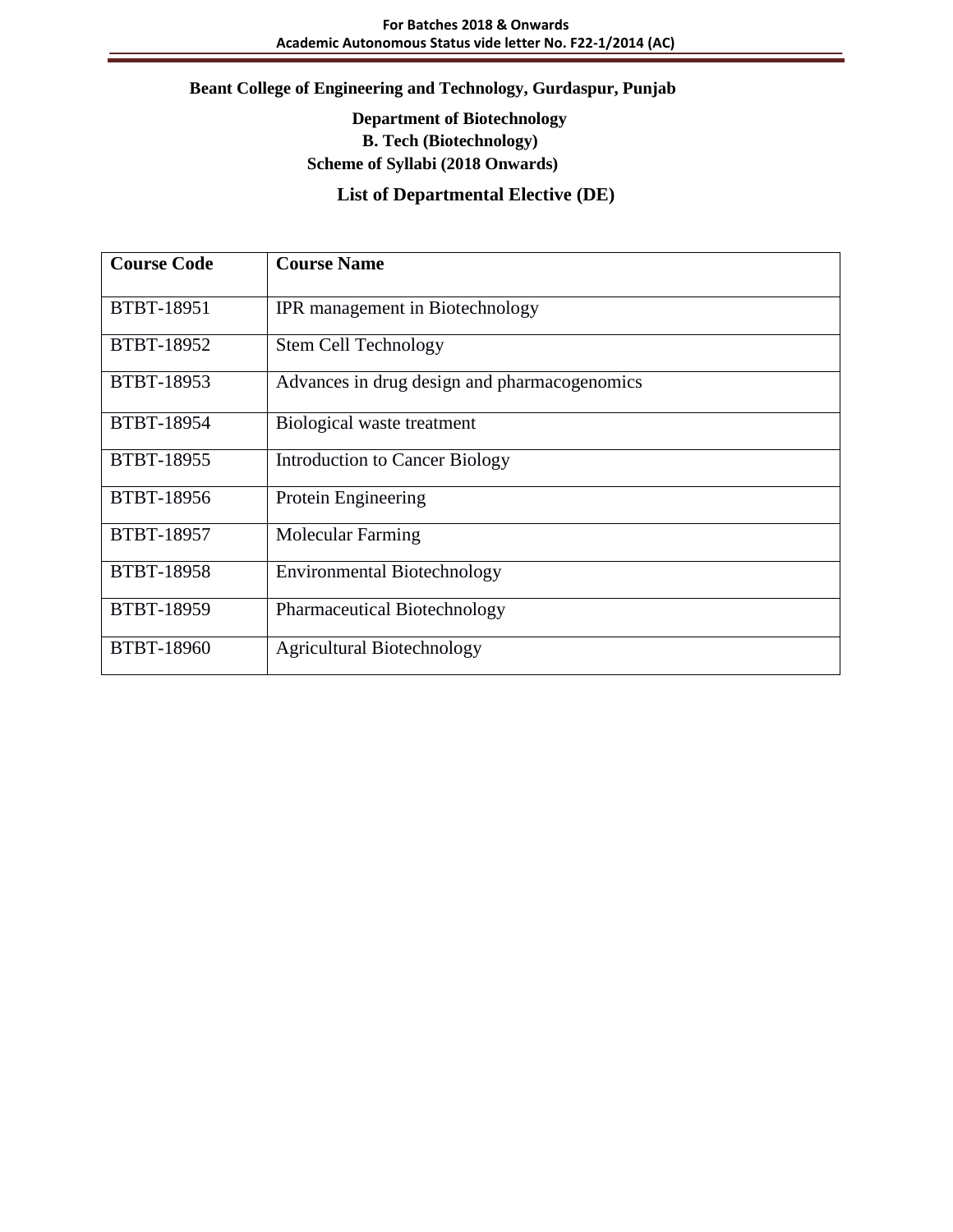# **Department of Biotechnology B.Tech. (Biotechnology) Scheme of Syllabi (2018 Onwards)**

#### **List of Open Elective (OE)**

| <b>Course Code</b> | <b>Course Name</b>                |
|--------------------|-----------------------------------|
| <b>BTBT-18970</b>  | Industrial Waste management       |
| BTBT-18971         | <b>Bioinformatics</b>             |
| BTBT-18972         | Food Safety                       |
| <b>BTBT-18973</b>  | <b>IPR</b>                        |
| BTBT-18974         | <b>Biomedical Instrumentation</b> |
| BTBT-18975         | Human Disease and Control         |
| <b>BTBT-18976</b>  | Bio fertilizer Technology         |
| BTBT-18977         | <b>Bio Nanotechnology</b>         |
| <b>BTBT-18978</b>  | <b>Biofuels</b>                   |
| BTBT-18979         | <b>Computational Biology</b>      |

**Total Credits=122**

# **From 3rd Semester to 8th Semester**

**Total Internal Marks: 1580**

# **Total External Marks: 2020**

**Total Marks: 3600**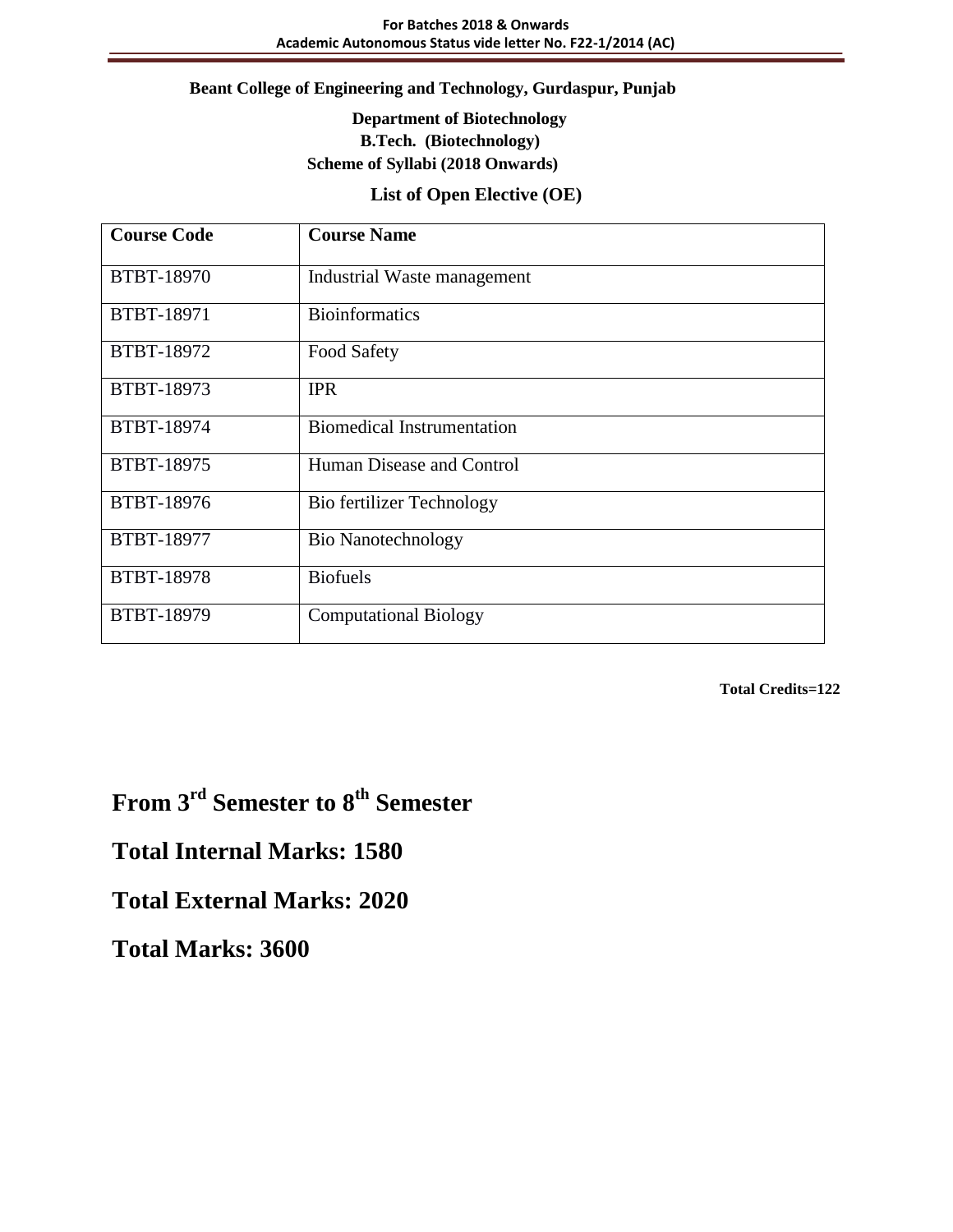## **BTBT-18301 Mathematics – III**

| <b>Internal Marks: 40</b> |            |
|---------------------------|------------|
| <b>External Marks: 60</b> | LTP        |
| <b>Total Marks: 100</b>   | <b>310</b> |

#### **Objectives:**

The objective of this course is to equip the students to deal with advanced level of mathematics and applications that would be essential for their disciplines.

#### **Laplace transformations:**

Laplace transforms of various standard functions, properties of Laplace transform.

#### **Partial Differential Equations:**

Formation of Partial Differential Equations, linear Partial Differential Equations, Homogeneous Partial Differential Equations with constant coefficients.

(10)

(10)

(10)

(10)

#### **Functions of complex variables:**

Limits, continuity and derivative of the function of complex variable, Analytic function, Cauchy-Riemann equations, conjugate functions, harmonic functions; Complex Integration: Line integrals in the complex plane, Cauchy's theorem, Cauchy's integral formula and derivatives of analytic function

#### **Linear Systems and Eigen- Values:**

Gauss–elimination method, gauss- Jordan method, Gauss- Seidel iteration method, Rayleigh's Power method for Eigen values and Eigenvectors.

#### **Suggested Books:**

1 Kreyszig, E., Advanced Engineering Mathematics, Eighth edition, John Wiley, New Delhi

2 Grewal, B. S., Higher Engineering Mathematics, Khanna Publishers, New Delhi

3 Ian N. Sneedon, Elements of Partial Differential Equations, McGraw- Hill, Singapore, 1957

4 Peter. V. O'Nil, Advanced Engineering Mathematics, Wadsworth Publishing Company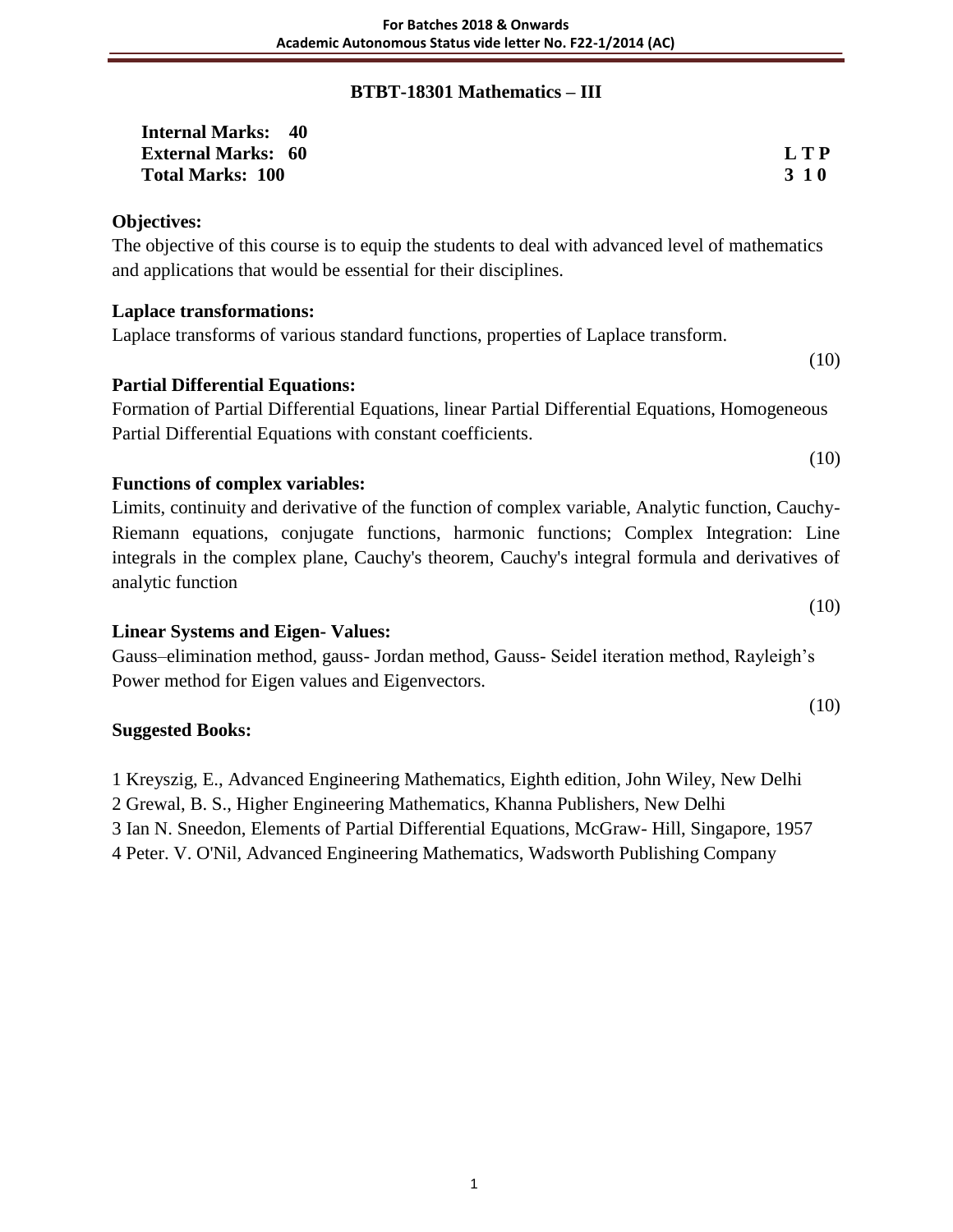#### **BTBT-18302 Microbiology**

| <b>Internal Marks: 40</b> |       |
|---------------------------|-------|
| <b>External Marks: 60</b> | L T P |
| <b>Total Marks: 100</b>   | 300   |

**Objective:** The course imparts the knowledge of different types of microorganisms that are invisible to our naked eyes. Discovery, origin and evaluation of different forms of bacteria, fungi, protozoa and viruses constitute the basics of biotechnology. It will also give an insight of the industrial applications of microbial organisms.

**Unit–I Prokaryotic Cell Organization**: General account of cell size, arrangement, shape, capsule, slime, pili, spores, structure and function of gram negative & gram-positive cell wall and membrane, periplasmic space. Brief account of viruses, mycoplasma and fungi. (5)

**Unit–II Bacteriological Techniques**: Isolation of industrially important microbial strains, strain improvement, maintenance and preservation of industrial microbes. (5)

**Unit–III Bacterial Nutrition:** Physical growth requirements viz. temperature, pH, oxygen concentration, water activity, light, pressure. Chemical growth requirements viz. nutrients, nutrient uptake in bacteria: Passive and facilitated diffusion, active transport. (4)

**Unit–IV Bacterial Growth Kinetics:** Growth curve, growth rate and generation time. Growth kinetics, mathematical nature and expression of growth, measurement of growth by quantitating cell mass, cell number and a cell constituent, concept of geometric & arithmetic nature of growth, asynchronous and synchronous cultures, diauxic growth. (6)

**Unit–V Bacterial Reproduction**: Asexual reproduction, DNA replication in bacterial cell, general principles of bacterial recombination - transformation, transduction and conjugation. (6)

**Unit–VI Medical Microbiology**: Characteristics of major pathogens (Mycobacterium tuberculosis, Plasmodium sp., etc) their modes of transmission, mechanisms of infection and growth. Production and application of health care products(antibiotics, vitamins, amino acids, alkaloids, steroids) (4)

**Unit–VII Agricultural & Environmental Microbial Biotechnology**: Large-scale production of microbial inoculants for agriculture, mycorrhiza, treatment of urban (sewage) and industrial effluents. Bioplastics, Bioinstecticides, Biofertilizers, Biofuels (bioethanol, biogas, biohydrogen andbiodiesel),Biosensors. (6)

#### **Course outcomes:**

- 1. To be able to understand the roles and characteristics of microorganisms.
- 2. To understand the basic concept of replication in microorganisms.
- 3. To be able to understand economic significance of microorganisms and assess their impact on environment.
- 4. To be able to evaluate explicitly, the metabolic pathways, role of microbes in public health as well as physical and chemical control of microorganisms. and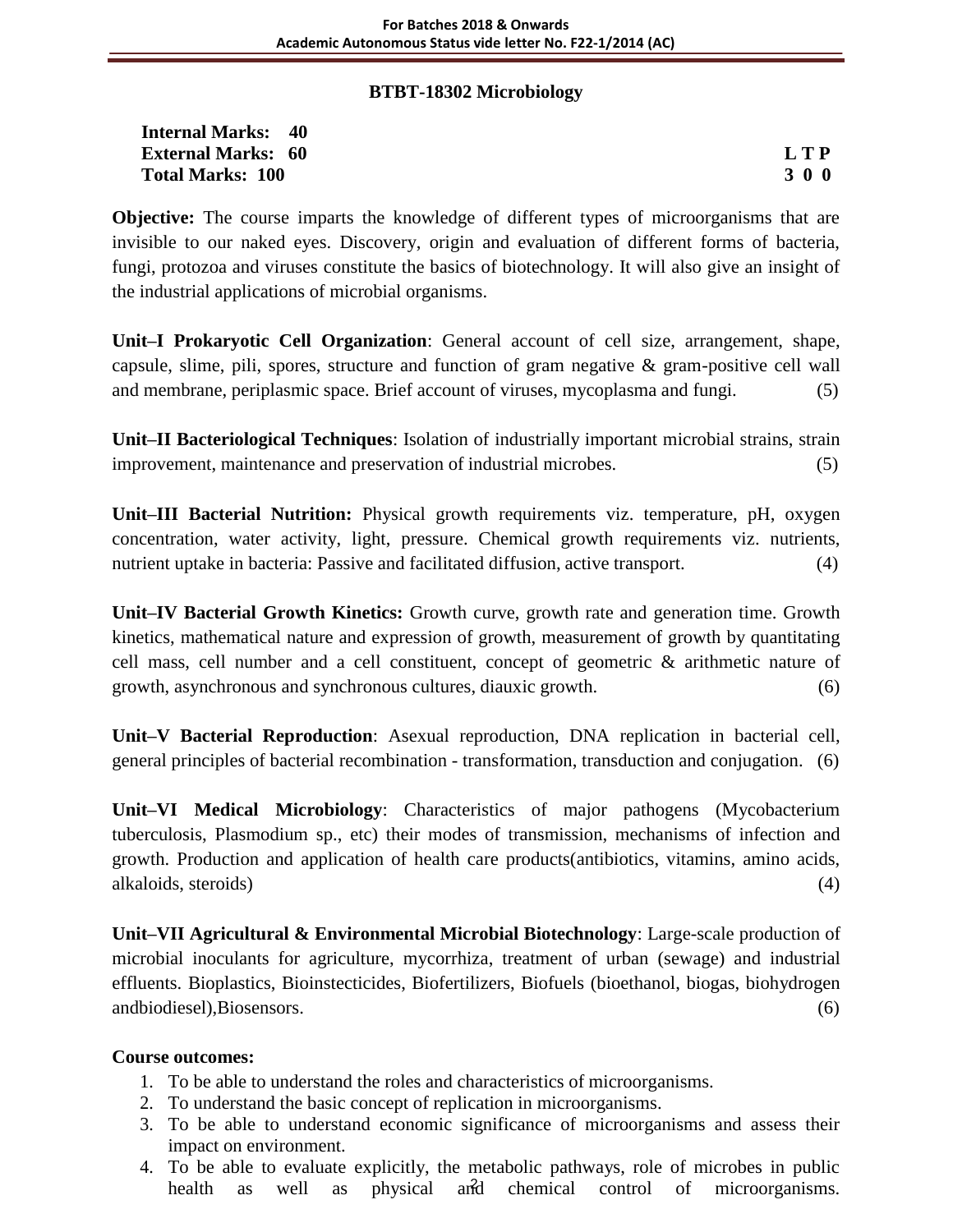# **Suggested Reading and Books**:

.

- 1. Microbiology  $10^{th}$  Edition, M.J. Pelczar, E.C.S. Chan and N.R. Kreig, Tata McGraw Hill
- 2. Microbiology: An Introduction (9th Ed.) by Tortora GJ, Funke BR, and Case CL, Pearson Education, 2008.
- 3. Prescott, Harley and Klein's Microbiology (7th Ed.) by Willey JM, Sherwood LM, and Woolverton CJ, McGraw Hill Higher Education, 2008.
- 4. Principles of Fermentation Technology  $(3<sup>rd</sup> Ed.)$  by Stanbury PF, Whitaker A and Hall SJ, Elsevier Science Ltd, 2006.
- 5. Environmental Microbiology  $(3<sup>rd</sup> Ed.)$  by R. Mitchel, Wiley-Blackwell, 2009.
- 6. Microbial Biotechnology: Fundamentals of Applied Microbiology  $(2^{nd} Ed)$  by

Glazer & Nikaido, W.H. Freeman and Co., New York, 1995.

7. Molecular Biotechnology (3rd Ed.) by Glick BR and Pasternak JJ, ASM Press, Washington D.C., 2003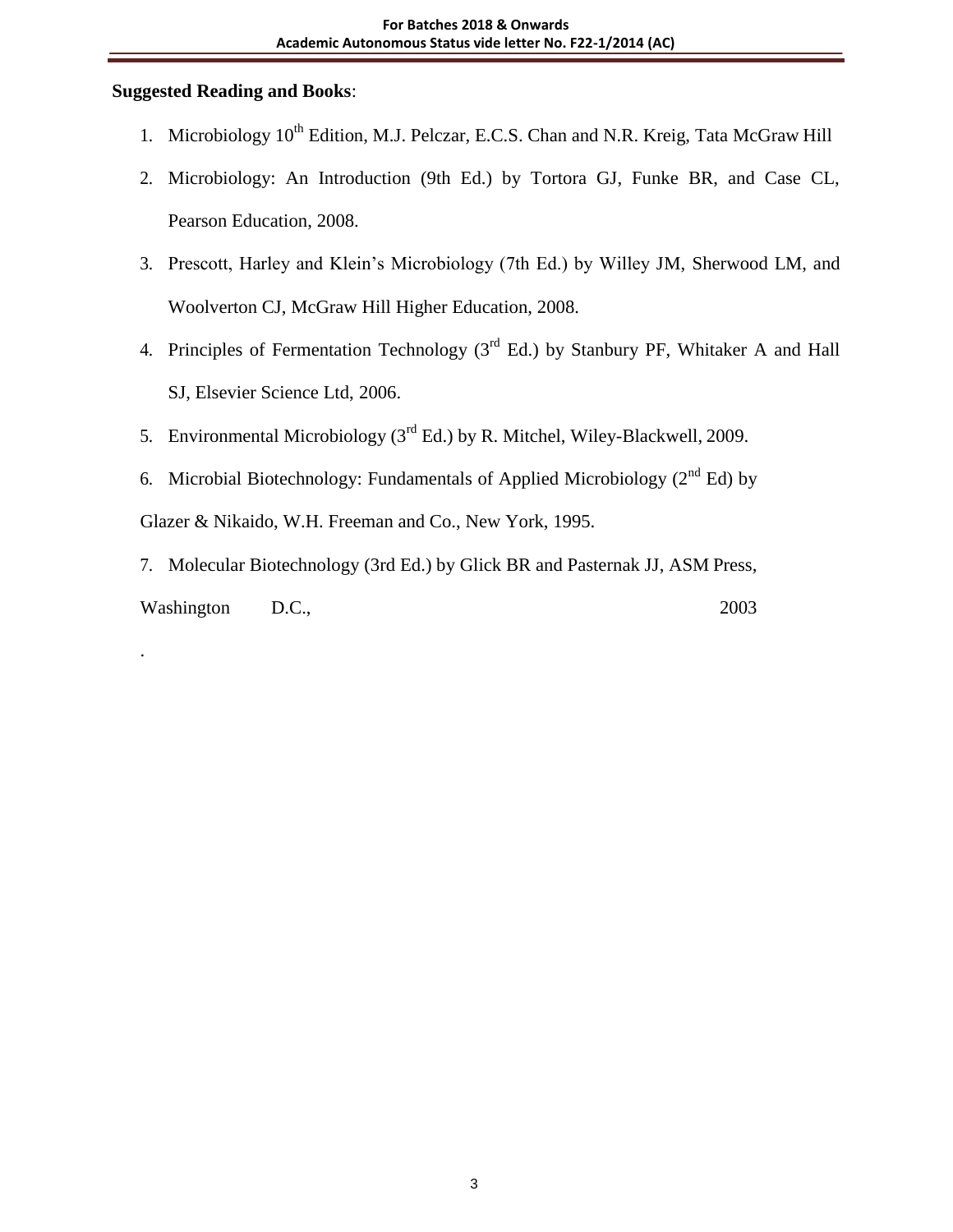#### **BTBT-18303 Biochemistry**

**Internal Marks: 40 External Marks: 60 L T P Total Marks: 100 3 0 0**

**Objective:** The course aims on understanding of the relationships between structure and function in the major classes of biopolymers. It augurs understanding on central metabolic process and the role of enzymes in modulating pathways. The theoretical background of biochemical systems helps to interpret the results of laboratory experiments.

**Unit–I Biomolecules:** Chemistry and Properties of Amino Acids, Proteins, Carbohydrates, Lipids, Purines, Pyrimidines and Vitamins. Chemical Bonds: Covalent Bonds, Ionic Bonds, Co-Ordinate Bonds, Hydrogen Bonds, Vander Waal Forces, Hydrophobic Interactions, Diode Interactions. (5)

**Unit–II Proteins**: Primary, Secondary, Tertiary and Quaternary Structure, Proteins Analysis, Methods for Isolation and Purification of Proteins. (6)

**Unit–III Fat Metabolism**: Oxidation of fatty acids, synthesis of fatty acids (fatty acid synthesis complex system), and ketone bodies. Carbohydrates Metabolism: Glycolysis, glycogenolysis, glycogenesis and their regulations, citric acid cycle. (7)

**Unit–IV Amino acid Metabolism:** Oxidative degradation and synthesis of amino acids, estimation of amino acids. Nucleic Acid Metabolism: Biosynthesis of purines and pyrimidines, their regulation and catabolism (6)

**Unit–V Mitochondria:** Structure of mitochondria, organization of respiratory chain, oxidative phosphorylation and its inhibitors (5)

**Unit–VI Plant & Microbial Biochemistry:** Photosynthesis, differences in respiratory mechanisms and anaerobes. (4)

**Unit–VII Nitrogen- Fixation**: Role of Various Enzymes in Nitrogen Cycle. (3)

#### **Course outcomes**

- 1. Understand complex biochemical pathways within living cells
- 2. Understand the physiological functioning of the cells
- 3. Understand catabolic and anabolic metabolism
- 4. Determine the kinetic parameters of enzymatic reactions

#### **Suggested Reading and Books:**

1. A.L. Lehninger: Principles of Biochemistry,  $7<sup>th</sup>$  edition, Worth Publishers, New York (2017)

- 2. L. Stryer: Biochemistry, W.H. Freeman and Company, 8<sup>th</sup> edition New York (2015)
- 3. B.D. Hames et al: Instant Notes in Biochemistry, BIOS Sci. Pub. Ltd. U.K. (2001)
- 4. G. Zubay: Biochemistry, W.C. Brown Publishers, Oxford, England (2002).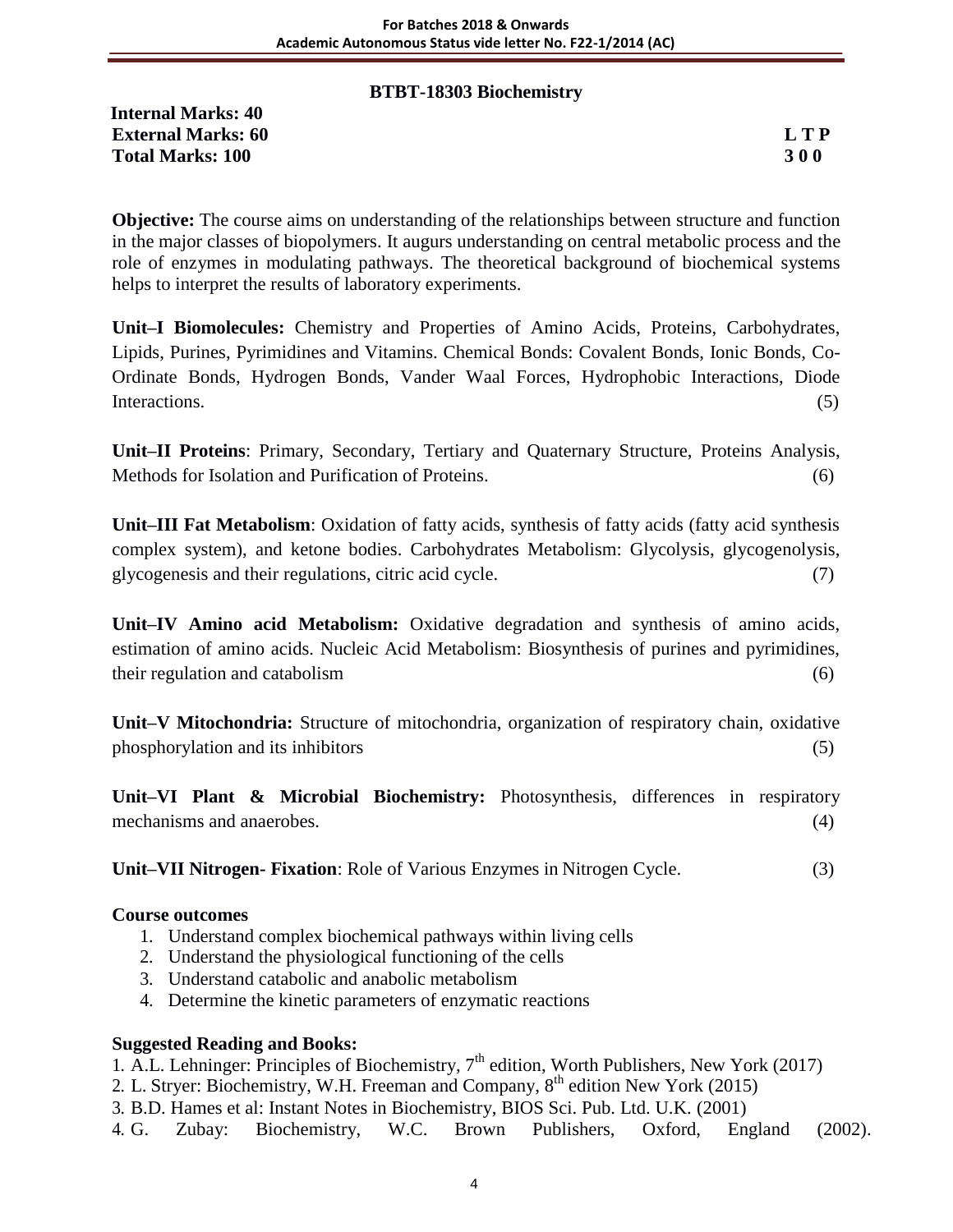# **BTBT-18304 Bioanalytical Techniques**

| <b>Internal Marks: 40</b> |            |
|---------------------------|------------|
| <b>External Marks: 60</b> | <b>LTP</b> |
| <b>Total Marks: 100</b>   | <b>300</b> |

**Objective**: Research in the field of biotechnology and its applications in development of technologies involve various kinds of unique techniques. Though these techniques are purely based on the principles of physics and chemistry yet they are specialized for biological applications. The course is aimed to impart conceptual as well as descriptive knowledge about such techniques to the bachelor students pursuing education in the field of biotechnology.

**Unit–I Centrifugation**: Basic principles of sedimentation, centrifugal field and relative centrifugal force, types of centrifuges, ultracentrifugation, safety aspects of centrifuges, types of rotors, differential centrifugation, density gradient centrifugation, preparative and analytical centrifugation. (4)

**Unit–II Microscopy**: Introduction to basic principles of microscopy, light microscopy, basic components of light microscope, compound microscope, contrast in light microscopy, advances in microscopy including confocal microscopy, fluorescent microscopy, stereomicroscope, introduction to basic principles of electron microscopy, preparation of samples, TEM, SEM and  $AFM.$  (6)

**Unit–III Electrophoresis**: General principle of electrophoresis, support media (agarose and polyacrylamide gels), electrophoresis of proteins by SDS-PAGE, native PAGE, gradient gels, isoelectric focusing, two dimensional PAGE, Western blot analysis, visualization of proteins in gels, electrophoresis of nucleic acids using agarose gel, sequencing gel, denaturing agarose gel, capillary electrophoresis. (5)

**Unit–IV Chromatography**: Principles of chromatography, distribution coefficient, retention time, capacity factor, plate height and resolution, peak broadening and van Deemter plot, TLC and column chromatography, matrix materials, LPLC, HPLC, normal phase and reversed phase chromatography, ion exchange chromatography, gel exclusion chromatography, affinity chromatography, GC. (6)

**Unit–V Spectroscopy-I**: Properties of electromagnetic radiations and their interaction with matter, UV and visible light spectroscopy, Beer-Lambert law, spectrofluorimetry, CD spectroscopy, Mass spectrometry, components of mass spectrometer, methods of ionization and mass analysis including MALDI-TOF. (6)

**Unit–VI Spectroscopy-II**: IR spectroscopy, Raman spectroscopy, ESR and NMR spectroscopy, X-ray crystallography. (5)

**Unit–VII Radioisotope Techniques**: Atomic stability and radiation, types of decay, rate of radioactive decay and half-life, units of radioactivity, specific activity, detection methods based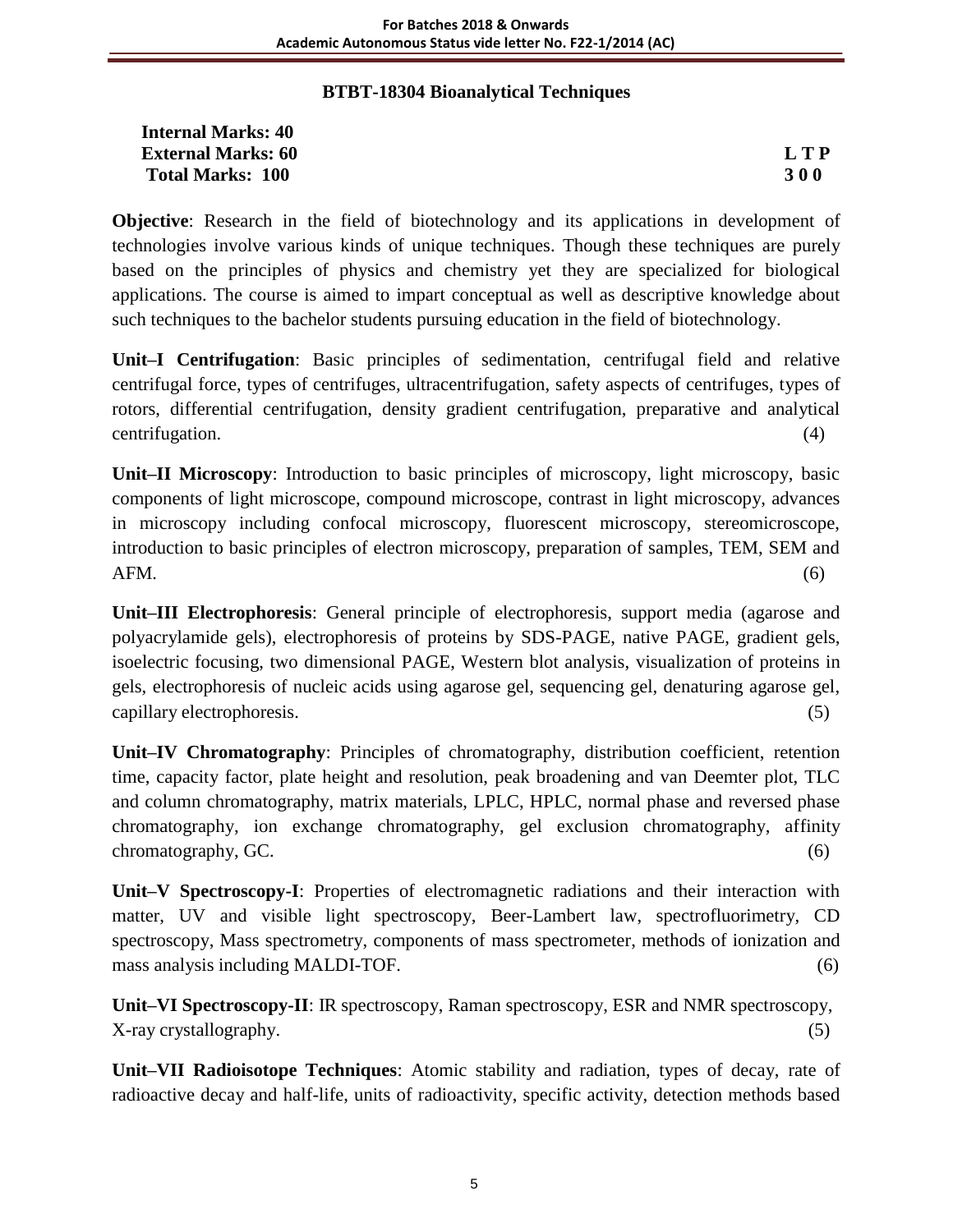on ionization (GeigerMuller monitor), excitation (solid and liquid scintillation counting), Cerenkov counting, autoradiography, safety aspects of handling radioactive material and radiations, units of exposure such as gray and sievert, precautions associated with radioactivity handling. (4)

# **Course Outcomes**:

- 1. To be able to use selected analytical techniques.
- 2. Familiarity with working principals, tools and techniques of different instruments.
- 3. To understand the strengths, limitations and creative use of techniques for problem-solving.
- 4. Able to design experiments and understand the instrumentation

# **Suggested Books**:

- 1. Principles and Techniques of Biochemistry and Molecular Biology, Wilson K. And Walker J., Cambridge University Press (2010) 7th ed.
- 2. Biochemical Method-A Concise guide for students and researchers, Pingoud A., Urbanke C., Hoggett J. and Jeltsch A. Wiley-VCH Publishers (2002)
- 3. Bioseparations: Science and Engineering, Harrison, R.G., Todd, P., Rudge, S.R. and Petrides, B.B. Oxford University Press (2006).
- 4. Microscopy and Microtechniques. Marimuthu, R., MJP Publishers (2011).
- 5. Instrumental Methods of Analysis, Willard H.W., Merritt L.L., Dean J.A. & Settle F.A. 7th ed. (2011) East West Publishers.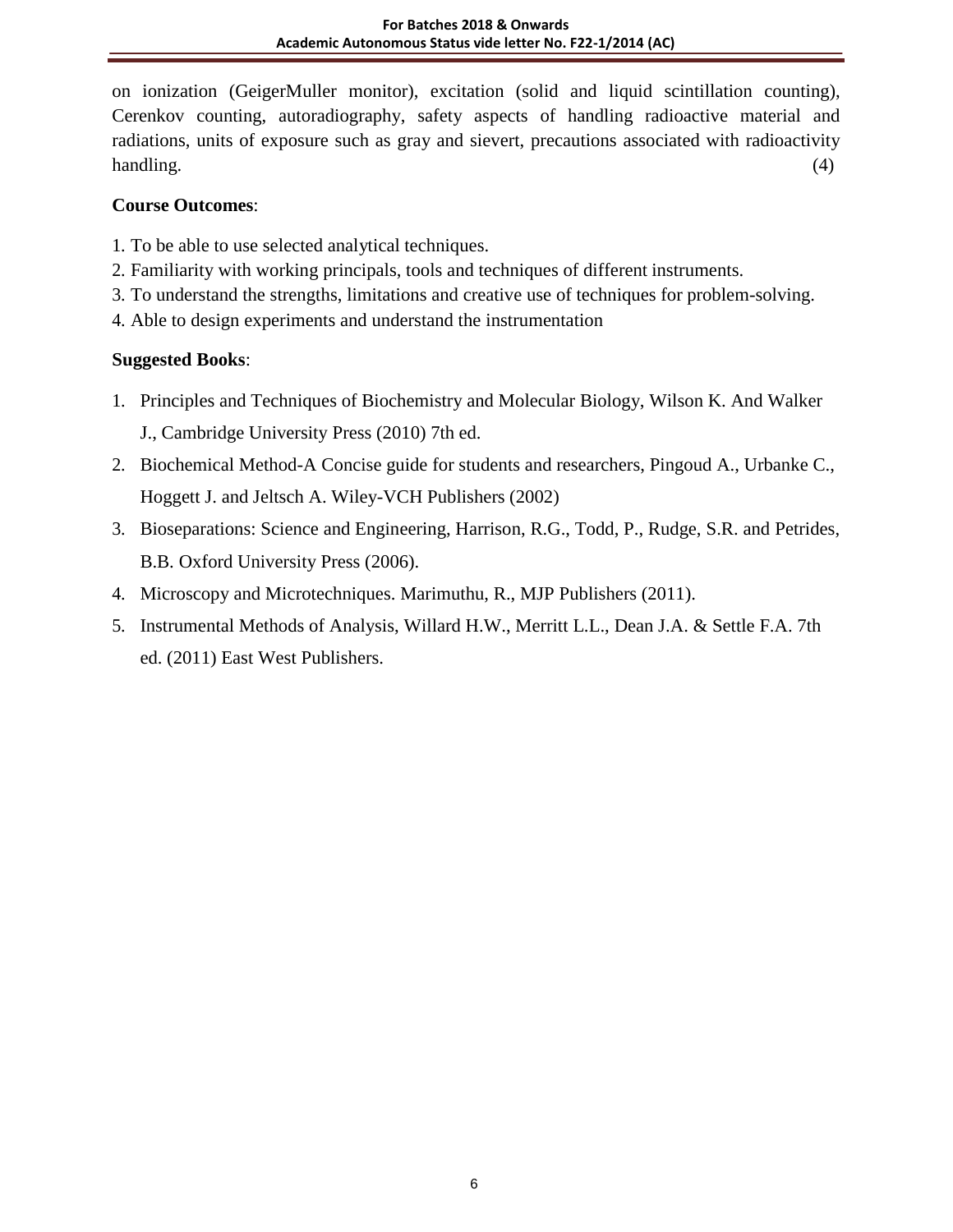#### **BTBS-18305 Biology**

| <b>Internal Marks: 40</b> |       |
|---------------------------|-------|
| <b>External Marks: 60</b> | L T P |
| <b>Total Marks: 100</b>   | 3 1 0 |

**Objective:** Students will be introduced to the basics of biology such as cell structure and functions, inheritance & evolution, basic concepts of genetics, and an introduction to microbiology. So that they can use technology for the betterment of life on this planet.

**Unit–I Introduction to living world:** Diversity of life, major prokaryotes- monera, eubacteria and eukaryotic kingdoms- Protista, Fungi, Plantae, and Animalia. (8)

**Unit–II Biochemistry:** Metabolism (Catabolism: oxidation reactions and Anabolism: reduction reactions), ATP, Bioenergetics: cellular respiration and photosynthesis. (10)

**Unit–III Genetics:** Basic principles of Mendel, molecular genetics, structure and function of genes and chromosomes, Central dogma, Replication, Transcription and Translation, introduction to recombinant DNA technology and its applications including genetically modified foods and organisms. (10)

**Unit–IV Cell Biology**: Macromolecules: carbohydrates, lipids, water, aminoacids, proteins, nucleic acids, cell membrane, organelles: mitochondria, ribosomes, golgi appratus, endoplasmic reticulum, cytoskeleton, cell-signaling, cell division: mitosis, meosis, differentiation, motility.

(10)

**Unit–V Microbiology:** Host-microbe interactions, physiology, ecology, diversity, and virology, microbial diseases and preventions, Antibiotics production with major examples, types of vaccines and important examples. (10)

# **Course Outcomes:**

- 1. Get insight into basic biology as a science
- 2. Outlining the diversity and evolution
- 3. Organization and fundamental principles of living systems
- 4. Principle behind recombinant technology

# **Suggested Books:**

- 1. Biology Fundamental Principles by Balaji S Thorat and Sumit M Raut
- 2. Lehlinger's Principles of Biochemistry
- 3. Microbiology by Prescott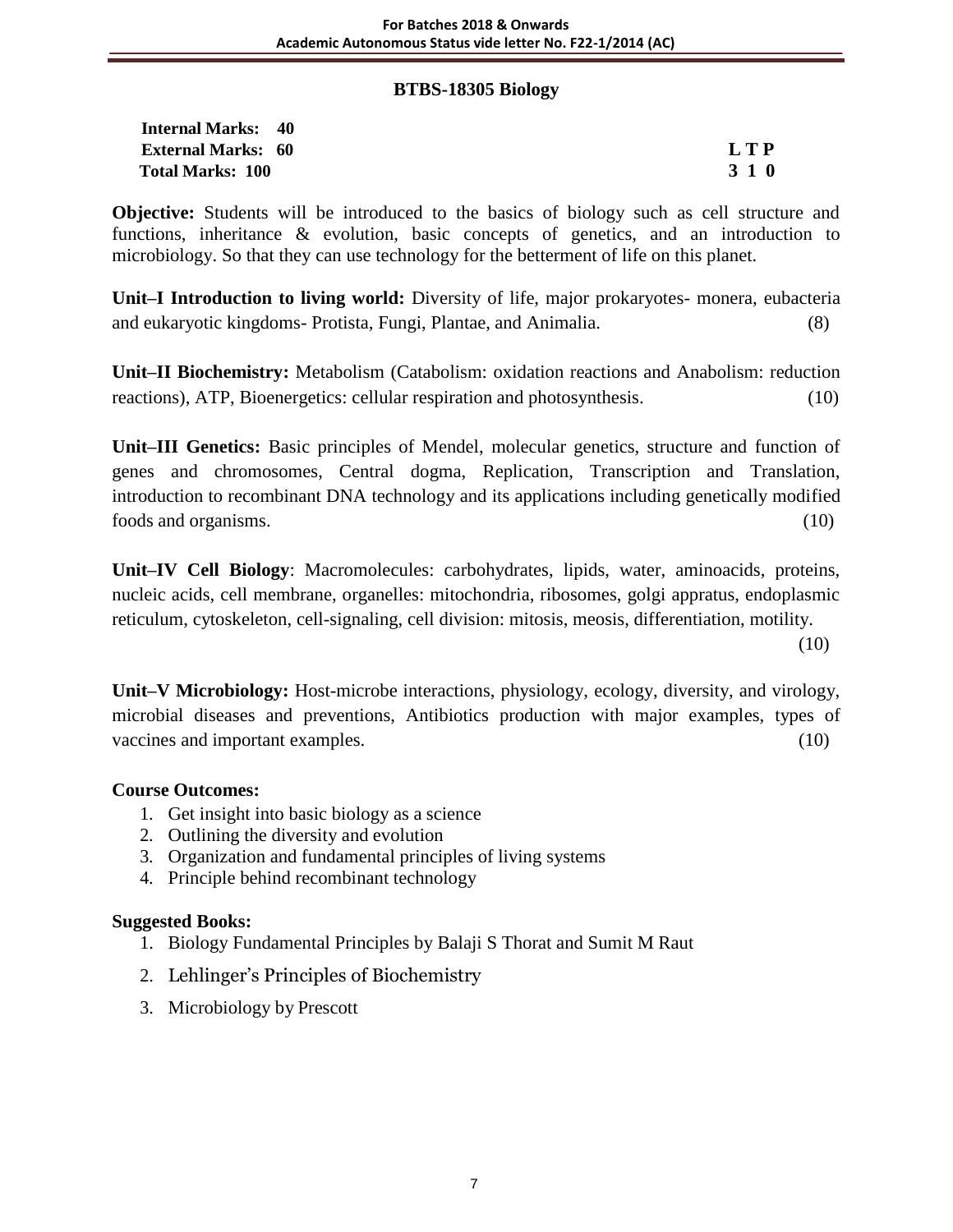# **BTBT-18306 Biotech Lab –I (Microbiology Lab)**

# **Internal Marks: 30 External Marks: 20 L T P Total Marks: 50 0 0 4**

- 1. Microscopic Examination of Microorganisms: Staining methods:
	- Simple staining of bacteria
	- Gram staining of bacteria
- 2. Measurement of cell concentration of bacteria by counting chamber/Haemocytometer.
- 3. Preparation and Sterilization of Culture Media:
	- **Preparation of basic liquid media (broth) for the routine cultivation of bacteria**
	- Preparation of basic solid media, agar slants and agar deeps for the routine cultivation of bacteria
	- **•** Preparation of selective and differential media.
- 4. Isolation and Maintenance of Microorganisms:
	- Pour plate method
	- Spread plate method
	- Streak plate method
	- Sub culturing techniques
	- Preservation of the microbial culture (preparation of glycerol stock)
- 5. Isolation of cellulose/protease/lipase producing bacteria and fungi from soil
- 6. Purification and partial characterization of the desired microbes.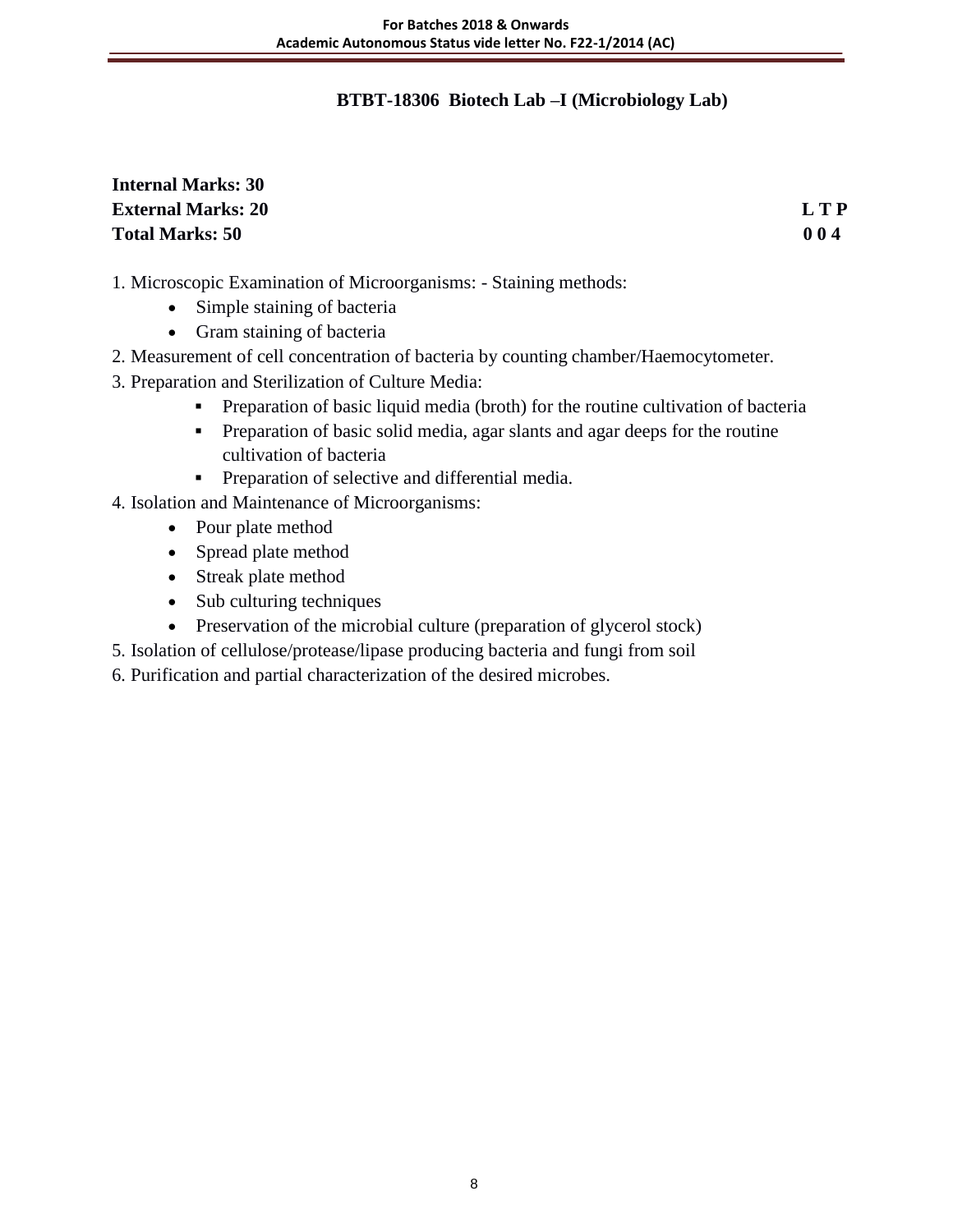# **BTBT-18307 Biotech Lab –II (Biochemistry and Bioanalytical Techniques Lab)**

| <b>Internal Marks: 30</b> |       |
|---------------------------|-------|
| <b>External Marks: 20</b> | L T P |
| <b>Total Marks: 50</b>    | 004   |

#### **Buffers**

- **Preparation of standard buffers (buffering capacity**  $\&$  **buffering range)**  $\&$  **determination** of pH.
- Qualitative and Quantitative test for carbohydrates (anthrone method).
- **Estimation of amino acid by ninhydrin method.**
- Determination of saponification value and Iodine number of fats.
- To test salivary amylase activity.

# **Spectrophotometer**

- To determine the concentration of DNA by UV spectrophotometer.
- Estimation of proteins by Lowery & Bradford method.

# **Chromatography**

- To analyse amino acids by 2D-Thin layer chromatography.
- To extract and separate biomolecules from plant tissue by column chromatography.

# **Electrophoresis**

- Comparison of Coomassie brilliant blue and silver staining methods for visualizing protein bands in SDS-PAGE
- Comparison of ethidium bromide and silver staining methods for visualization of small DNA fragments analyzed by native PAGE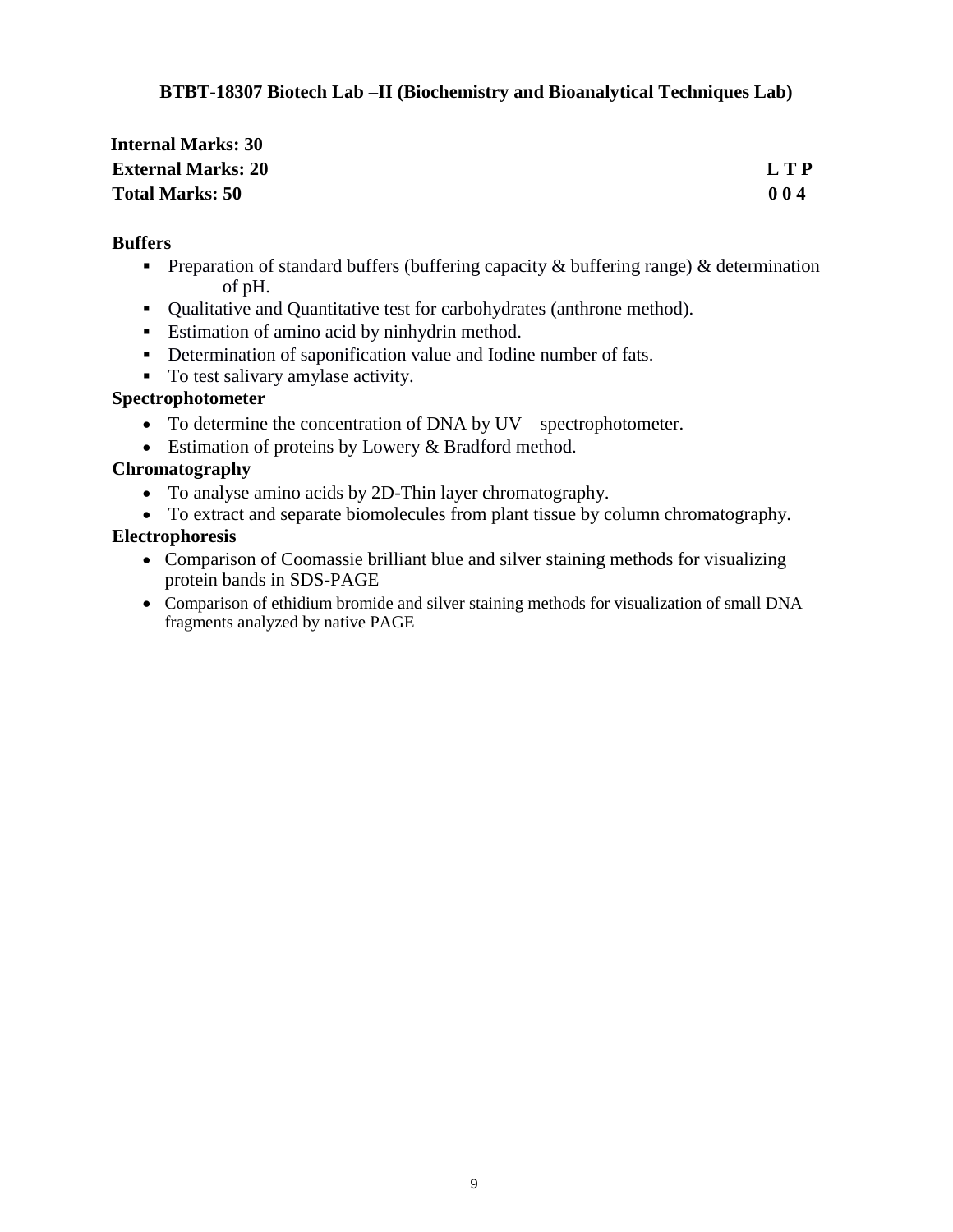#### **BTBT-18401 Biostatistics**

| <b>Internal Marks: 40</b> |                 |
|---------------------------|-----------------|
| <b>External Marks: 60</b> | <b>LTP</b>      |
| <b>Total Marks: 100</b>   | 31 <sub>0</sub> |

**Objective/s and Expected Outcome:** The course provides students a firm foundation in statistical methods

**Introduction**: types of biological data (data on ratio scale, interval scale, ordinal scale, nominal scale, continuous and discrete data), frequency distribution and graphical representations (bar graph, histogram and frequency polygon), cumulative frequency distribution. (5)

**Measures of central tendency and dispersion**: Arithmetic mean, geometric mean, harmonic mean, median, quartiles, mode, range, variance, standard deviation. (10)

**Correlation and Regression**: Correlation, Karl Prearson and Spearman's Coefficient, Properties of correlation coefficient. Linear regression, Properties of regression coefficients and regression equations. (8)

**Moments:** Moments, Skewness and Kurtosis (7)

**Probability:** Permutations and Combinations, basic probability, Probability of an event, addition and multiplication of probabilities. Probability distributions: Binomial, Poisson and Normal Probability distributions (8)

**Sampling and Statistical hypothesis testing:** Population, sample, sampling, sample size, parameters and statistics, statistical hypothesis testing. Errors, one-tailed and two-tailed tests, ttest, F-test, chi-square test, two sample hyposthesis (testing difference between two means). (10)

#### **BOOKS RECOMMENDED:**

1. Zar, JH, Biostatistical Analysis, Pearson-Prentice Hall (2007).

2. Rao K Visweswara, Biostatistics: A Manual of Statistical Methods for Use in Health, Nutrition & Anthropology, Jaypee Brothers Publishers (2007)

3. Pagano, M. and Gauvreau, K., Principles of Biostatistics, Thomson Learning (2005)

4. Mahajan BK, Methods in Biostatistics, Jaypee Brothers Publishers (2002)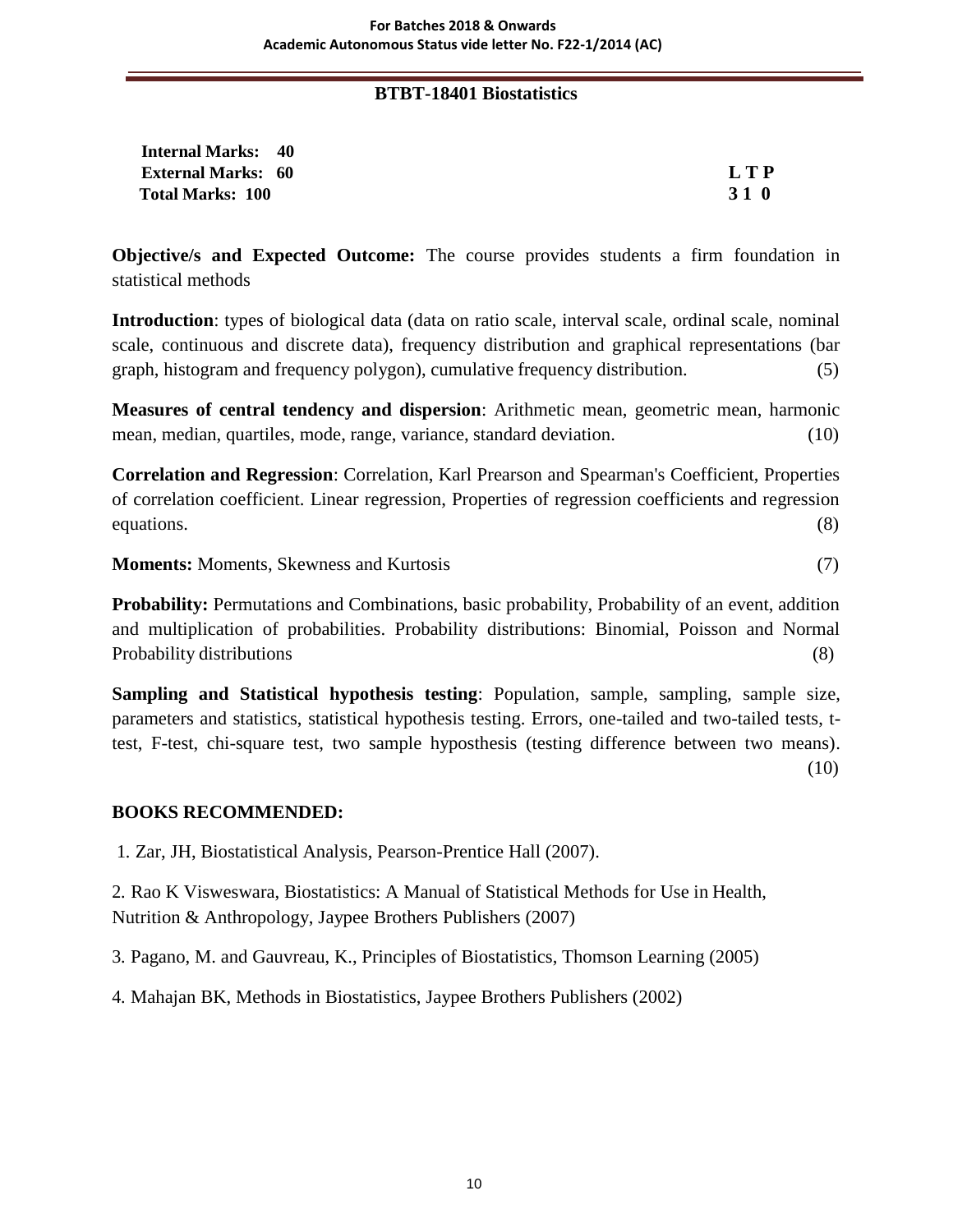# **BTBT-18402 Immunology and Immunotechnology**

| <b>Internal Marks: 40</b> |            |
|---------------------------|------------|
| <b>External Marks: 60</b> | L T P      |
| <b>Total Marks: 100</b>   | <b>400</b> |

**Objective:** The objective of this course is to provide students with a comprehensive overview of the immune system and its function as well as to introduce students to clinical situations in which the immune system plays an essential role. At the end of this course, students should be able to synthesize key concepts in immunology, understand the way in which different components of the immune system interact in a coordinated manner to fight infection and discuss the way the immune system reacts to various kinds of infectious agents.

**Unit–I Introduction:** Introduction to Immunology, Aims and Scope; Organization of the immune system, Structure and Functions of important immune cells & Immune organs, GALT, innate and acquired immunity, active and passive immunity. (8)

**Unit–II Antigens and Antibodies:** Characteristics of an antigen, haptens, epitopes, adjuvants. Structure, types, properties and functions of antibodies, VDJ rearrangements. (7)

**Unit–III Immune Effector Mechanisms:** Organization of MHC locus (mice & human); Structure and functions of MHC I and II molecules, Cytokines; Complement system; Leukocyte migration and inflammation. (7) (7)

**Unit–IV Generation of Immune response:** T-cell receptor, B-cell receptor, Antigen processing and presentation. Primary and Secondary Immune response; Generation of Humoral Immune Response; Generation of cell mediated Immune response; Killing mechanisms by CTL and NK cells. (8)

**Unit–V Immunotechnology:** Antigen-antibody reactions, Immunodiffusion, Immunoelectrophoresis, ELISA, ELISPOT, Immunofluorescence, Vaccines (conventional and recombinant: subunit vaccines, conjugate vaccines, Synthetic vaccines). (6)

**Unit–VI Immune system in health and disease:** autoimmunity, hypersensitivity (7)

**Unit–VII Applied Immunology:** Tumor immunity, tissue and organ transplant, Immuno-toxins.

(5)

# **Course Outcomes:**

- 1. Understand innate and adaptive immune responses.
- 2. Understand the role of primary and secondary lymphoid organs.
- 3. Understand antigen and antibody interactions.
- 4. Understand the role of immune system in organ transplantation, autoimmune disorders and Cancer.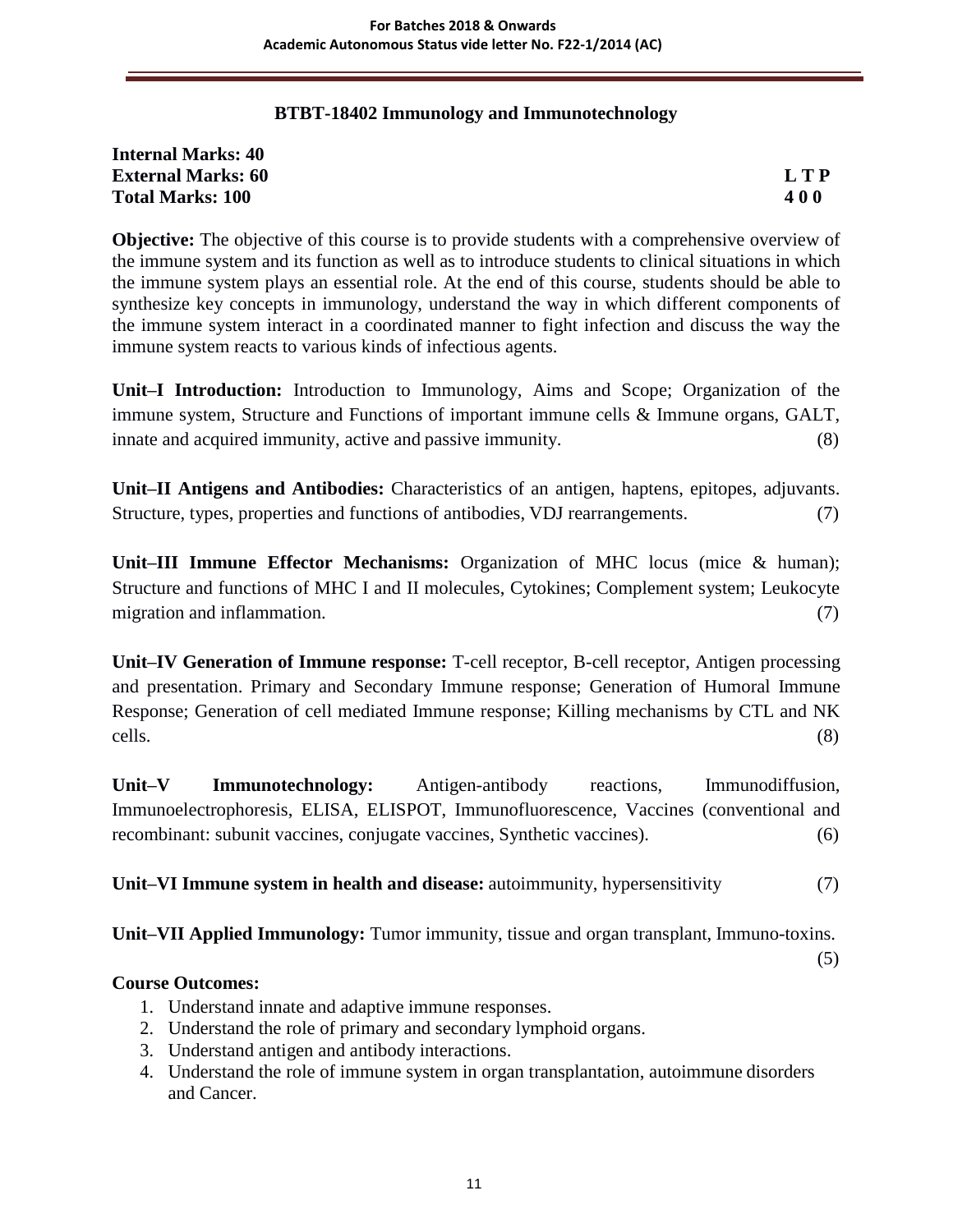#### **Suggested Books:**

- 1. Immunology (6 th Ed.) by Thomas J. Kindt, Richard A. Goldsby, Barbara Anne Osborne, W.H. Freeman and Company,New York (2007)
- 2. Roitt's Essential Immunology (11 th Ed.) by Delves P, Martin S, Burton D, Roitt IM. Wiley- Blackwell Scientific Publication, Oxford (2006)
- 3. Immunology (6 th Ed) by Richard C, Geiffrey S. Wiley- Blackwell Scientific Publication, Oxford (2009)
- 4. Cellular and Molecular Immunology (6 th Ed.) by Abul K. Abbas, Andrew H. Lichtman, Shiv Pillai. Saunders Publication, Philadelphia, (2007)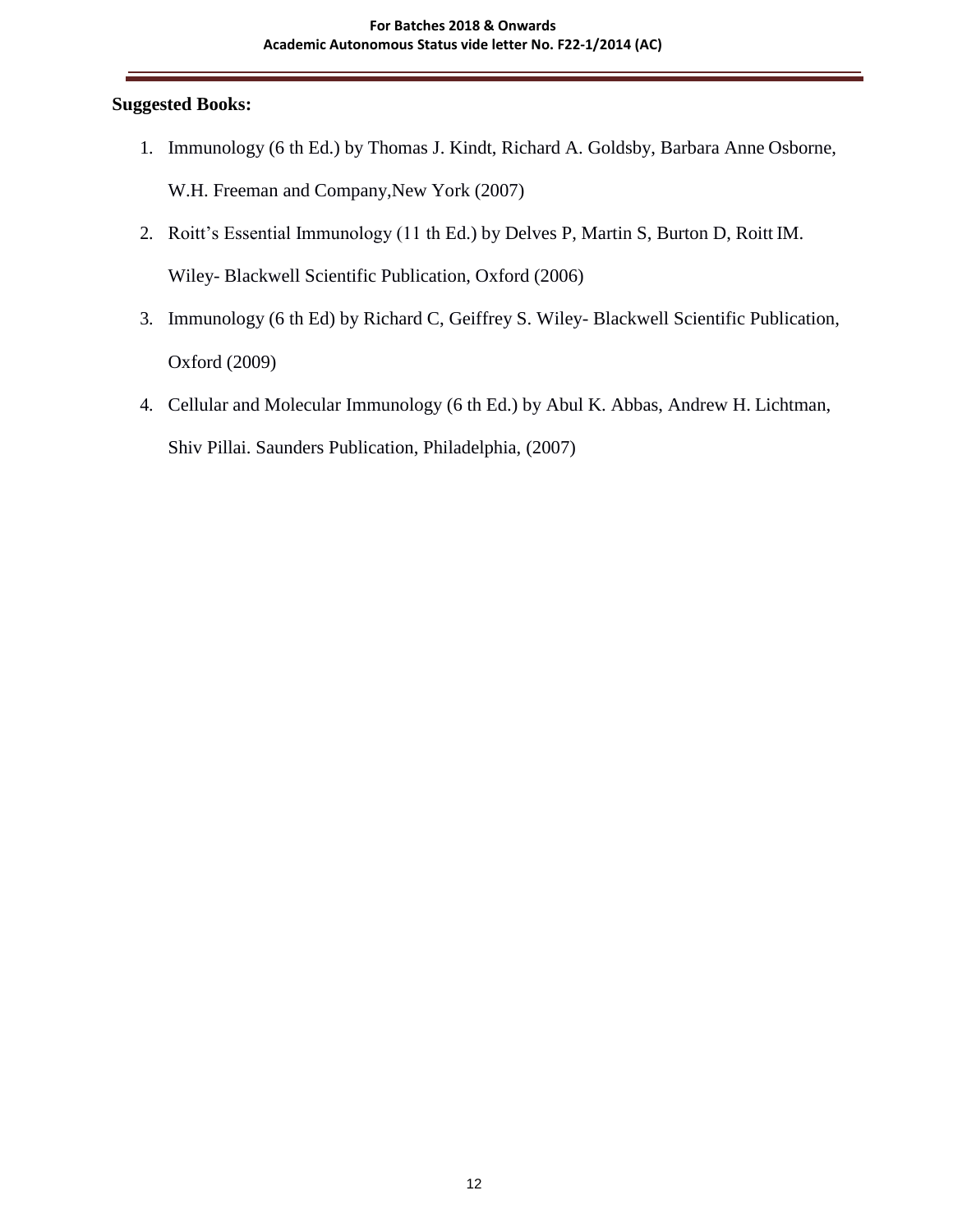# **BTBT-18403 Animal Cell Culture and Biotechnology**

| <b>Internal Marks: 40</b> |            |
|---------------------------|------------|
| <b>External Marks: 60</b> | L T P      |
| <b>Total Marks: 100</b>   | <b>300</b> |

**Objective:** To develop an understanding about tissue culture as a science and advantages and disadvantages of tissue culture. To provide an exposure for the needs of different conditions required for successful experimentation with tissue culture along with its implications.

**Unit–I Introduction to Animal Tissue culture:** Background, Advantages, Limitations, Application, culture Environment, Cell Adhesion, Cell Proliferation, Differentiation. (3)

**Unit–II Design, Layout and Equipment:** Planning, Construction Layout, Essential Equipments, Aseptic Technique, Sterile Handling, Safety, Risk Assessment, biohazards (4)

**Unit–III Media:** Physicochemical Properties, Balanced salt Solutions, Complete Media, Serum, SerumFree Media, Disadvantages of Serum, Advantages of Serum-Free media (5)

**Unit–IV Basic techniques of Mammalian Cell Culture:** Isolation of the Tissue, Primary culture Subculture and Propagation. Cell line finite and continuouous cell line, Cell line designation and Routine maintenance (6)

**Unit–V Scale up of Cell Culture:** Principles and Procedure, Roller bottles, Reactors and Fermenters and various adaptations; Factors affecting scale up; Growth monitoring during scale  $up.$  (6)

**Unit–VI Contamination:** Sources of contamination, Cross contamination, Type of microbial contamination, Eradication and Cryopreservation (5)

**Unit–VII Transgenic Animals:** Embryonic Stem Cell method, Microinjection method, Retroviral vector method, Transgenesis; Knock- out, Knock-in, Conditional Knock out mouse, Mouse as a Model; Gene Therapy for human genetic disorders, Animal as Bioreactors. (7)

# **Course Outcomes:**

- 1. Successfully maintain cultures of animal cells and established cell lines with good viability, minimal contamination and appropriate documentation.
- 2. Perform supportive or episodic tasks relevant to cell culture, including preparation and evaluation of media, cryopreservation and recovery, and assessment of cell growth/health.
- 3. Recognize and troubleshoot problems common to routine cell culture.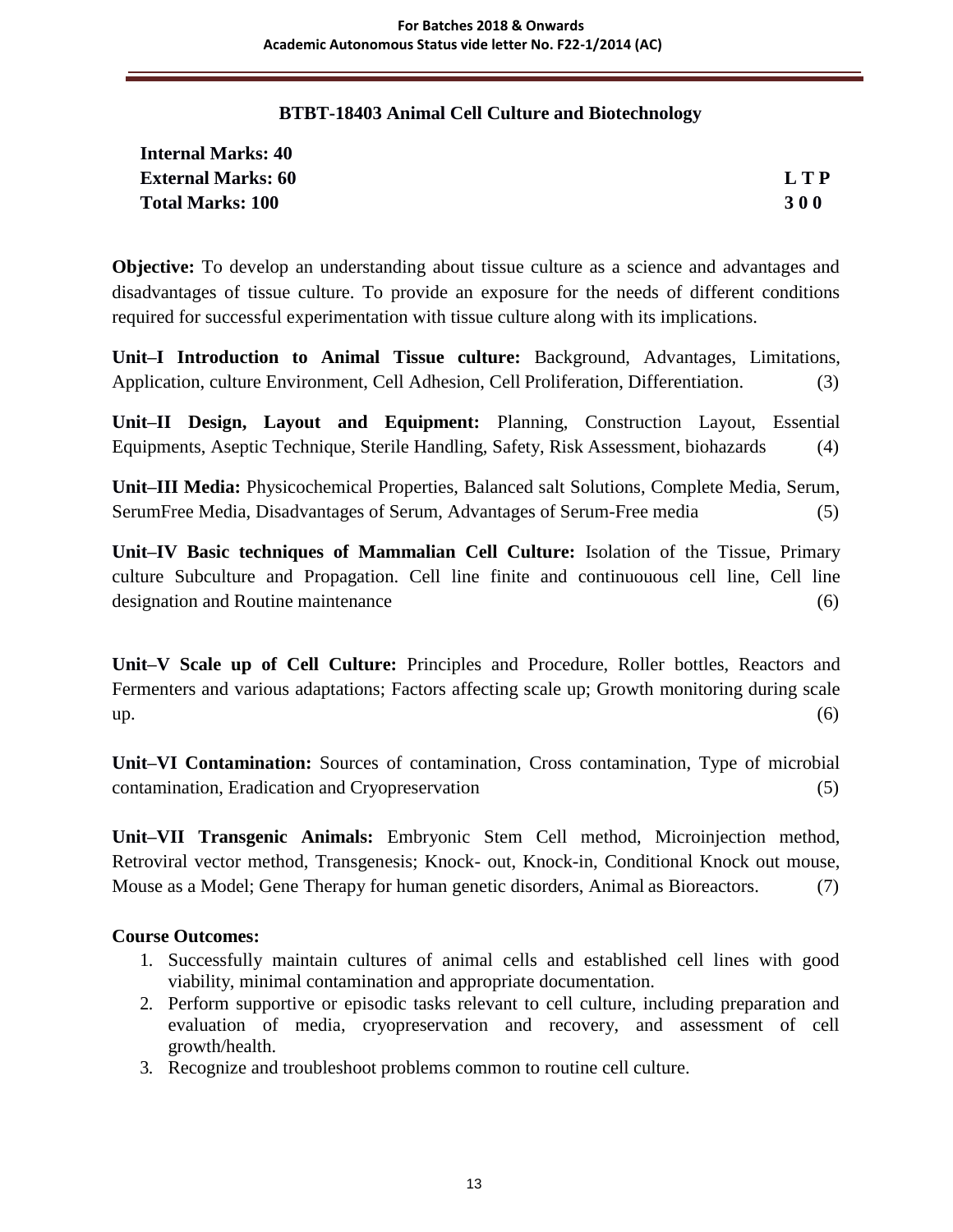# **Suggested Books:**

- 1. Culture of animal cells: A Manual of Basic Technique and specialised applications, by Freshney R. Ian, Willey-Liss Publisher, 7th edition (2015).
- 2. Mammalian Cell Biotechnology- A Practical Approach, by Butler, M, IRL Oxford University Press (1991)
- 3. Animal Cell Biotechnology vol 6, 6th edition(2012). R. Spire, J. Griffths, Academic press.
- 4. Textbook of Biotechnology by H.K. Das, Wiley India, 4 th edition, (2010).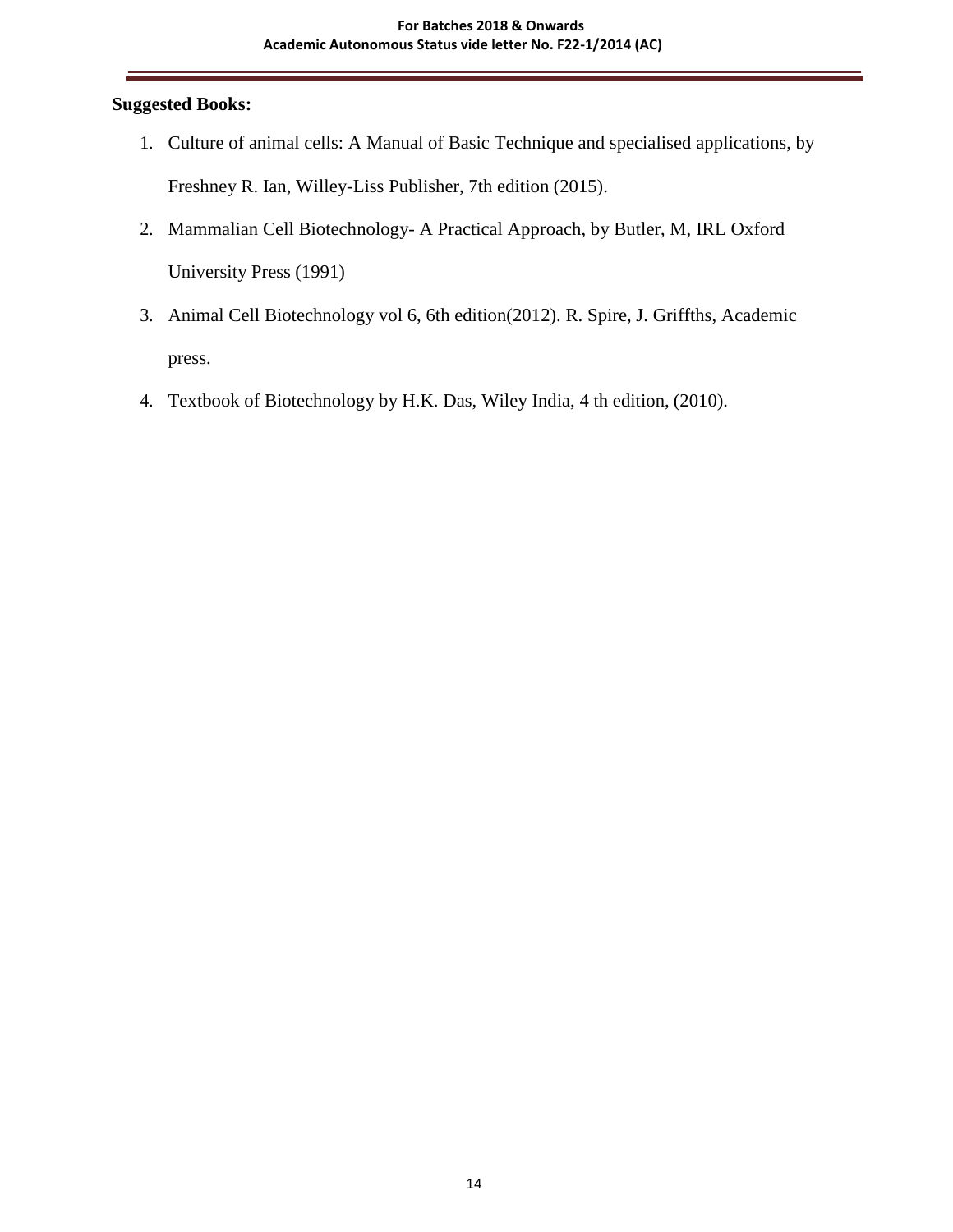# **BTBT-18404 Transport Phenomena**

| <b>Internal Marks: 40</b> |       |
|---------------------------|-------|
| <b>External Marks: 60</b> | L T P |
| <b>Total Marks: 100</b>   | 3 1 0 |

**Objective:** The course is designed to impart knowledge of momentum, heat and mass transfer in chemical, biotechnology system and their analogous behaviour. The concept concepts will enhance the lateral thinking capabilities of the students and seamlessly integrate the concepts for their use in a multitude of processes and problems.

**Unit–I Molecular Transport Phenomena:** Molecular transport of momentum, heat and mass, laws of molecular transport: Newton's law of viscosity, Fourier's law of conduction and Fick's law of diffusion. Transport coefficients – viscosity, thermal conductivity and mass diffusivity and their analogous behaviour. Estimation of transport coefficients and temperature/pressure dependence. Macroscopic balance for mass, momentum and energy. (7L+3T)

**Unit–II Non-Newtonian Fluids:** Time Dependent, Time Dependent and Visco-elastic fluids, Consecutive Equations and Rheological Characteristics. (4 L+1T)

**Unit–III Equations of Change under Laminar Flow Conditions:** Equation of Continuity, Motion and Energy. Simple Shell Balance Method for Momentum, Heat and Mass Transport, Velocity Distribution in Circular Conduits and Parallel Plates. Generalized form of Equations and Simplifications.  $(7 L+3T)$ 

**Unit–IV Turbulence Phenomena:** Basic Theory of Turbulence, Time Averaging, Intensity and Correlation Coefficients, Isotropic Turbulence. Equation of continuity, motion and energy for turbulent condition. Reynolds stresses. Phenomenological theories of turbulence, velocity profile in circular conduits.  $(7 L+2T)$ 

**Unit–V Diffusion Phenomena:** Diffusion of gases and liquids in porous solids, Knudsen diffusion, multicomponent diffusion and effective diffusivity.  $(5 L+1T)$ 

**Unit–VI Convective Transport:** Free and forced convective heat and mass transfer, interphase mass transport, mass transfer coefficients – individual and overall, mass transfer theories-film, penetration and surface renewal.  $(6 L+2T)$ 

# **Course Outcomes:**

- **1.** To be able to define and explain the concepts of momentum, heat and mass transfer.
- **2.** Apply momentum, heat and mass transfer knowledge by solving problems theoretically and practically.
- **3.** Apply momentum, mass and heat transfer simultaneously on the biological system by solving problems theoretically**.**
- **4.** Understand mass transfer operations absorption, distillation, extraction, drying.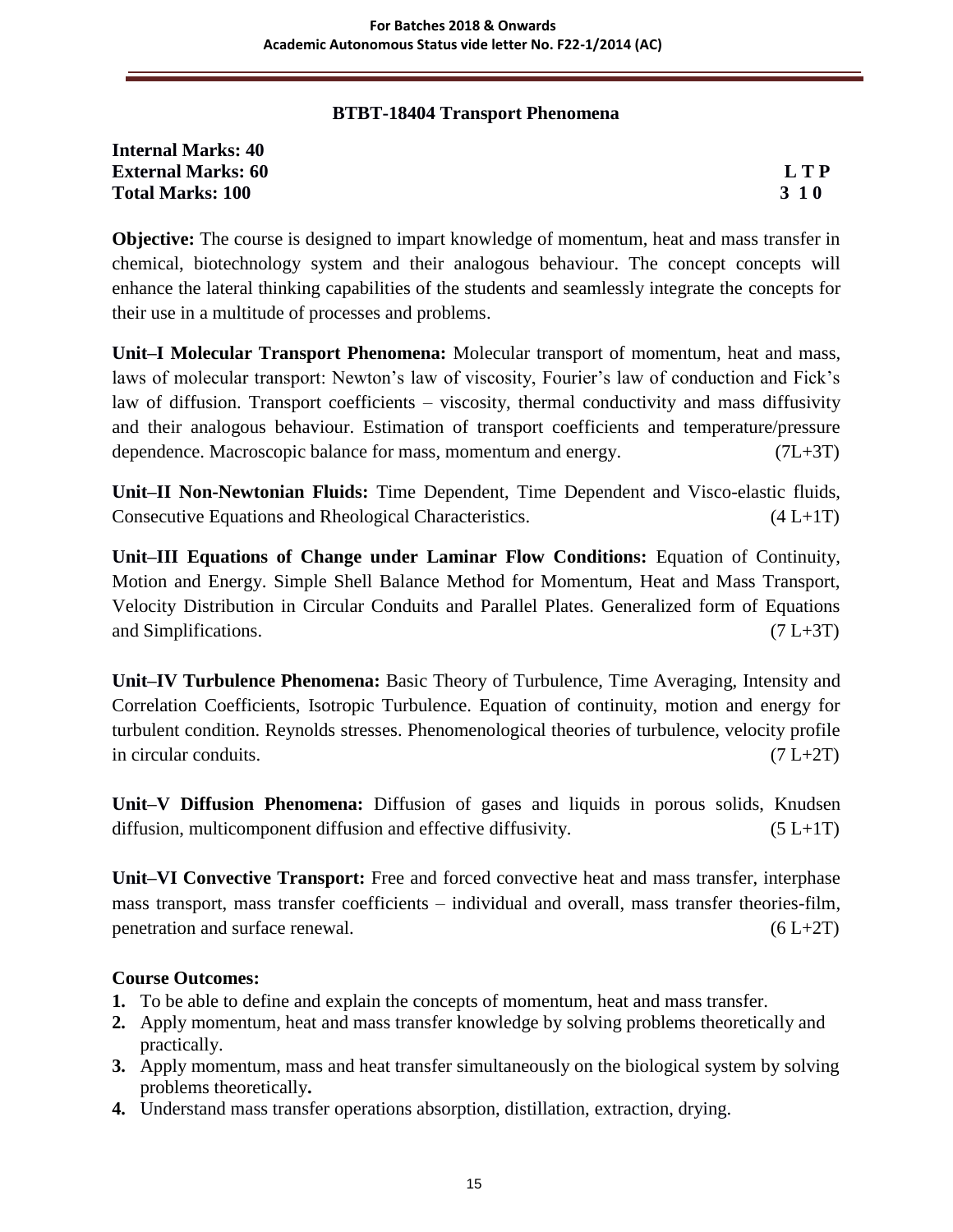#### **Suggested Books:**

- 1. R.B.Bird, W.E.Stewart and E.W.Lightfoot Transport Phenomena, John Wiley & Sons.
- 2. Basic Concepts In Transport Phenomena, A Unified Approach". Vol.-I by Brodkey, R.S., Hershey H.C.,Brodkey Publishing (2003).
- 3. Nickolas J. Themelis, Transport and Chemical Rate Phenomena, Gordon Breach, New York.
- 4. Beek W.J. and Mutzall K.M.K., Transport Phenomena, John Willey and Sons Ltd.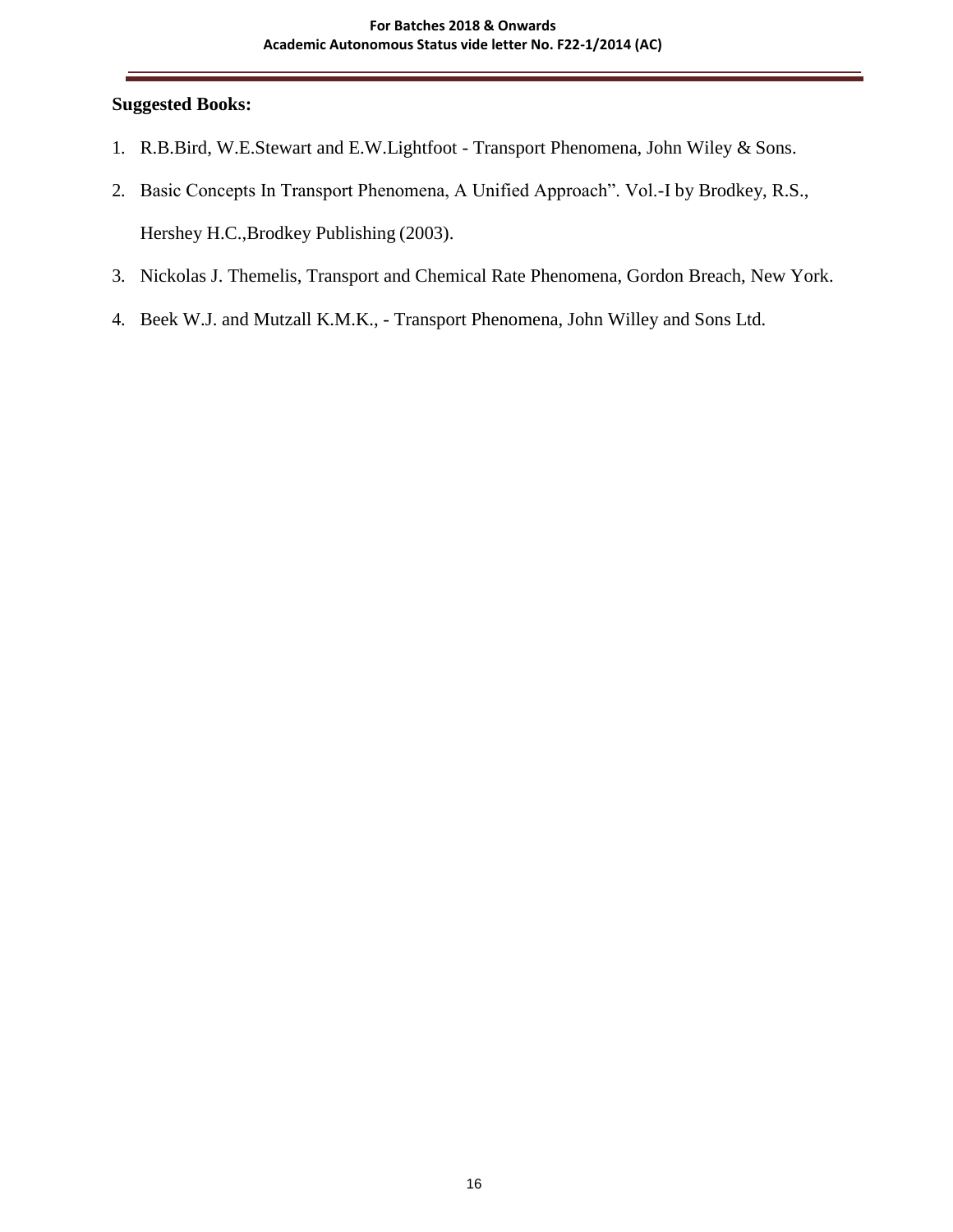#### **BTHS-18901 Fundamentals of Management for Engineers**

| <b>Internal Marks: 40</b> |            |
|---------------------------|------------|
| <b>External Marks: 60</b> | LTP        |
| <b>Total Marks: 100</b>   | <b>300</b> |

**Unit 1**. Definition, functions, and significance of Management. Levels of management, Douglas Mcregor Theory X and Theory Y. Difference between management and Administration.

**Unit 2.** Evolution of Management, thought, approaches of management. principles of Henry Fayol and

F.W Taylor.

**Unit3.** Planning and organization nature, objectives and significance of planning, types and steps of planning. Span of control. Methods and types of training, Various organizational structures. Formal and informal organizations.

Unit 4. Concept of motivation, theories of motivation - Maslow need hierarchy theory & Herzberg two factor theory, Concepts of leadership and styles. Steps of Controlling .

#### **Suggested Books:**

- 1. General Management C.B. Gupta Sultan Chand
- 2. Principal and Practice of management- L.M. Prasad Sultan Chand
- 3. Essential of Management -Koontz & O, Donnel Tata Mc Graw

4. Essential Of Management – Koontz and Weihrich Tata Mc Graw 5. Management : James Stoner, R Edward Freeman, Daniel R. Gilbert, Jr. Prentice Hall of India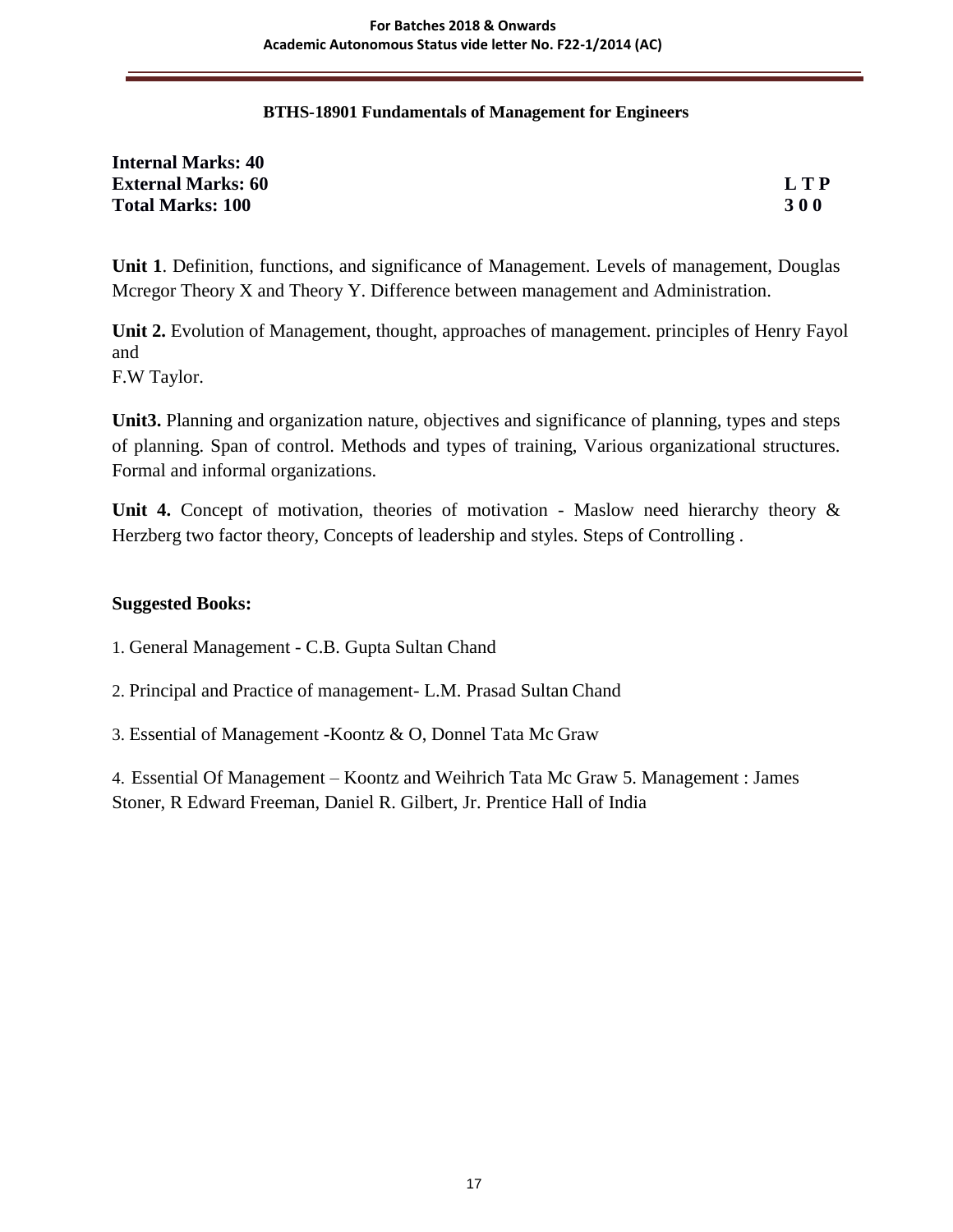# **BTBT-18405 Biotech Lab – III (Immunology Lab)**

# **Internal Marks: 30 External Marks: 20 L T P Total Marks: 50 0 0 4**

- 1. To perform Immuno diffusion (Ouchterlony).
- 2. To perform Immunoelectrophoresis
- 3. To perform Quantitative precipitation assay
- 4. To perform Latex Agglutination test
- 5. To perform Dot- ELISA
- 6. To perform Hapten conjugation and quantization
- 7. To perform Plate ELISA
- 8. To perform Western Blotting
- 9. To perform RBCs, WBCs count, Hb estimation, Blood group determination.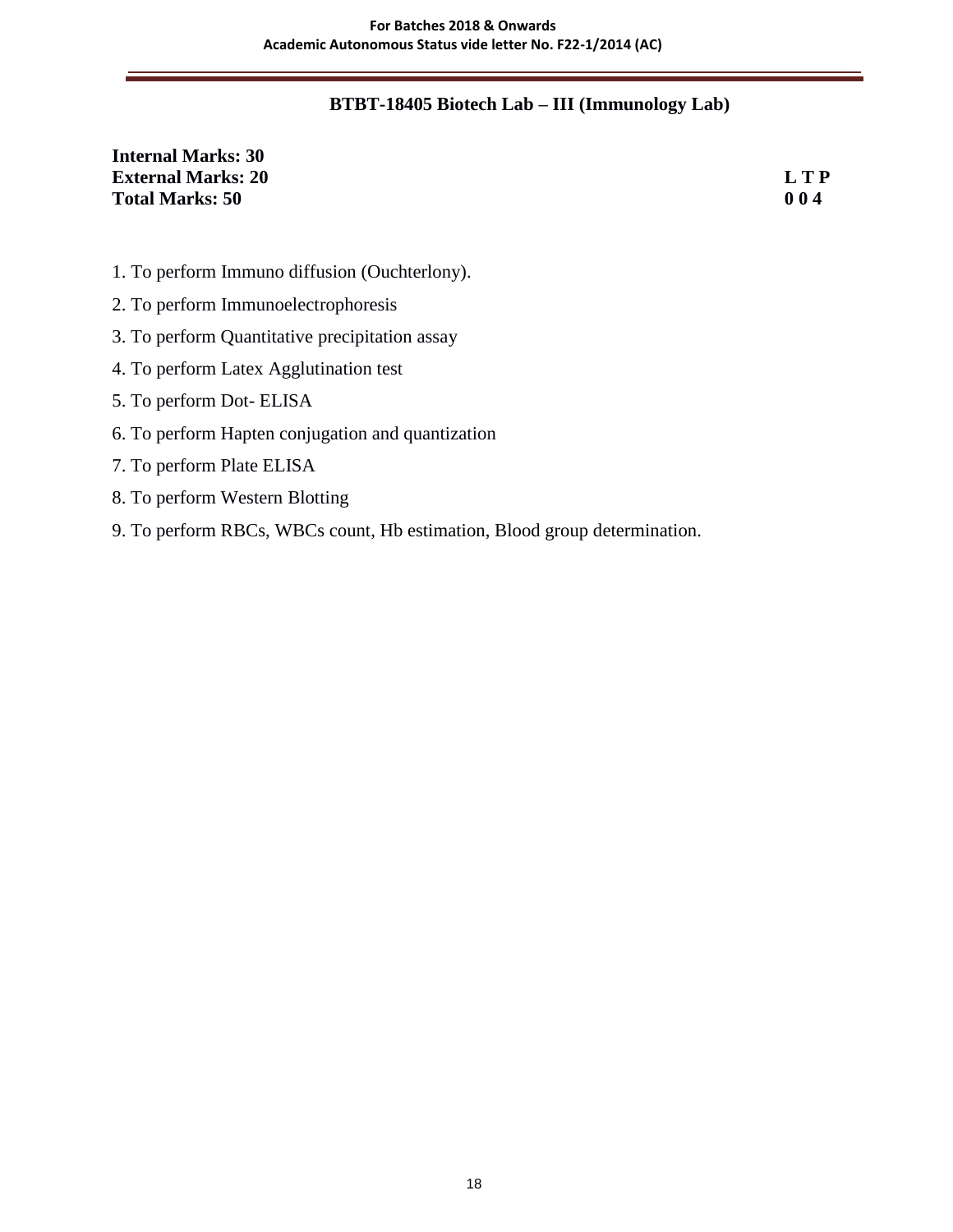# **BTBT-18406 Biotech Lab – IV (Animal Cell Culture and Biotechnology Lab)**

| <b>Internal Marks: 30</b> |            |
|---------------------------|------------|
| <b>External Marks: 20</b> | <b>LTP</b> |
| <b>Total Marks: 50</b>    | 004        |

- 1. To separate serum and plasma from blood.
- 2. Preparation and sterilization of Media for animal cell culturing.
- 3. Testing of complete and incomplete media for animal cell culture.
- 4. Sterilization of media and instruments for animal cell culture
- 5. Culturing and subculturing of adherent and suspension cell.
- 6.To perform staining of animal cells.
- 7. To isolate Lymphocytes from blood sample.
- 8. Cell counting and viability by Trypan Blue dye exclusion test.
- 9. Cryo-preservation of cells.
- 10. Thawing of cryo-preserved cells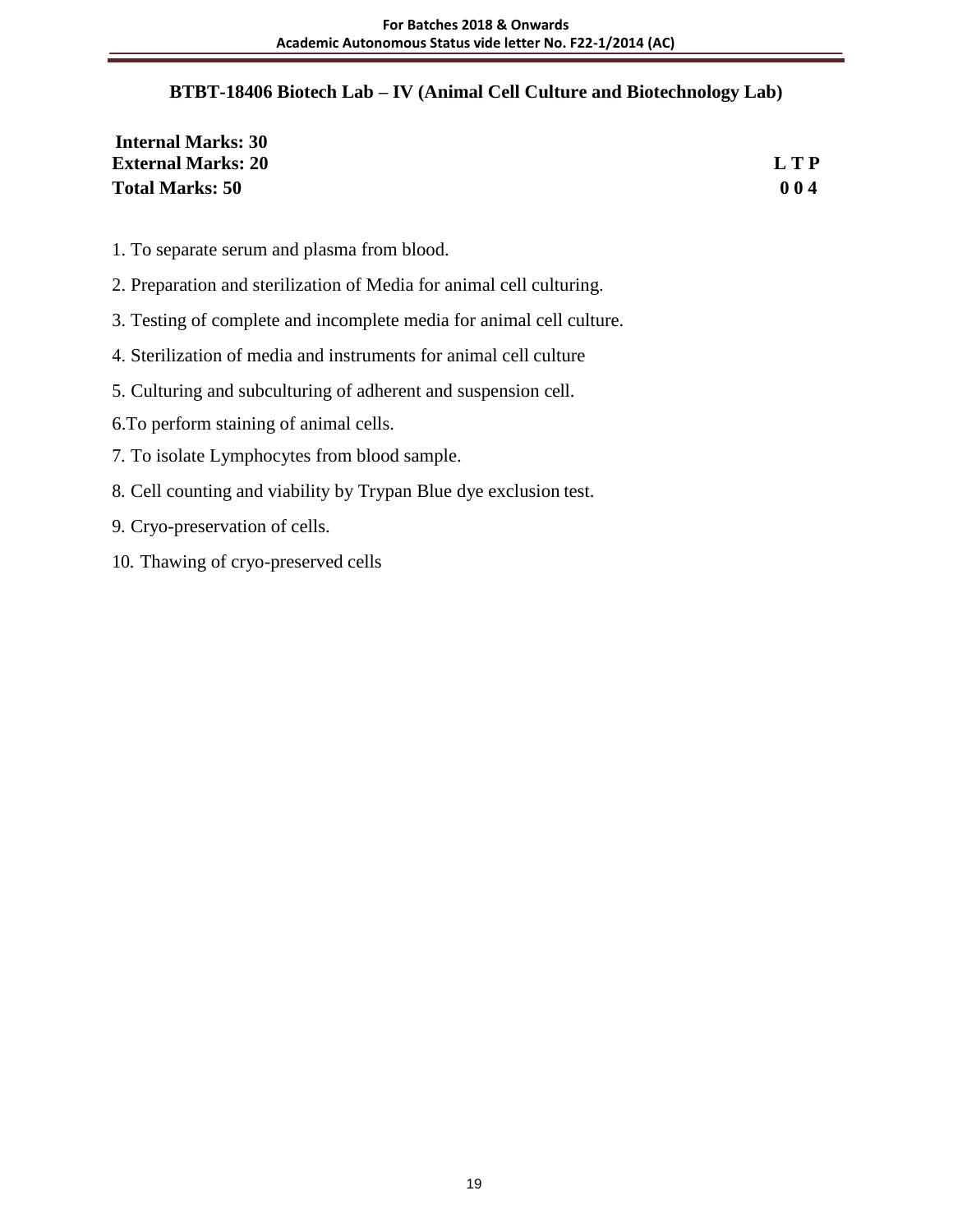# **BTBT-18501 Chemical Engineering Principles**

| <b>Internal Marks: 40</b> | L T P      |
|---------------------------|------------|
| <b>External Marks: 60</b> | <b>310</b> |
| <b>Total Marks: 100</b>   |            |

**Course Objectives:** Objectives: To impart basic knowledge of mass balance, kinetics, reactor design and process control in chemical engineering system and their analogous behavior.

**1. Mass and Energy Balance:** Units and dimensions, Dimensional analysis, simple problems on material balance, calculations involving unit process and reactive systems, available electron balances.

**(7)**

**2. Chemical reaction engineering:** Kinetics of homogenous reaction, concepts of reaction rate, order of reaction and Molecularity, Factors affecting reaction kinetics, Searching for a mechanism, Prediction of Reaction Rate from Theory. **(7)**

**3. Interpretation of Batch Reactor Data:** Analysis of batch reactors for kinetic interpretation of the data, Constant-volume Batch Reactor, Varying-volume Batch Reactor, Search for a Rate Equation **(7)**

**4. Reactor Design for Single and Multiple Reactions:** Introduction to Reactor Design, Ideal Batch Reactors, Steady State Mixed Flow Reactors, Steady-State Plug Flow Reactors for a single reaction, Design equation of Mixed Flow Reactors (CSTR) and Plug Flow Reactor, Design for Multiple Reactions. **(9)**

**5. Heterogeneous system:** Introduction to design of heterogeneous reacting system, concept of non-ideality, age distribution function and inter relationship. **(6)**

**6. Instrumentation:** Principles of measurement: error, accuracy and sensitivity, measurement of flow, pressure, temperature level, pH, viscosity and chemical composition. **(5)**

**7. Process Control:** Basic concepts of feedback control, control loop and its element, Dynamic behavior of first, second, higher order physical systems, controller hardware, choice of controllers and settings, Introduction to advanced control system: feedback, forward, cascade and ratio control. **(7)**

# **Course Outcomes:**

1.Build basic knowledge of classification of reactions.

2. Understand kinetics of competing reactions and their influence on product yield and selectivity

3. Understand fundamentals of kinetics including definitions of rate and forms of rate expressions and relationships between moles, concentration, extent of reaction and conversion.

4. Develop skills to choose the right reactor among single, multiple, recycle reactors etc.

# **Suggested Books:**

1. Basic principles and calculation of Chemical Engineering by D.M. Himmelblau Publisher: Prentice Hall, 8th edition (2012)

2. Chemical Process Control, an introduction to theory and practice by G. Stephanopoulos. Publisher: Prentice Hall Inc. (1984)

3. Chemical reaction engineering by O. Levenspiel. Publisher: John Wiley and Sons Inc. 3rd edition (2006)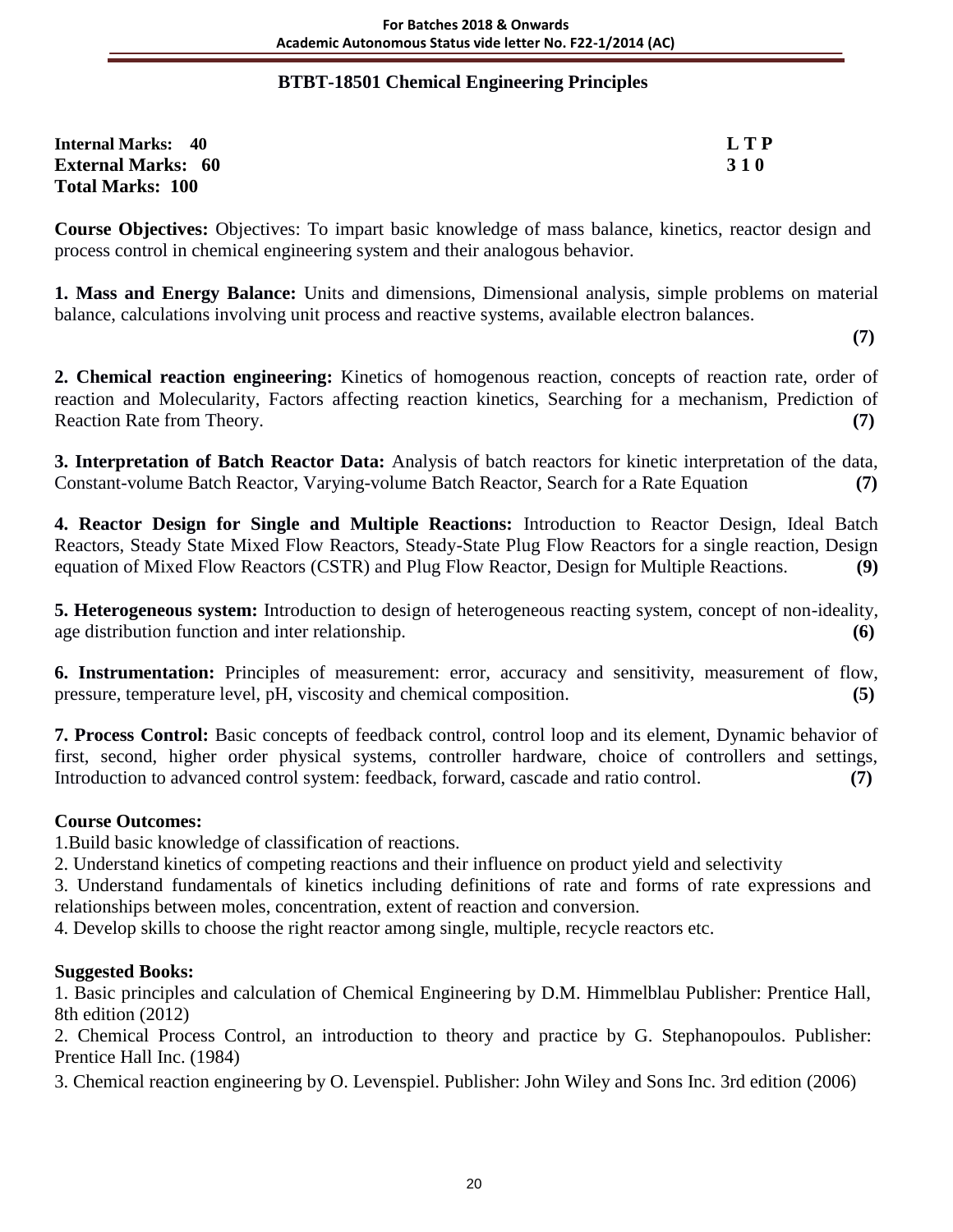#### **BTBT-18502 Genetic Engineering**

| <b>Internal Marks: 40</b> | LTP        |
|---------------------------|------------|
| <b>External Marks: 60</b> | <b>300</b> |
| <b>Total Marks: 100</b>   |            |

**Objective**: To develop an understanding about tools and techniques for gene manipulation and gene exploration. At the end of the course, the students will be able to utilize the knowledge for creation of genetically modified organisms.

**1. Introduction:** Scope of genetic engineering, Milestones in genetic engineering, cloning and patenting of life forms, genetic engineering guidelines **(3)**

**2. Molecular tools and their applications**: DNA & RNA modifying enzymes: Restriction enzymes and other endonucleases, Exonucleases, Polymerases, Kinases, Methylases and Ligases. **(4)**

**3. Molecular Techniques**: Restriction analysis of DNA, Restriction map, electrophoretic techniques for nucleic acid protein analyses, DNA sequencing (Next generation sequencing, shot gun sequencing), Chemical synthesis of oligonucleotides, Southern, Northern and Western blotting techniques. **(7)**

**4. Different vectors for molecular cloning**: Plasmids, Bacteriophages, Phagemids, Cosmids; YAC and BAC, Transformation Techniques, Methods of gene transfer in Plants and Animals: Chemical, Physical & Viral mediated DNA transfer **(7)**

**5. Nucleic acid libraries**: Construction of genomic and cDNA libraries; Gene specific probes; Screening strategies for isolation of genes **(5)**

**6. Alternative strategies of gene cloning**: PCR techniques and their applications, introduction to two and three hybrid systems, nucleic acids microarrays. Reporter Gene Assays, DNA Protein Interactions: EMSA, DNA Footprinting, DNA Fingerprinting **(4)**

**7. Applications**: Random and site-directed mutagenesis, Expression strategies for heterologous genes: Expression of recombinant recombinant proteins in Bacteria, Yeast, Insect cells, Mammalian and Plant cells. Targetted Genome editing (ZFNs, TALENs, CRISPRs /Cas9). **(6)**

# **Course Outcomes:**

Students will be able to

1. apply landmark discoveries in developing a number of facile molecular techniques used in rDNA technology.

2. learn how to select the suitable hosts for the individual vectors for different purposes.

3. perform application of PCR in rDNA technology.

4. perform expression of the cloned gene (s) for basic and applied research.

5. gain hands-on training in various molecular techniques for gene manipulation.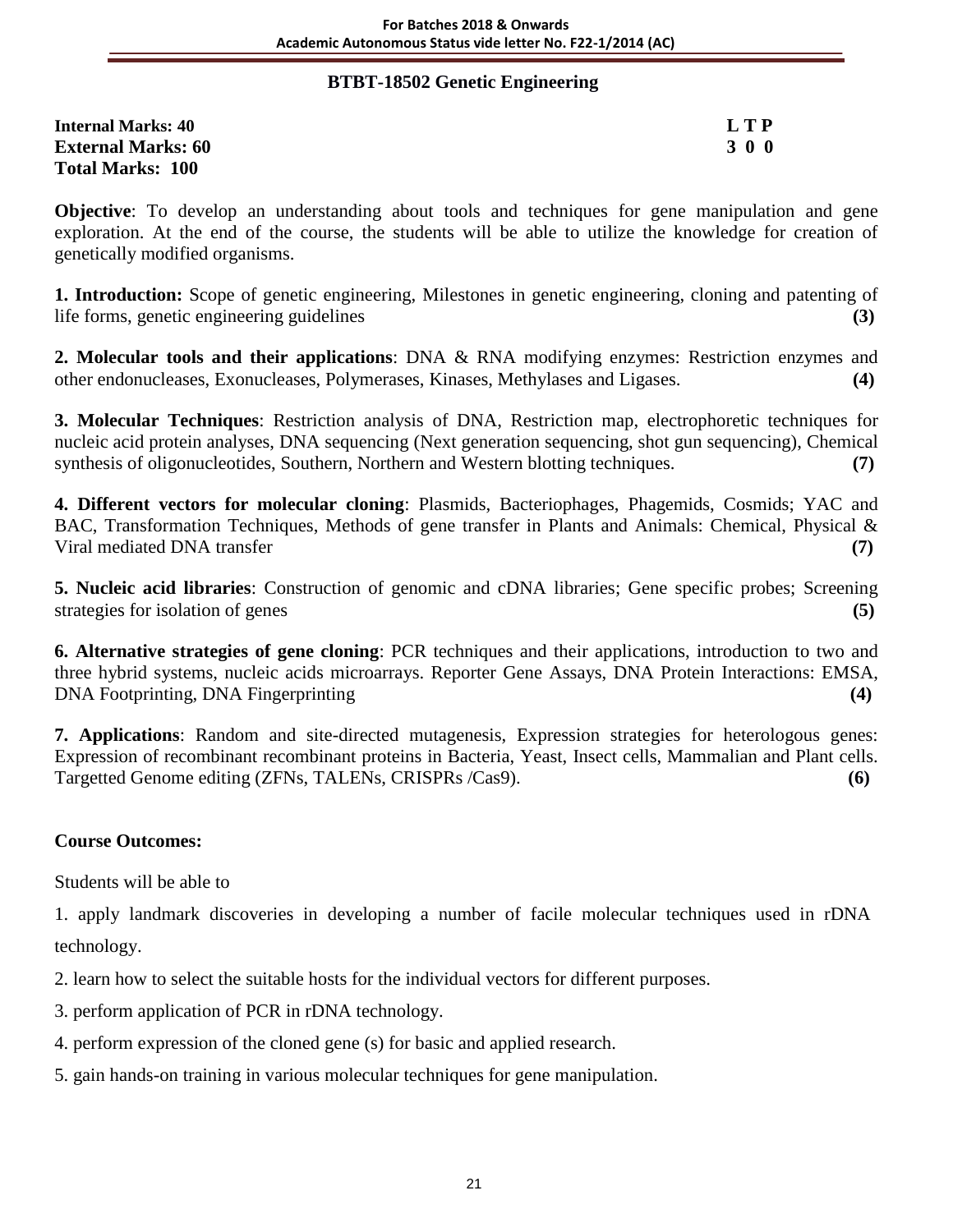# **Suggested Books:**

1.Gene Cloning and DNA Analysis: An Introduction (7th edition) 2015, by T A Brown, Wiley – Blackwell Publications.

2.Recombinant DNA by Watson.J.D. et al, 1993, Scientific American Books, New York.

3.Principles of Gene Manipulation and Genomics (7th edition), by S.B. Promorose and R.M. Twyman, Blackwell Publishing (2006)

4.Molecular Biotechnology by Bernard R.Glick, Jack J,(4th edition), 2010, ASM press.

5. Primrose, S.B. and Twyman, R.M., Principles of Gene Manipulation and Genomics, Blackwell Publishing (2006).

6. Krebs, J.E., Goldstein, E.S. and Kilpatrick, S.T., Lewin's GENES X, Jones and Bartlett Publishers (2011).

7. Alberts, B., Johnson, A., Lewis, J., Raff, M., Roberts, K. and Walter, P., Molecular Biology of the Cell, 5th Edition, Garland Science Publishing (2008).

8. Fritsch, J. and Maniatis, E.F., Molecular Cloning, A laboratory Manual, Cold Spring Harbor Laboratory (1999).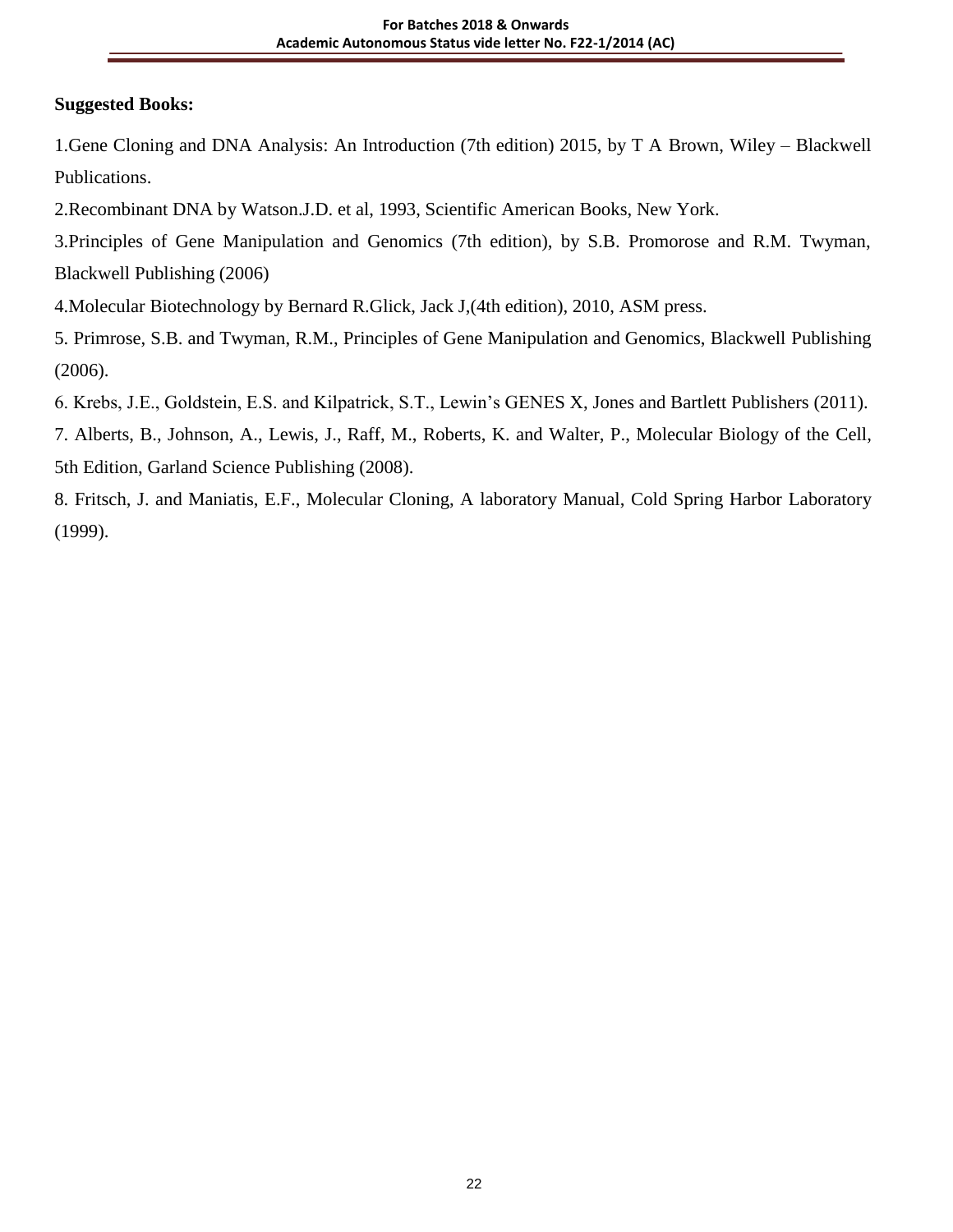# **BTBT-18503 Cell and Molecular Biology**

# **L T P 3 0 0**

**Internal Marks: 40 External Marks: 60 Total Marks: 100** 

**Course Objectives**: Students will understand the structures and purposes of basic components of prokaryotic and eukaryotic cells, especially macromolecules, membranes, and organelles. Students will understand how these cellular components are used to generate and utilize energy in cells. Students will understand the cellular components underlying mitotic cell division. Students will apply their knowledge of cell biology to selected examples of changes or losses in cell function. These can include responses to environmental or physiological changes, or alterations of cell function brought about by mutation.

1. **Cell**: Structural & functional unit of life, prokaryotic & eukaryotic. Cell organelles – structure & functions, Cytoskeleton  $& ECM.$  (6)

**2. Cell Division**: Binary fission, Mitosis & Meiosis, cell cycle & its regulation. (5)

**3. Genetic Material:** Architecture of Prokaryotic & Eukaryotic chromosome, Structure and functional properties (Chargaff's rules, sequence complementarity and other properties. (4)

**4. DNA replication**–Phages, bacteria and eukaryotic systems: initiation, elongation & termination, replication errors & proof reading; DNA damage & repair systems, various models of recombination.

(5)

**5. Transcription:** RNA polymerases & other proteins involved in initiation elongation & termination. Differences between prokaryotic & eukaryotic promoters, cis-regulatory sequence, enhancers/silencers. Cognate transcription factors; RNA processing : capping, tailing, splicing, RNA editing; Operon models & their regulation: the lac operon, The  $Trp - open$ . (7)

**6. Translation:** Genetic Code & Its important attributes, structure and functions of ribosomes, tRNA & mRNAs.; Prokaryotc & eukaryotic inititation, elongation & termination of transtation ; Post translational modifications: enzymatic cleavage, acetylation, phosphorytation, methylation, ubiquitization, function of signal peptide and transport. (5)

**7.** RNA interference, epigenetic regulation of genes (DNA methylation & histone modifications), tumour suppressor genes  $\&$  apoptosis, oncogenes  $\&$  cancer. (4)

#### **Course Outcomes:**

**1**.Exhibit a knowledge base in genetics, cell and molecular biology, and anatomy and physiology

**2**. Represent and illustrate the structural organization of genes and the control of gene expression

**3.**Conceptualize and describe protein structure, folding and sorting

**4**.Relate how cell movement and cell-cell communication occur and discuss mechanisms of signal transduction

**5.** Outline the processes that control eukaryotic cell cycle and cell death.

# **Suggested Books:**

1.Cell and Molecular Biology, Sixth Edition, Gerald Karp.

2.Molecular cell biology, Fifth Edition, Lodish.

3.Molecular Biology of the Cell, Fifth Edition, Bruce Alberts, Alexander Johnson, Julian Lewis, 4.Martin Raff, Keith Roberts, Peter Walter, December 2007.

5. James Watson, Molecular Biology of the Gene, Pearson, 6th Edition, 2008.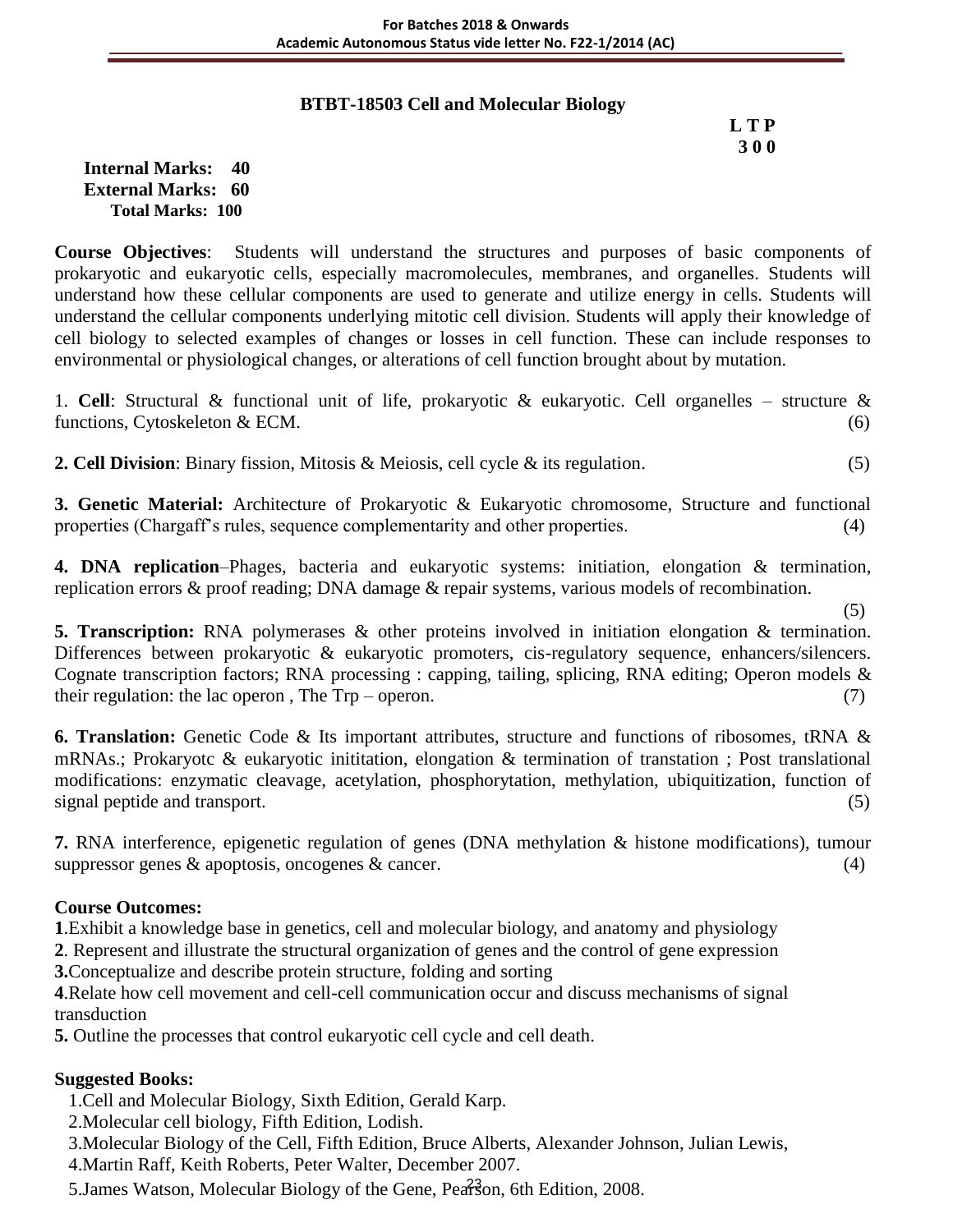#### **BTMC-II Constitution of India**

| <b>Internal Marks: 00</b> | L T P      |
|---------------------------|------------|
| <b>External Marks: 00</b> | <b>200</b> |
| Total Marks: 00           |            |

**Course Objectives**: The objective of the course is to provide students about the meaning of constitution, salient features and characteristics of the Constitution of India, Fundamental rights, Constitutional Powers and Procedure, Parliamentary Form of Government in India.

Course Contents: Meaning of the constitution law and constitutionalism Historical perspective of the Constitution of India Salient features and characteristics of the Constitution of India Scheme of the fundamental rights The scheme of the Fundamental Duties and its legal status The Directive Principles of State Policy – Its importance and implementation Federal structure and distribution of legislative and financial powers between the Union and the States Parliamentary Form of Government in India – The constitution powers and status of the President of India Amendment of the Constitutional Powers and Procedure The historical perspectives of the constitutional amendments in India Emergency Provisions: National Emergency, President Rule, Financial Emergency Local Self Government – Constitutional Scheme in India Scheme of the Fundamental Right to Equality Scheme of the Fundamental Right to certain Freedom under Article 19 Scope of the Right to Life and Personal Liberty under Article 21.

# **Suggested Books:**

1. Introduction to Constitution of India, D.D. Basu, Lexis Nexus,23rd Edition

2.The Constitution of India, PM Bhakshi, Universal Law,14th edition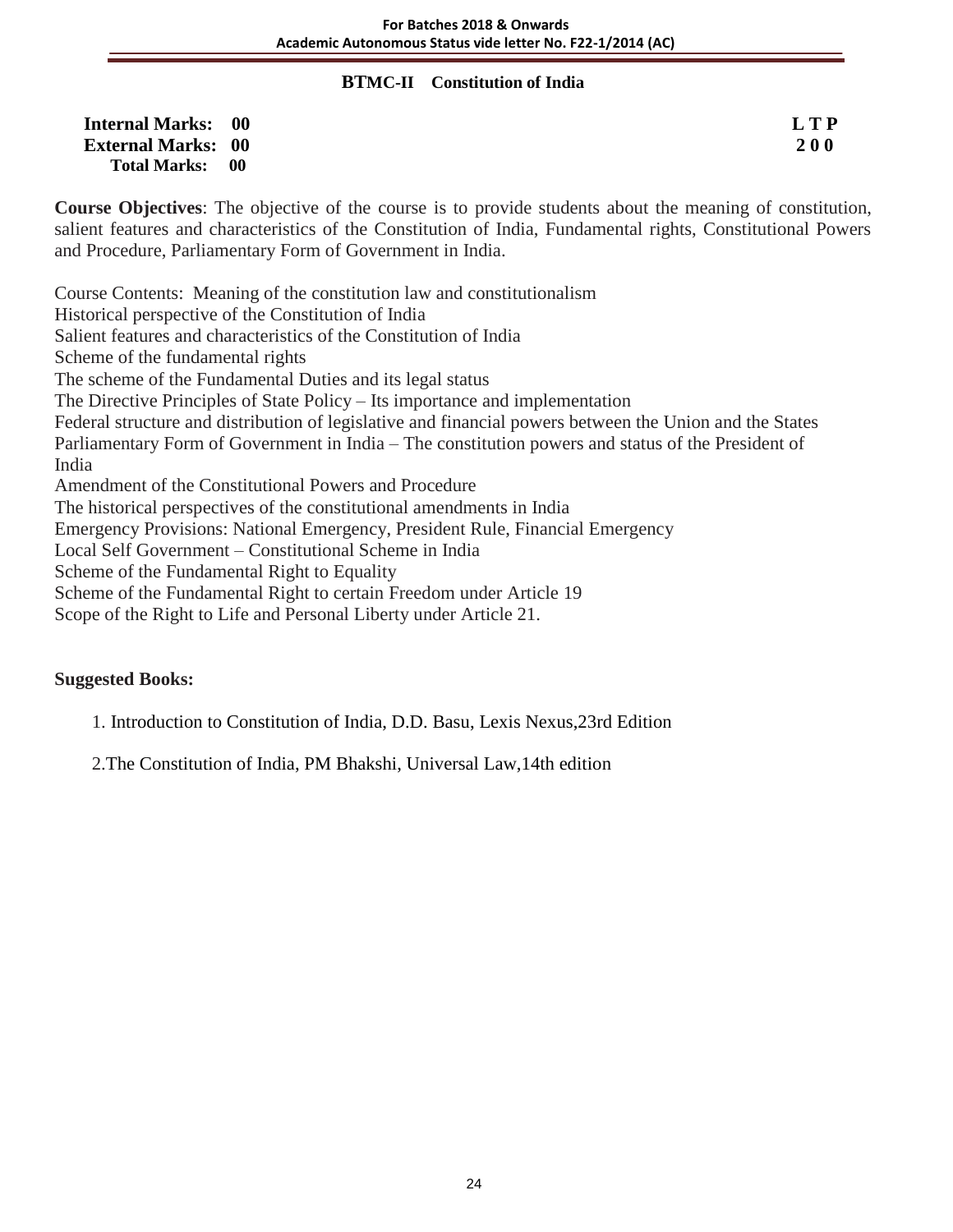#### **BTHS-18902: Entrepreneurship and Project Management**

| <b>Internal Marks: 40</b> | L T P      |
|---------------------------|------------|
| <b>External Marks: 60</b> | <b>300</b> |
| <b>Total Marks: 100</b>   |            |

**Unit1:** Entrepreneurship definition, classification of Entrepreneur, Features of Entrepreneurship, Need and importance of Entrepreneurship and Scope of Entrepreneurship in India.

**Unit2**: Entrepreneurship: Skills and characteristics, Technical, Business, Marketing, Personal Entrepreneurial skills, Project characteristics, Project life cycle phases.

**Unit3:** Market and Demand Analysis, Collection of market survey, characteristics of market, Demand Forecasting, Market Planning, Product mix, Performance appraisal methods.

**Unit4:** Project Management, steps in Project Management, Job description of Project Manager, Constraints of project Management, Feasibility study, Steps in feasibility study.

#### **Recommended Books:**

1.Chandra, P. (2002). Projects Planning,Analysis,Selection,Financing,Implementation and Review. New Delhi: Tata McGraw-Hill.

2.Gray F.Clifford, L. W. (2008). Project Management The Managerial Process*.* McGraw Hill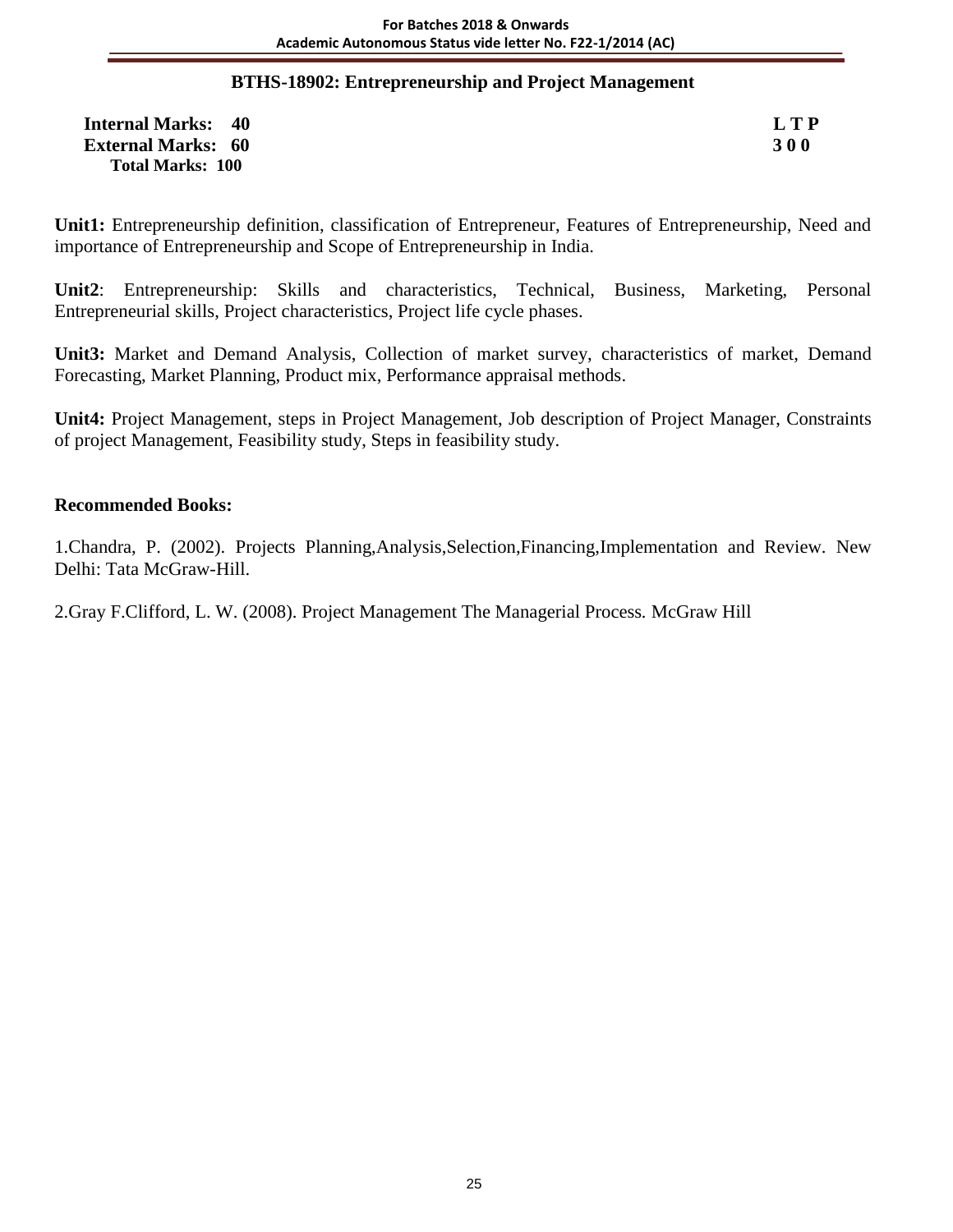# **BTBT-18504 Biotech Lab-V Genetic Engineering Lab**

| <b>Internal Marks: 30</b> | <b>LTP</b> |
|---------------------------|------------|
| <b>External Marks: 20</b> | 004        |
| <b>Total Marks: 50</b>    |            |

- 1. To extract genomic DNA from prokaryotes.
- 2. To extract genomic DNA from eukaryotes.
- 3. To analyse nucleic acids qualitatively (agarose gel electrophoresis) and quantitatively (photometry).
- 4. To isolate Plasmid DNA from bacterial cultures.
- 5. To isolate RNA from bacterial cultures.
- 6. To perform Restriction digestion of isolated nucleic acids.
- 7. To perform basic molecular cloning of DNA.
- 8. To amplify DNA using polymerase chain reaction.
- 9. To perform Western Blotting of protein samples.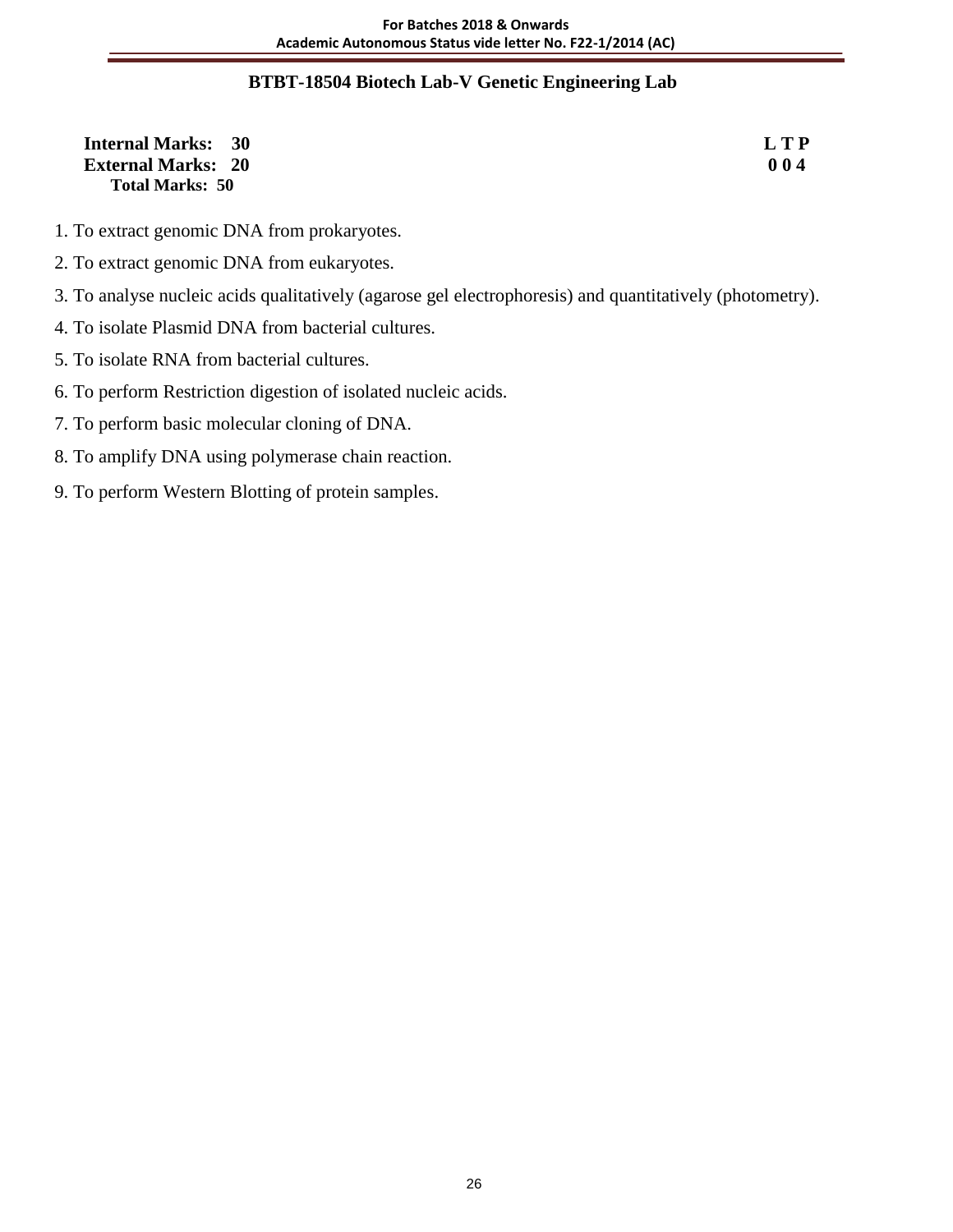# **BTBT-18505 Biotech Lab- VI Cell and Molecular Biology Lab**

| <b>Internal Marks: 30</b> | L T P |
|---------------------------|-------|
| <b>External Marks: 20</b> | 004   |
| <b>Total Marks: 50</b>    |       |

- 1. Microscopic study of shape and size of bacterial, fungal and plant cells.
- 2. Microscopic study of dividing cells in different phases of mitosis.
- 3. To study the cell membrane properties.
- 4. To perform lignin staining.
- 5. Isolation and quantification of total proteins of the cells.
- 6. Isolation and quantification of carbohydrates and lipids from different biological sources.
- 7. Purification of fibronectin from human plasma by gelatin affinity chromatography and analysis by SDS- PAGE.
- 8. Demonstration of inducible expression of genes in bacteria.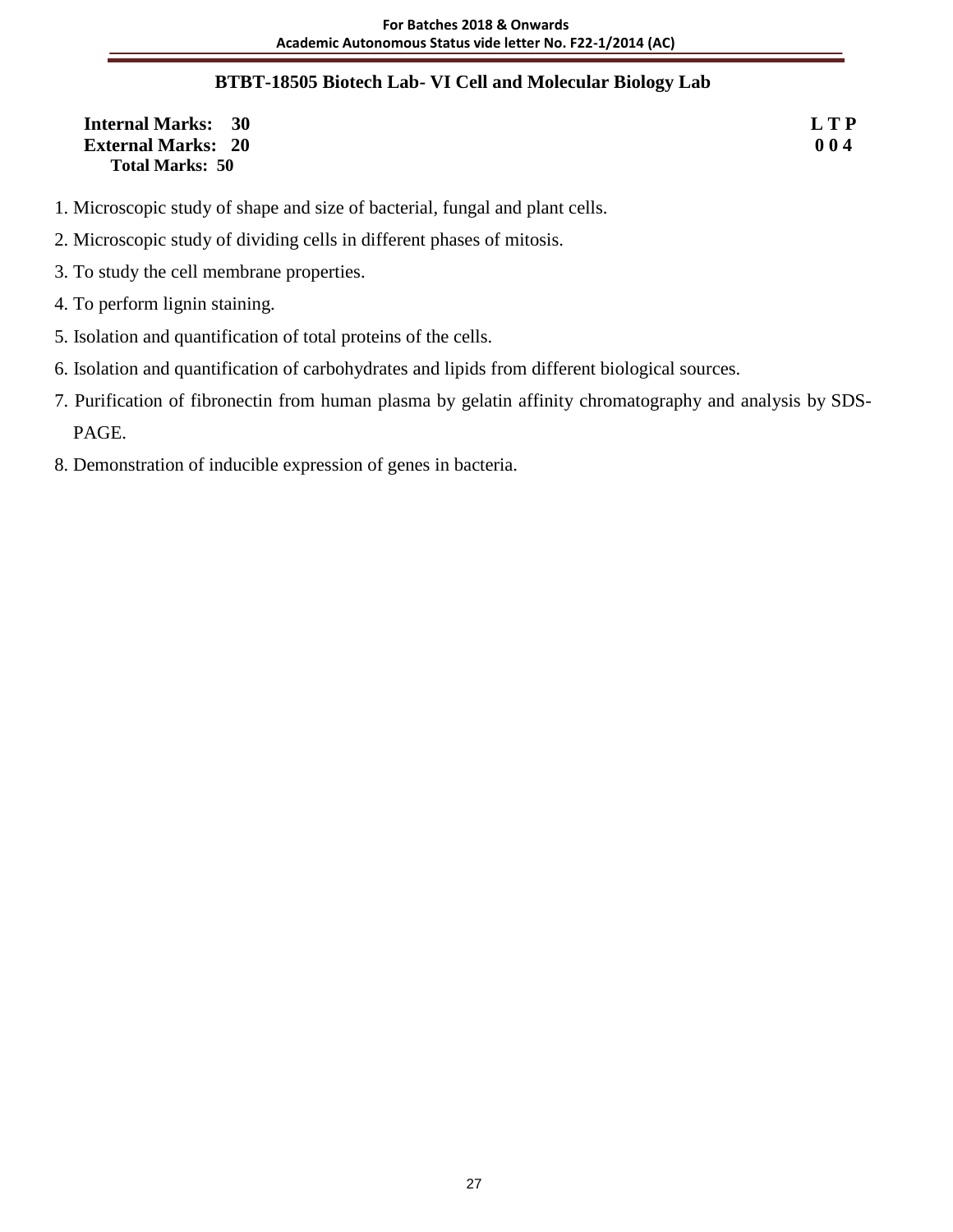# **BTBT-18601 Fundamentals of Biochemical Engineering**

| <b>Internal Marks: 40</b> | L T P |
|---------------------------|-------|
| <b>External Marks: 60</b> | 31 O  |
| <b>Total Marks: 100</b>   |       |

**Course Objectives:** The objective of this course is to familiarize students about the bioprocesses as well as to impart knowledge of mass and energy balance in biological systems, growth kinetics of microorganism and scale up in bioreactor, bioreactor design, and process control in biochemical engineering system. After the study of this course, a student is expected to analyze as well as select different processes and process parameters.

**1. Introduction & Stoichiometry of Microbial Growth**: Biochemical processes vs Chemical processes, Advantages & Disadvantages, Stoichiometry of cell growth and product formation, elemental balances, degrees of reduction of substrate and biomass, available electron balances, yield coefficients of biomass and product formation, maintenance coefficients, energetic analysis of microbial growth and product formation. **(8)**

**2. Kinetics of Microbial Growth**: Monod growth kinetics, other forms of growth kinetics, unstructured batch growth models, kinetics for balanced growth cycle phases for batch, growth of filamentous organisms, structured kinetic models. **(7)**

**3. Sterilization:** Introduction, sterilization of air, medium, bioreactor, kinetics of death, theory of depth filters, design of depth filters, design of batch sterilization & continuous sterilization process.

 **(7) 4. Cell Cultivation & Inoculum Development**: Inoculum Development & Aseptic transfer, Criteria for inoculum transfer, aseptic inoculation, different types of pumps and valves used in biochemical processes. **(7)**

**5. Growth Kinetics in Bioreactor:** Ideal reactors for kinetics measurement: chemostat, turbidostat, batch, fed batch and continuous cultivation, chemostat with recycle. **(7)**

**6. Scale-up in Bioreactors**: Overview of reactor, types of bioreactor, their parts and functions, aeration and agitation of bioreactor, mass transfer, molecular diffusion, diffusion theory, film theory, gas-liquid mass transfer, oxygen transfer from gas bubble to cell, oxygen uptake rate, Crabtree effect, experimental determination of  $KL_a$  values, factors affecting  $KL_a$  value, scale- up principles and its difficulties, scale down. **(7)**

**7. Instrumentation and Control of Bioprocesses:** Methods of measuring process variables, online and offline analytical methods, control systems. **(5)**

# **Course Outcomes:**

- 1. Calculate and analyze the kinetic parameters for microbial growth.
- 2. Calculate the kinetic parameters of enzymatic reactions.
- 3. Analyze bioprocess design and operation.
- 4. Select suitable bioreactor.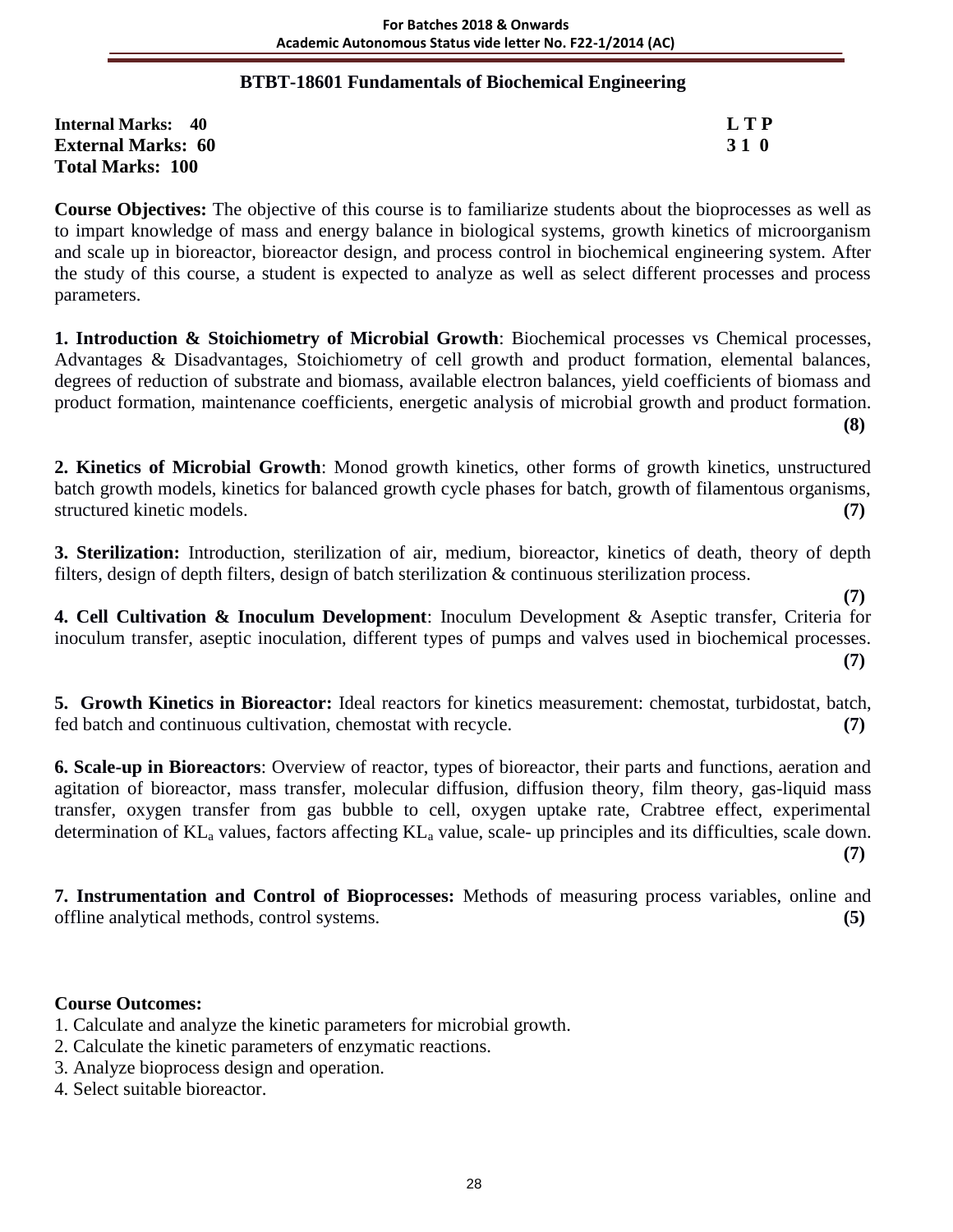#### **Suggested Books:**

1. Stanbury, Peter F., Allan Whitaker, and Stephen J. Hall. Principles of Fermentation Technology. Butterworth-Heinemann, 2016.

2. Aiba, Shuichi, Arthur E. Humphrey, and Nancy F. Millis. "Biochemical engineering." Biochemical Engineering. University of Tokyo, 1965.

3. Shuler, Michael L., and Fikret Kargi. "Bioprocess Engineering: Basic Concepts, 2001. Doran, P. M. "Bioprocess engineering principles." 2013.

4. Nielsen, Jens, John Villadsen, and Gunnar Lidén. "Bioreaction Engineering Principles." 1994.

5. Coulson, John Metcalfe, John Francis Richardson, and D. G. Peacock. Chemical and Biochemical Reactors and Process Control. Vol. 3. Elsevier, 1994.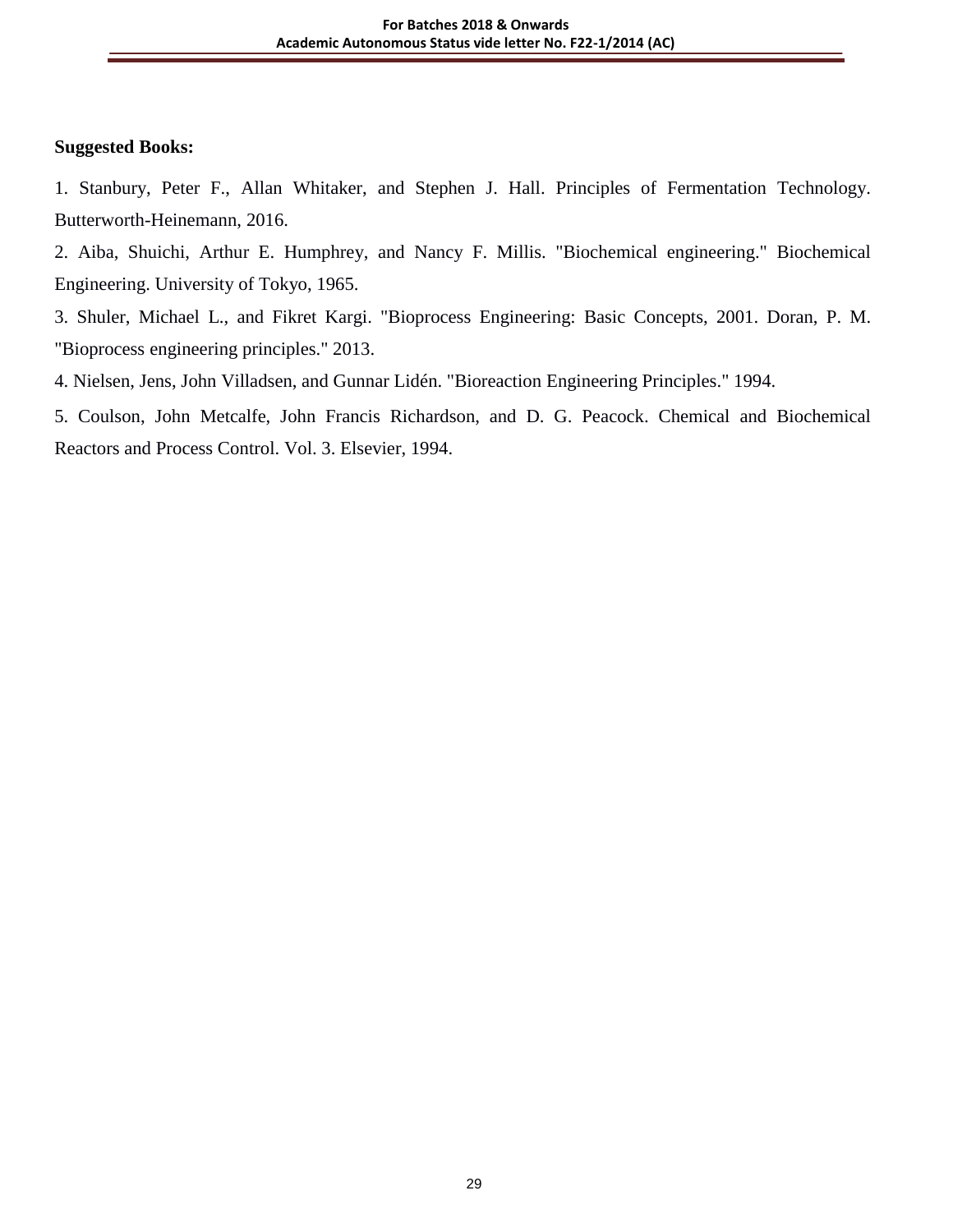### **BTBT-18602 Plant Biotechnology**

 **L T P 4 0 0**

**Internal Marks: 40 External Marks: 60 Total Marks: 100** 

**Course Objectives:** The objective of the course to familiarize the students to understand the concepts of plant tissue culture, Genetic engineering in plant, Development of transgenic plants and its industrial application. Along with the technological aspects, this course also focuses on different ethical issues related to transgenic crops.

**1. Introduction:** Plant tissue culture and scope of plant biotechnology, plasticity and totipotency, various media formulations, plant growth regulators, callus and suspension cultures.

 $(5)$ **2. Plant Propagation:** Micropropagation, organogenesis and somatic embryogenesis, haploid plants and homozygous lines, embryo culture and rescue. (7)

**3. Plant regeneration:** Protoplast isolation, culture and fusion, selection of hybrid cells, regeneration of hybrid plants, bioresource conservation. (8)  $(8)$ 

**4. Gene expression in plants**: Architecture of plant nuclear, chloroplast and mitochondrial genomes, structural aspects of plant genes, regulation of gene expression, transposons, cytoplasmic male sterility, molecular markers. (7)

**5. Transgenic plants:** Introduction to plant genetic engineering; strategies of molecular cloning and manipulation of plant genes, various methods of plant genetic transformation, Agrobacterium mediated genetic transformation of plants (Ti and Ri-plasmid vectors), direct transformation of plants, introducing resistance to herbicides, virus, pest and fungal pathogens, abiotic and biotic stress in plants, improvement of plant starch, storage proteins and oils, genetic engineering of chloroplast. (9)

**6. Applications of transgenic plants:** Control mechanisms and manipulation of biosynthetic pathways of the aromatic amino acids tryptophan, tyrosine and phenylalanine in plants; introduction to secondary metabolites, plant cell culture techniques for production of secondary metabolites, commercially important enzymes, therapeutic proteins, edible vaccines, bioplastics, and other novel compounds. (8)

**7. Ethical issues:** Plant transgenics: issues and concerns, biosafety, societal and ethical aspects of genetically modified foods and crops. (4) (3) and crops (4) and contact the contact of the contact of the contact of the contact of the contact of the contact of the contact of the contact of the contact of the contact of the contact

### **Course Outcomes:**

- 1. Recall the basic concepts of Biotechnology and explain fundamental cellular events during the process of plant cell culture development.
- 2. Apply learned techniques in new or similar situations**.**
- 3. Determine the factors influencing plant cell differentiation**.**
- 4. Translate the concepts in future studies and debate on the issue related to GMOs and evaluate its significance.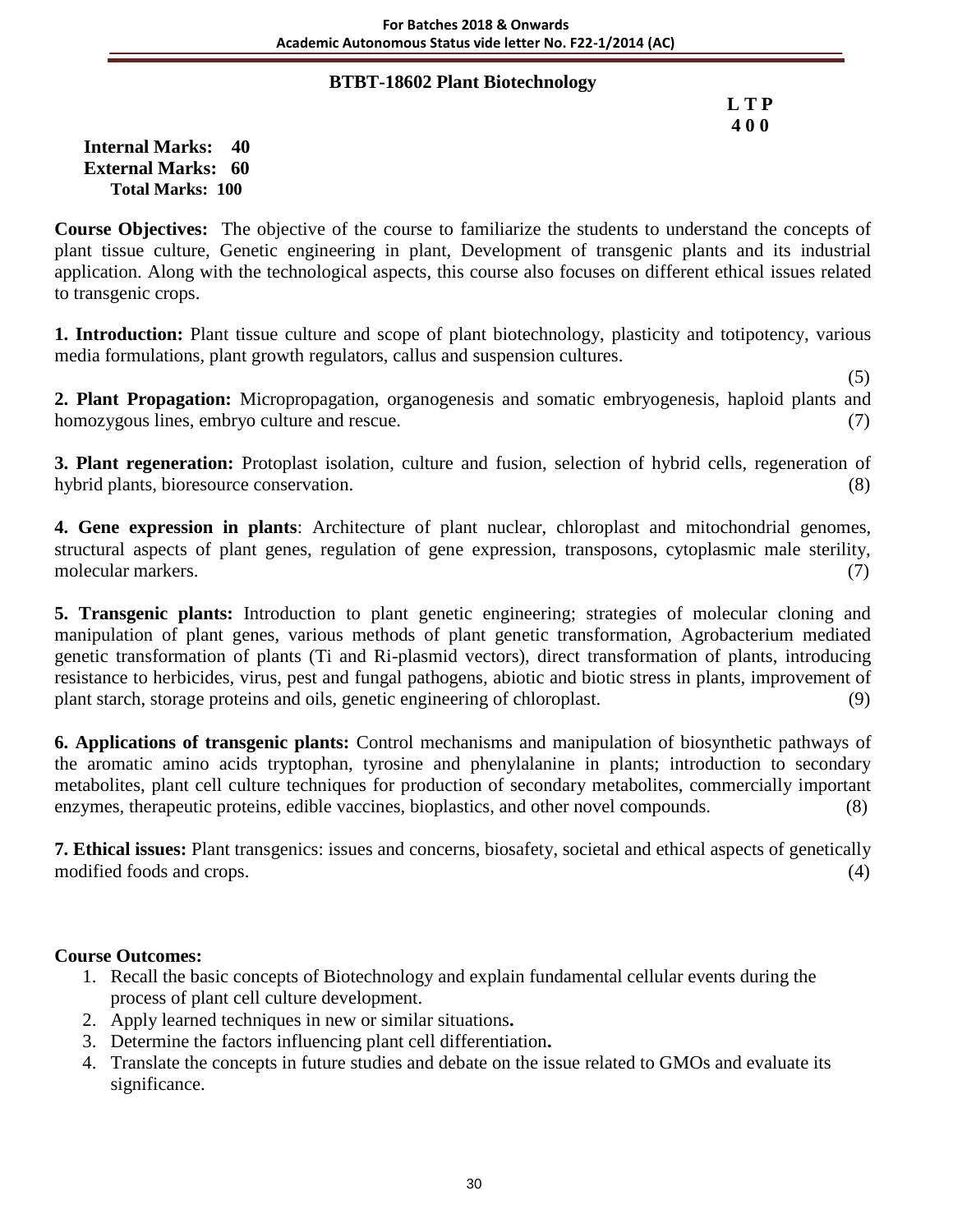- 1. Plant Biotechnology by Slater, A., Scott, N.W., and Fowler, M.R., Oxford Univ Press (2008)
- 2. Introduction to Plant Tissue Culture by Razdan, M.K., Oxford & IBH Publishing Co.(2003)
- 3. Principles of Gene Manipulation and Genomics by Primrose, S.B., Twyman, R.M., 7thEdition, Blackwell Publishing (2006)
- 4. Concepts in Biotechnology by Balasubramanian, D., Bryce, C.F.A., Dharmalingam,K.,
- 5. Green, J., and Jayaraman, K., Revised Edition, COSTED-IBN, Universities Press (2007)
- 6. Biotechnology by Satyanarayana, U., Books and Allied (P) Ltd, (2005).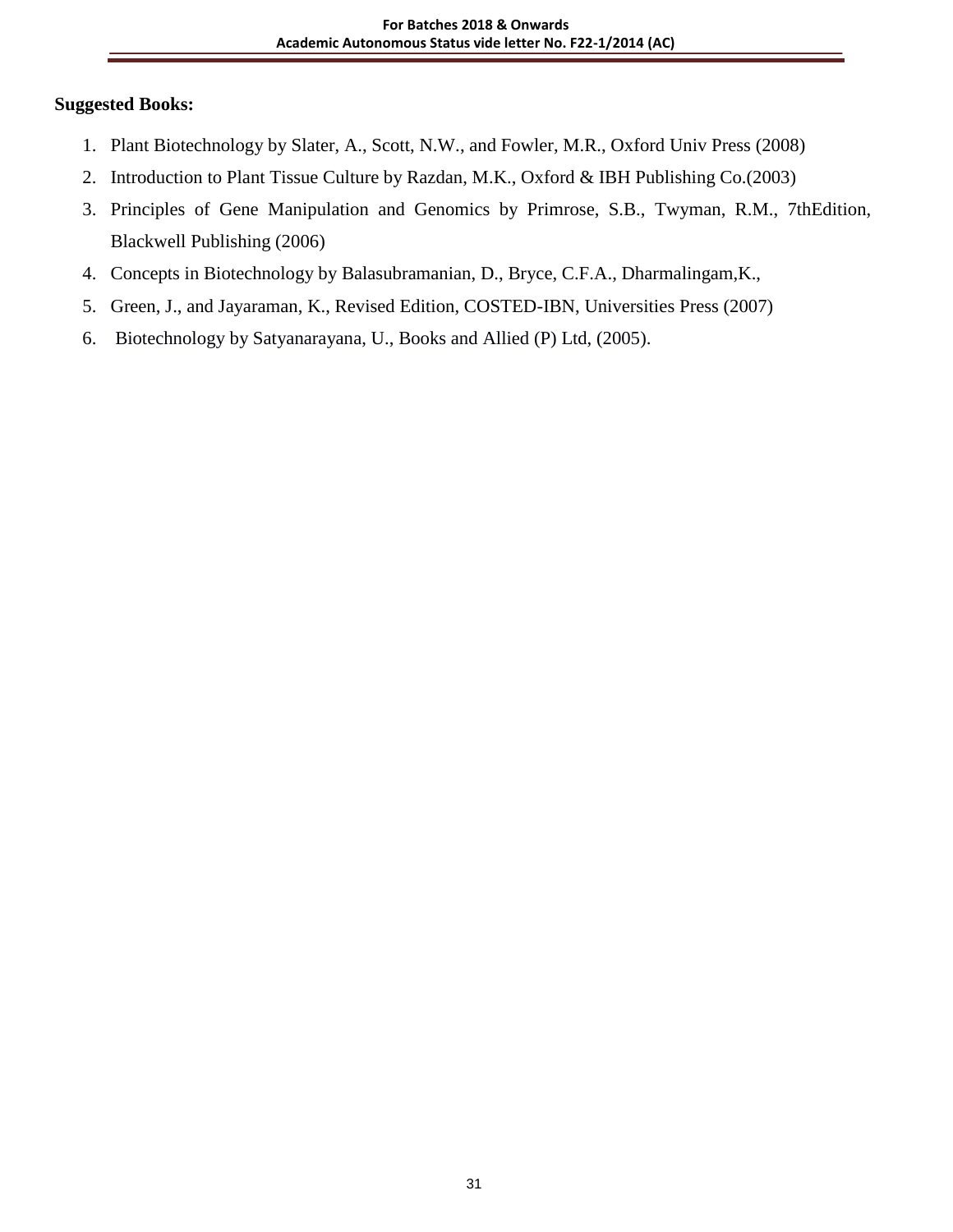### **BTBT-18603 Food and Fermentation Technology**

### **L T P 3 0 0**

**Internal Marks: 40 External Marks: 60 Total Marks: 100** 

**Course Objectives:** This course will give in-depth knowledge of various natural sources as food and the formulation, processing, manufacturing and packaging of functional foods for prevention and cure of diseases.

**1. Introduction**: Current status of food processing industry, Role and significance of microorganisms in foods. Concept of Nutraceuticals. Nutraceuticals bridging the gap between food and drug. Single cell protein, mushroom, yeast/algal proteins. (5)

**2. Antioxidants and Additives:** Concepts of free radicals and antioxidants, Food additives like colors, flavors and vitamins. Humectants, anti-caking agents, pH control agents, thickeners. (3)

**3. Processing of beverages:** Tea, coffee and cocoa, Production of alcoholic beverages. Enzyme catalytic actions in food process waste- whey, molasses, starch substrates and other food waste for bioconversion to useful products. Application of enzymes for production in biochemical and food processing industries. (6)

**4. Processing of grains and vegetables**: rice and rice products. Milling of wheat, corn, barley, oat; Production of wheat products (flour, semolina etc.) Production of starch, modified starch. Production of fruits and vegetable juices, Preparation of jam, jelly, marmalade and tomato products (sauce and ketchup). (6)

**5. Meat processing:** Fish byproducts - production of fish meal, fish protein concentrate, fish protein hydrolysate fish liver oil and fish silage; Production of non-food items from fish processing wastes. Meat processing - curing and smoking; Fermented meat products (sausages and sauces); By-products from meat industries and their utilization. Egg processing and Byproduct Utilization. (6)

**6. Fermentation of milk and fermented milk products:** Cheese, yogurt, etc including probiotic dairy products. Dairy processing by-products–Fermented, condensed and dried products from whey. Processing of oils and plastic fat. Pyrolysis of fats, toxicity of frying oil. (6)

**7. Food preservation techniques & Quality control:** Preservation principle, Stability Food Preservation with Low Temperatures and High Temperatures, Preservation of Foods by Drying, Ionization radiation; Use of preservatives in foods. Miscellaneous Food Preservation Methods, Quality control, food safety standards. (4)

### **Course Outcomes:**

**1.** Understand the important genera of microorganisms associated with food and their characteristics, their growth pattern and parameters.

**2.** Knowledge about the beneficial role of microorganisms and different types of fermented foods

**3.** Identify the role of microorganisms in food borne diseases and control measures

# **Suggested Books:**

1. Food Microbiology by Frazier, W.C. and Westhofff, D.C., Tata McGraw Hill.

2. Food Biotechnology: Principles and Practices,by Vinod K. Joshi,I K International Publishing House Pvt. Ltd; First Edition edition 2013

3. Food Biotechnology by Ulf Stahl, Ute E.B. Donalies, Elke Nevoigt,Springer 2008

4. Food Biotechnology by Anthony Pometto, Kalidas Shetty, Gopinadhan Paliyath, Robert E. Levin, Talyor and Francis Group,2005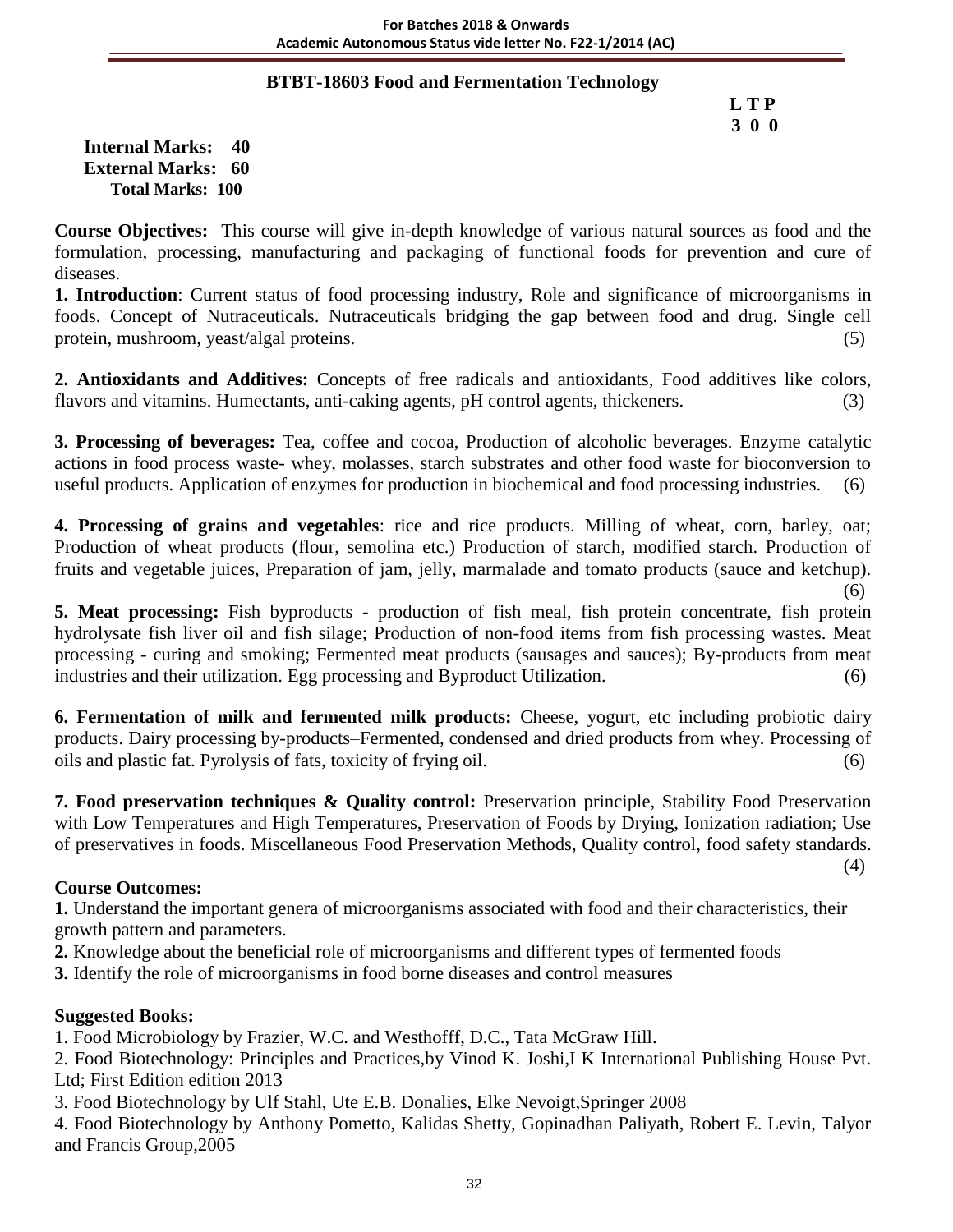#### **BTHS-18903 Human Resource Management**

| <b>Internal Marks: 40</b> | L T P      |
|---------------------------|------------|
| <b>External Marks: 60</b> | <b>300</b> |
| Total Marks: 100          |            |

#### **Unit 1. Introduction**:

Introduction to Human Resource Management and its definition, functions of Human Resource Management & its relation to other managerial functions. Nature, Scope and Importance of Human Resource Management in Industry, Role & position of Personnel function in the organization.

#### **Unit 2. Procurement and Placement:**

Process of Human Resource Planning; Methods of Recruitment; Types tests and interviewing, Selection and its procedure Meaning and Importance of Placement and Induction,

#### **Unit 3. Training & Development:**

Difference between training and development; Principles of Training, Performance Appraisal, Career Development & Planning.

#### **Unit 4. Job analysis & Design:**

Job Analysis: Job Description & Job Description, Job Specification.

#### **Unit 5. Job Satisfaction:**

Job satisfaction and its importance; Motivation, Factors affecting motivation, introduction to Motivation Theory; Workers ' Participation, Quality of work life.

- 1. T.N.Chhabra- Human Resource Management (Dhanpat Rai & Co.)
- 2. Lowin B. Flippo Principles of personnel Management (Mc Graw-Hill)
- 3. R.C. Saxena Labour Problems and social welfare (K.Math & Co.)
- 4. A Minappa and M. S. Saiyada Personnel Management (Tata Mc. Graw-Hill)
- 5. C.B. Mamoria Personnel Management (Himalaya Publishing House, Bombay)
- 6. T.N. Bhagotiwal Economics of Labour and Industrial Relations (Sahitya Bhawan Agra)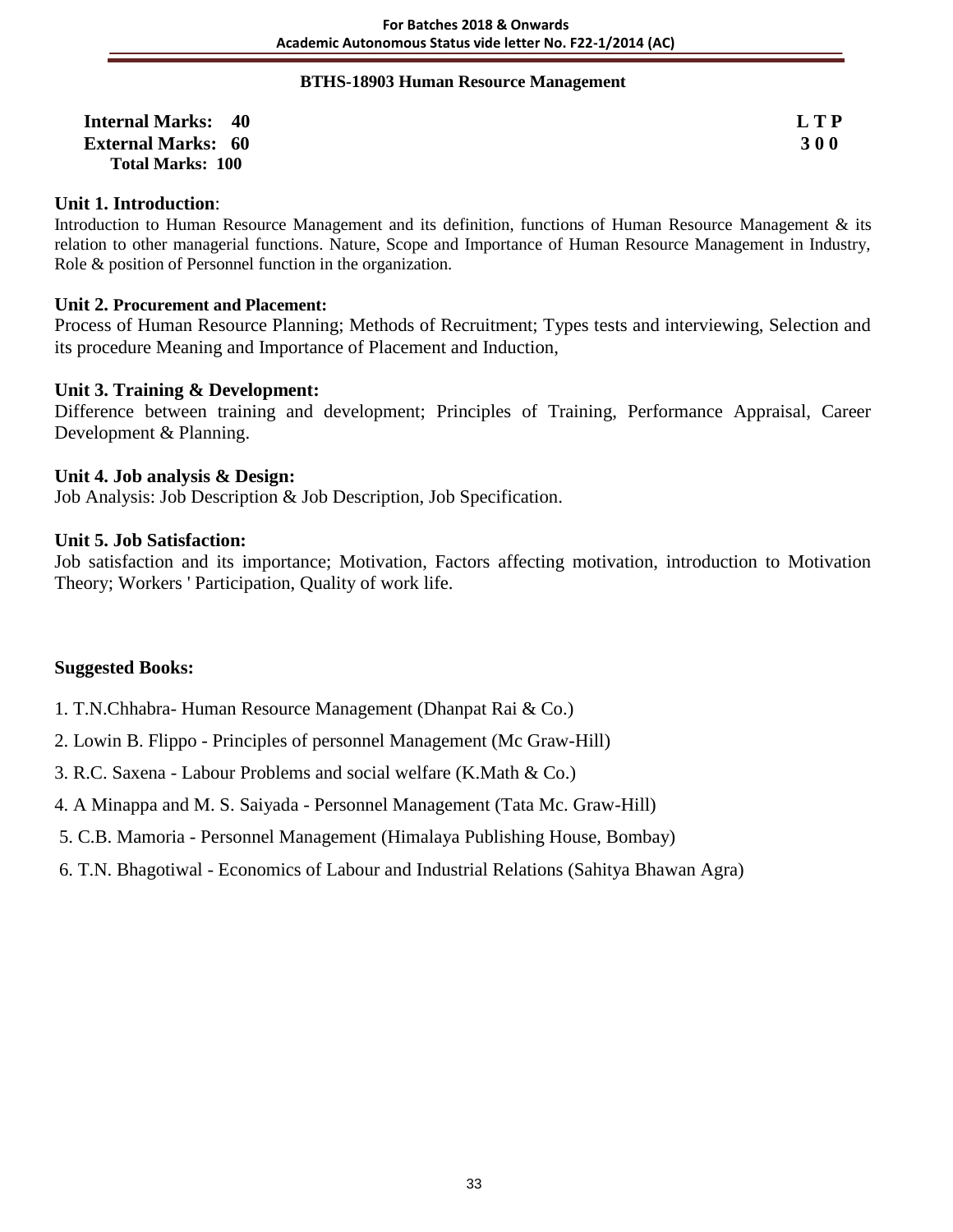### **BTBT-18604 Biotech Lab-VII (Plant Biotechnology Lab)**

| <b>Internal Marks: 30</b> | L T P |
|---------------------------|-------|
| <b>External Marks: 20</b> | 003   |
| <b>Total Marks: 50</b>    |       |

- 1**.** Preparation of stock solutions of MS basal media
- 2. Collection and surface sterilization of different explants and establishment of plant germplasm under in vitro condition
- 3. To induce Callus from the explant of avialable plant (Solanum lycopersicum) regeneration and morphogenesis study.
- 4. To prepare hydrated synthetic seeds from embryo of Brassica juncea seeds in vitro.
- 5. Protoplast isolation techniques (Mechanical and Enzymatic method).
- 6. Micropropagation, hardening and acclimatization
- 7. Cell suspension culture of Seedlings of Phaseolus mungo
- 8. Direct Organogenesis From Shoot Tip Culture Bougainvillea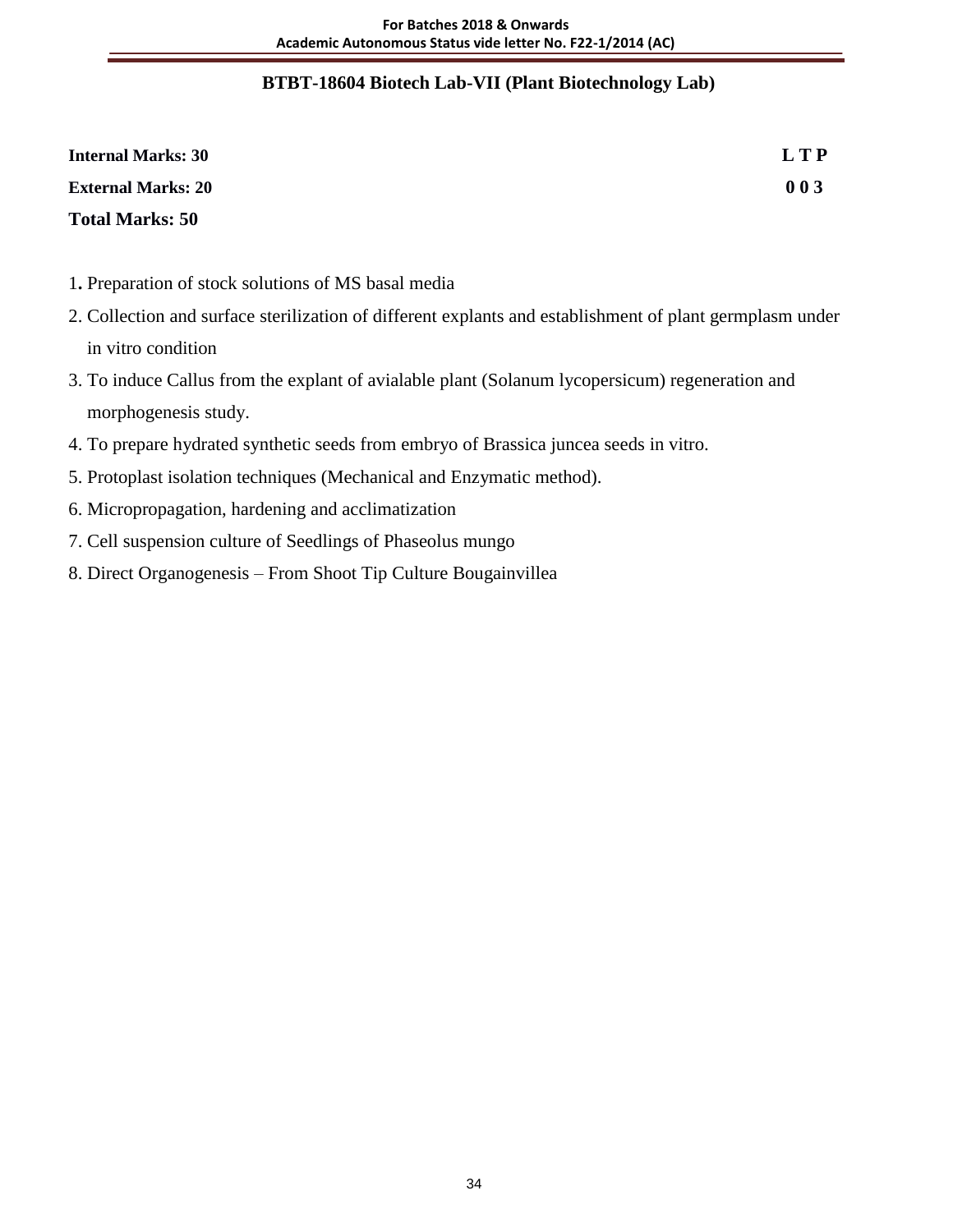### **BTBT-18605 Biotech Lab-VIII (Bioprocess Engineering Lab)**

| <b>Internal Marks: 30</b> | L T P       |
|---------------------------|-------------|
| <b>External Marks: 20</b> | $0 \t0 \t4$ |
| <b>Total Marks: 50</b>    |             |

- 1. Isolation of industrially important microorganisms (amylase producing bacteria from potato field soil) for microbial processes.
- 2. Determination of thermal death point and thermal death time of microorganisms for design of a sterilizer.
- 3. Determination of growth curve of a supplied microorganism.
- 4. To study the batch growth kinetics and establish the key kinetic parameters (Monod Parameters).
- 5. Cultivation of microorganism in batch reactor.
- 6. Comparative studies of ethanol production using different substrates (grape juice, sucrose, glucose) and its qualitative analysis.
- 7. Isolation of bacterial exhibiting antimicrobial activity.
- 8. Production and estimation of alkaline protease.
- 9. Sauerkraut fermentation from cabbage
- 10. Use of alginate for cell immobilization (*Saccharomyces cerevisiae*) used to enhance ethanol production in industry.
- 11. To estimate the antibiotic sensitivity of microorganisms using Disk Diffusion Method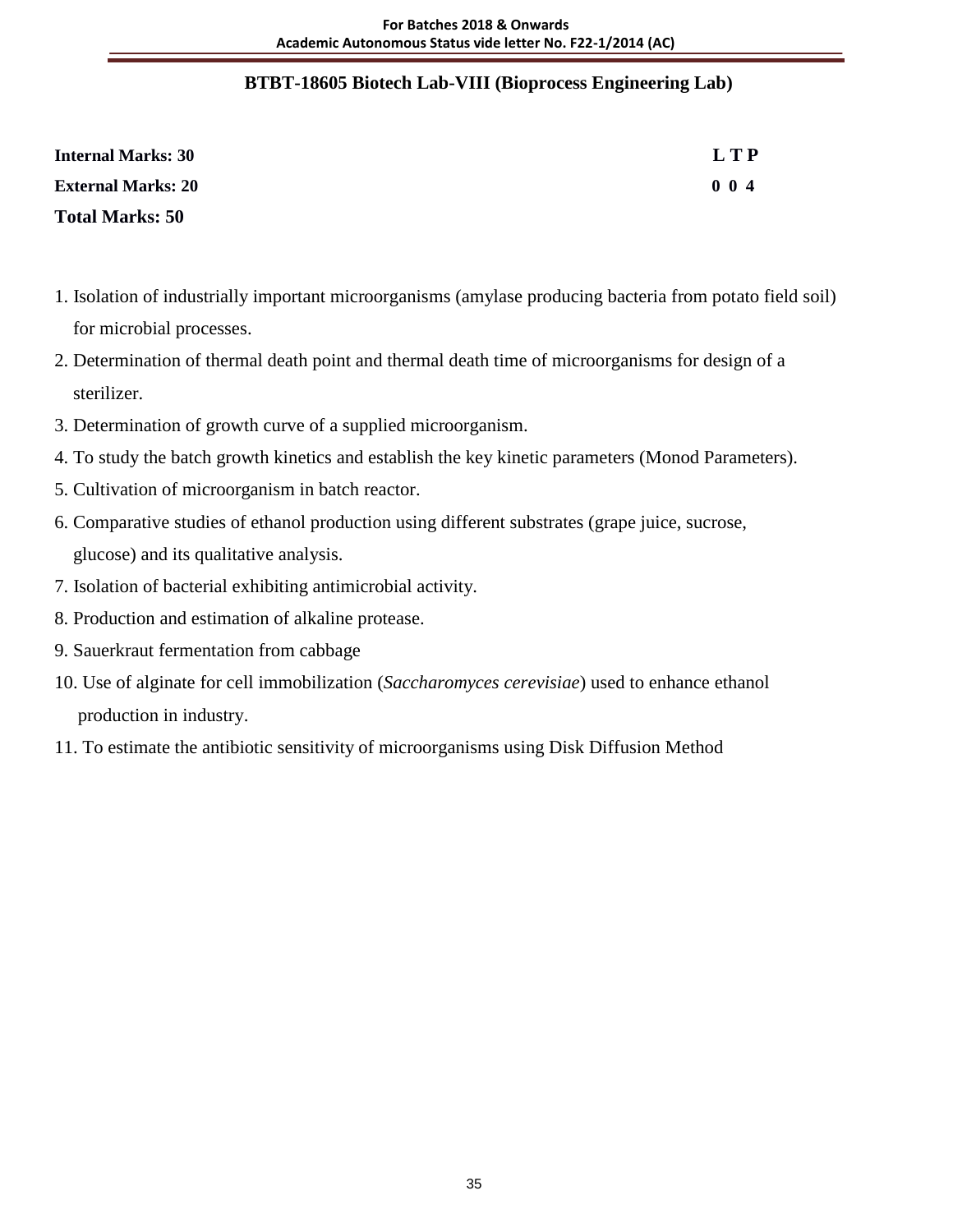### **BTBT-18701 Enzymology and Enzyme Technology**

 **L T P 3 1 0**

**Internal Marks: 40 External Marks: 60 Total Marks: 100** 

**Course Objectives:** The students will learn about enzymes, nomenclature of proteins, enzyme assay, and different hypotheses of enzyme and substrate interactions. They will have understanding of kinetics of enzyme catalyzed reaction and enzyme inhibition reaction along with mechanism. They will also learn different methods of immobilization of enzyme, different types of enzyme reactor and understanding mass transfer effect in enzyme reactor.

**1. Introduction to Enzyme**: Introduction, scope, nomenclature, mechanism of catalysis, monomeric and oligomeric enzyme, metalloenzymes industrial applications. (4)

**2. Enzymes Specificity and Assay**: Types of specificity, active site, Fischer lock and key hypothesis, Koshland induced-fit hypothesis, hypothesis involving strain or transition-state stabilization, enzyme assay; activity and specific activity, effect of temperature and pH on enzyme activity. (6)

**3. Enzyme Kinetics**: Method used for investigating the kinetics of enzyme-catalysed reactions: initial velocity studies, rapid-reaction techniques , single substrate steady state kinetics: Henri and MichaelisMenten equation, Briggs-Haldane modification of the Michaelis Menten equation, significance of M-M equation, Lineweaver-Burk plot, Eadie-Hofstee and Hanes plot, Haldane relationship for reversible reactions, Deviation from Hyperbolic enzyme kinetic, Inhibitors and activators, reversible and irreversible enzyme inhibition kinetics, multi-substrate systems, Allosteric enzymes. (10)

**4. Enzyme Reactors:** Reactors for batch/continuous enzymatic processing, choice of reactor type, idealized enzyme reactor systems (7)

**5. Immobilization of Enzymes:** Advantages, carriers, adsorption, covalent coupling, cross linking and entrapments, and Effect of immobilization on enzymes. Mass transfer in enzyme reactors, steady state analysis of mass transfer (10)

**6. Extraction and Purification of Enzymes:** Methods of production of enzymes, Extraction of Enzymessoluble enzymes- membrane bound enzymes-Nature of Extraction medium-Purification of enzymes-Determination of Molecular weight of enzymes. (6)

**7. Challenges and Future trends:** Enzyme catalysis in organic media, catalytic antibodies, non-protein biomolecules as catalysts, biocatalysts from extreme thermophilic and hyperthermophilic archaea and bacteria, Analytical Applications of enzymes (5) (5)

### **Course Outcomes:**

- 1. Students will obtain basic knowledge about the relationship between properties and structure of the enzymes, their mechanism of action and kinetics of enzymatic reactions.
- 2. They should be able to characterize the enzymes in each enzymatic class, examples of such enzymes and their application in practice.
- 3. They should understand the regulatory mechanisms of enzyme activity, enzyme inducers and repressors.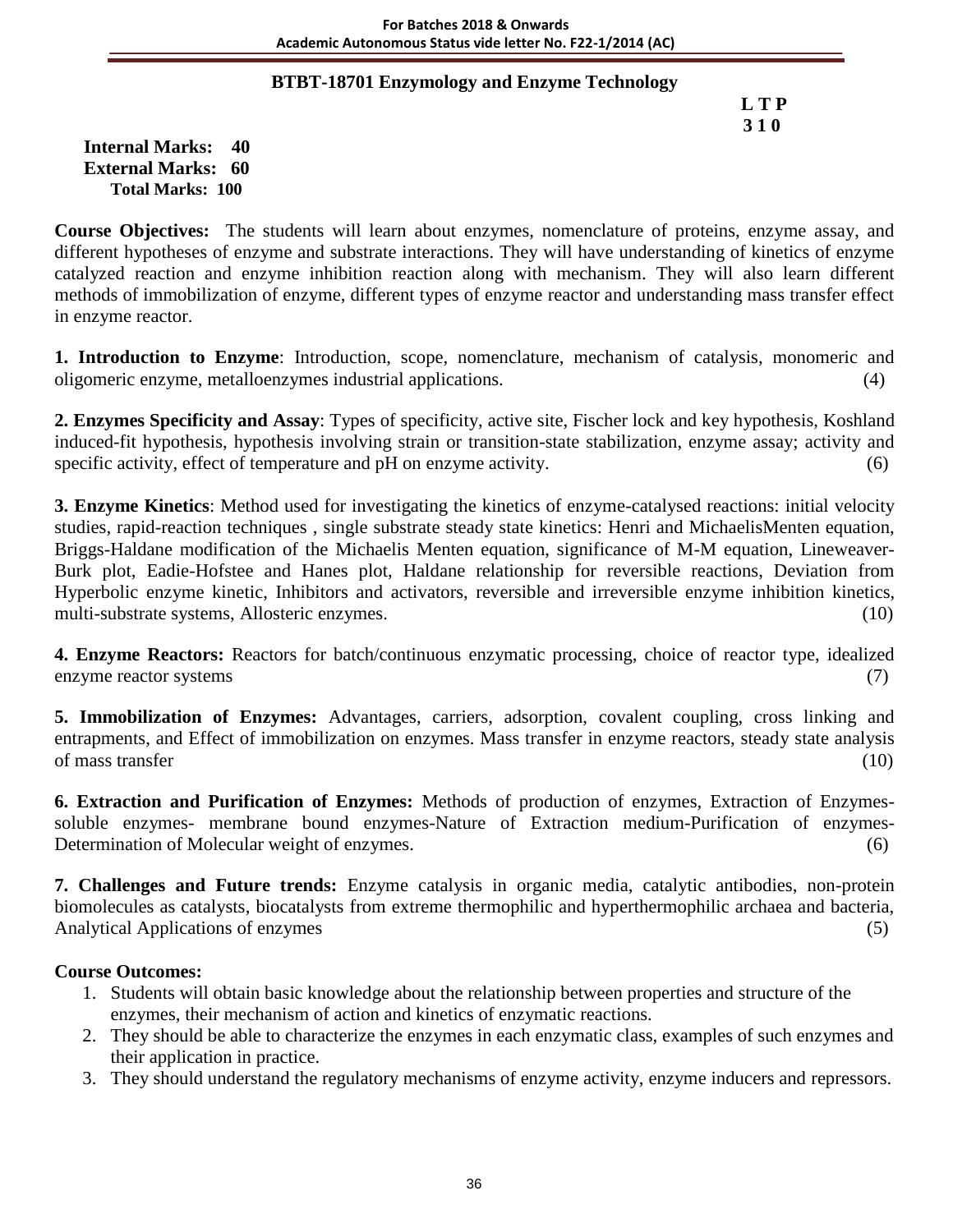### **Suggested Books:**

1. Palmer, Trevor, and P. L. Bonner. Enzymes: Biochemistry, biotechnology, clinical chemistry. Elsevier,2007.

2. Aehle, Wolfgang, ed. Enzymes in industry: Products and applications. John Wiley & Sons, 2006.

3. Illanes, Andrés, ed. Enzyme biocatalysis: Principles and applications. Springer Science & Business Media,2008.

4. Nelson, David L., Albert L. Lehninger, and Michael M. Cox. Lehninger Principles of Biochemistry. Macmillan, 7<sup>th</sup> Edition 2017.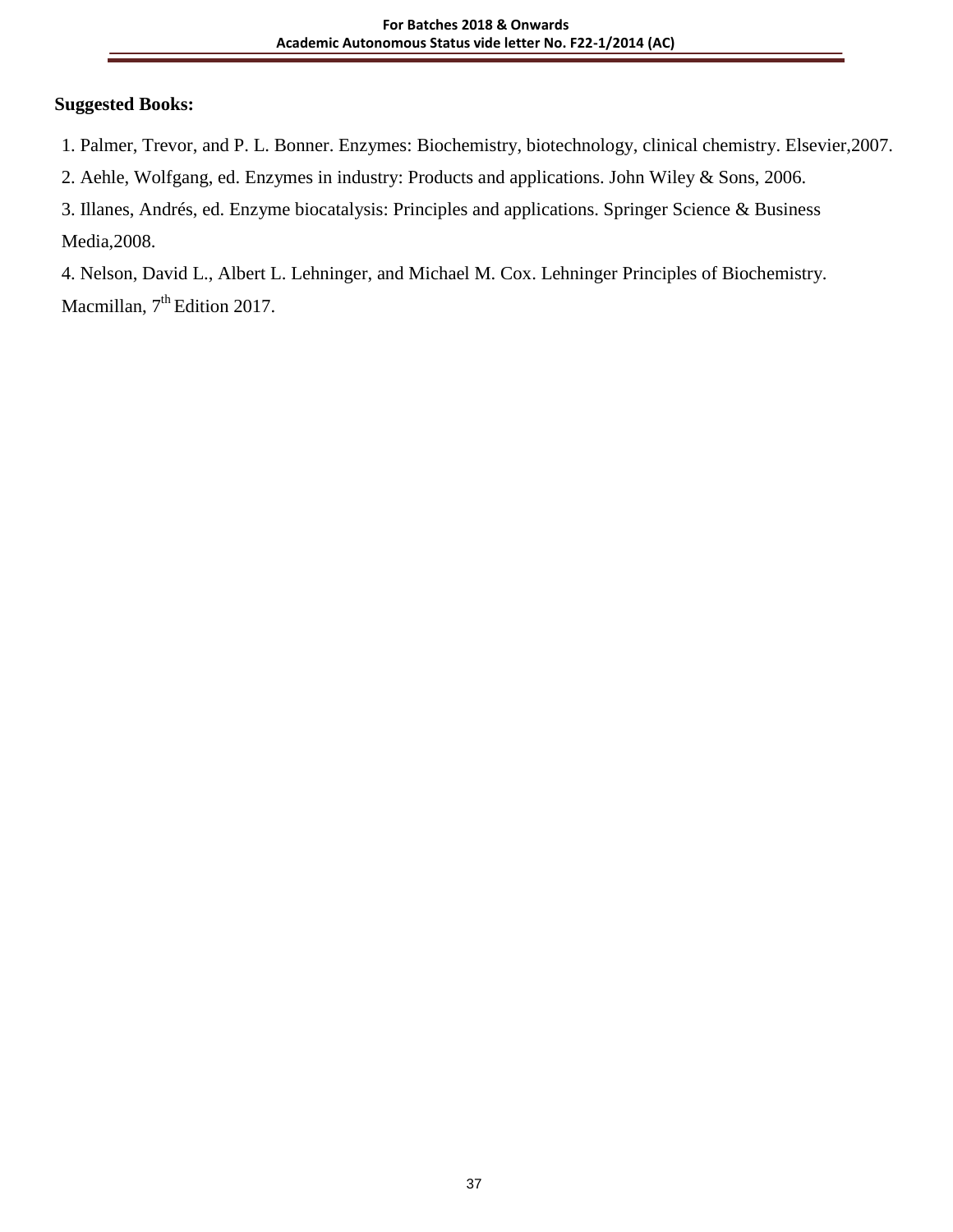### **BTBT-18702 Bioinformatics**

 **L T P 3 0 0**

**Internal Marks: 40 External Marks: 60 Total Marks: 100** 

**Course Objectives**: The objective is to help the students to reach rapidly the frontier of bioinformatics and be able to use the bioinformatics tools to solve the problems in their own research. Also the student should obtain the basic skill required to survive in the industry

**1. Introduction to Biological Database**: Overview, Types of biological databases, Nucleic acid databases (NCBI, EMBL etc); Protein Databases: Database Searching, Description of the entries and Sequence Data File, Sample Sequence Data File, Representation of sequence. (3)

**2. Sequence Analysis & Alignment:** Statistical significance of alignment; Sequence assembly Analysis; Global & Local Alignment and their algorithms, Pair-wise and Multiple sequence alignment: Scoring matrices- PAM, BLOSUM, PSSM, HMM etc., Gaps & gap penalties. Programs and methods for sequence alignment. Dot plots, Dynamic programming algorithms, Heuristics FASTA, BLAST. (6)

**3. Phylogenetic Analysis:** Elements of phylogenetic models, phylogenetic data analysis: alignment, substitution, parsimony, model building, building the data model (alignment), determining substitution model, phylogenetic prediction, evolutionary tree construction, tree building methods, searching for trees, rooting trees, evaluation tree & data phylogenetic software like PHYLIP, CLUSTAL W, Tcofee, Phylogenetics on the web, Synteny (comparison of grass genomes), COGS (Cluster of Orthologous genes. (8)

**4. Predictive methods using nucleotide sequence:** Annotation of DNA and protein sequences, Codon bias detection, Detecting functional site in DNA, ESTs, Polymorphism, finding RNA genes (5)

**5. Predictive methods using protein sequence:** protein identity based on composition, physical properties based on sequence, secondary structure, specialized structures or features, tertiary and quaternary structures.

 $(5)$ 

**6. Protein structure prediction:** Protein structure classification, 3D proteins structure file formats: PDB, CIF, MMDB; secondary & tertiary structure predictions: threading, Fold recognition, Homology modelling, Protein visualization tools: Rasmol, Swiss-PDB etc. (6)

**7. Applications of Bioinformatics in Biotechnology**: gene prediction in prokaryotes, eukaryotes; other applications in the areas of health, food and medicine. (3)

### **Course Outcomes:**

- 1. Knowledge and awareness of the basic principles and concepts of biology, computer science and mathematics
- 2. Existing software effectively to extract information from large databases and to use this information in computer modeling
- 3. Problem-solving skills, including the ability to develop new algorithms and analysis methods
- 4. An understanding of the intersection of life and information sciences, the core of shared concepts, language and skills the ability to speak the language of structure-function relationships, information theory, gene expression, and database queries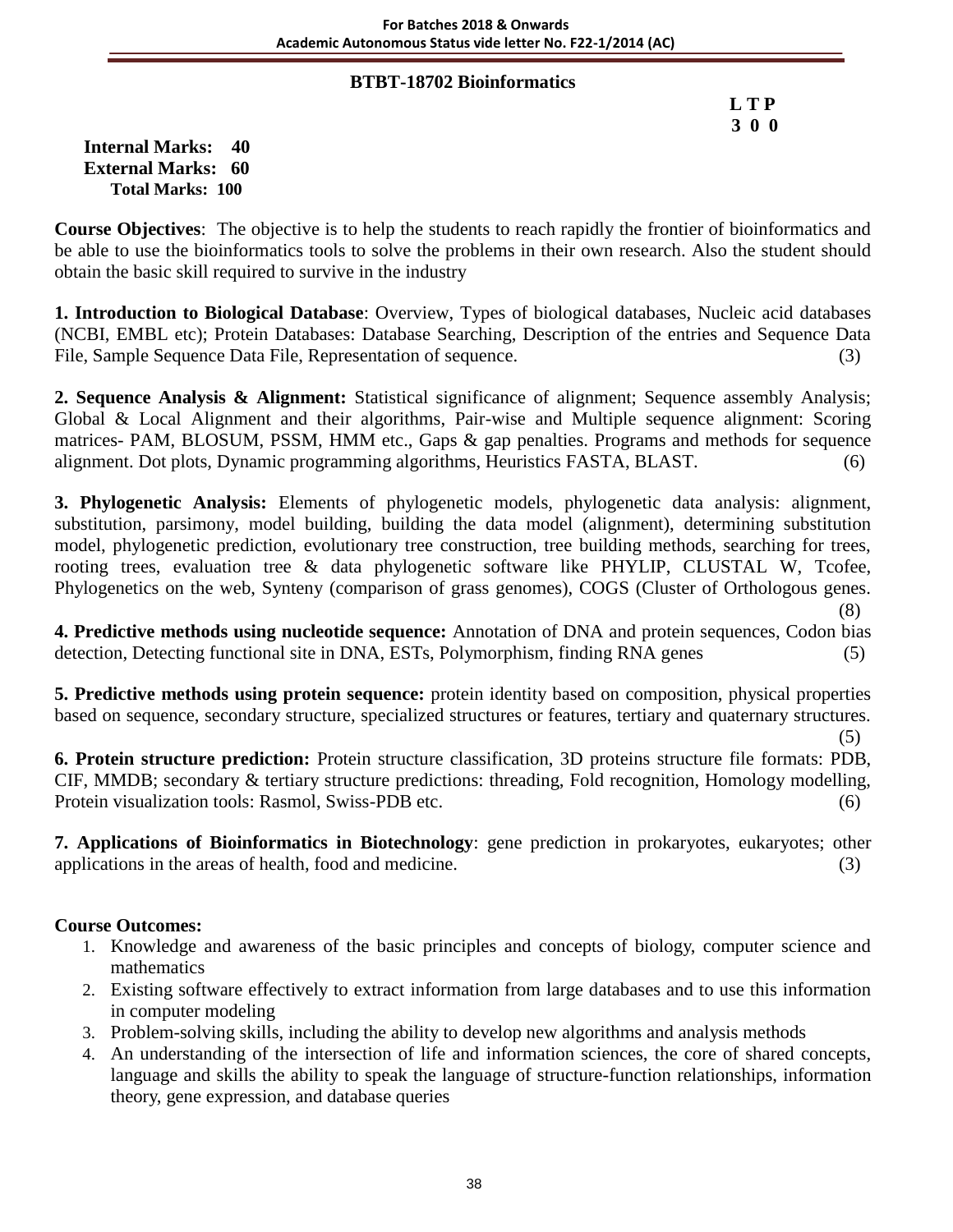### **Suggested Books:**

- 1. Bioinformatics: A Practical Guide to the Analysis of Genes and Proteins, By Andreas D, Baxevanis, B.F, Francis O, Wiley –Interscience, 4th Edition, 2013.
- 2. Bioinformatics: Sequence and Genome Analysis by David W. Mount, Cold Spring Harbor Laboratory Press, U.S.; 2nd Revised edition edition 2004.
- 3.Bioinformatics and the genome projects by Smith DW, Academic Press, 2006

4.Bioinformatics: A Biological Guide to computing and the Internet by Stuart M and Brown NYU, Mecical Centre, NY USA, 2000.Textbook of Biotechnology, H K Das, Wiley- India (P) Ltd., New Delhi (2005).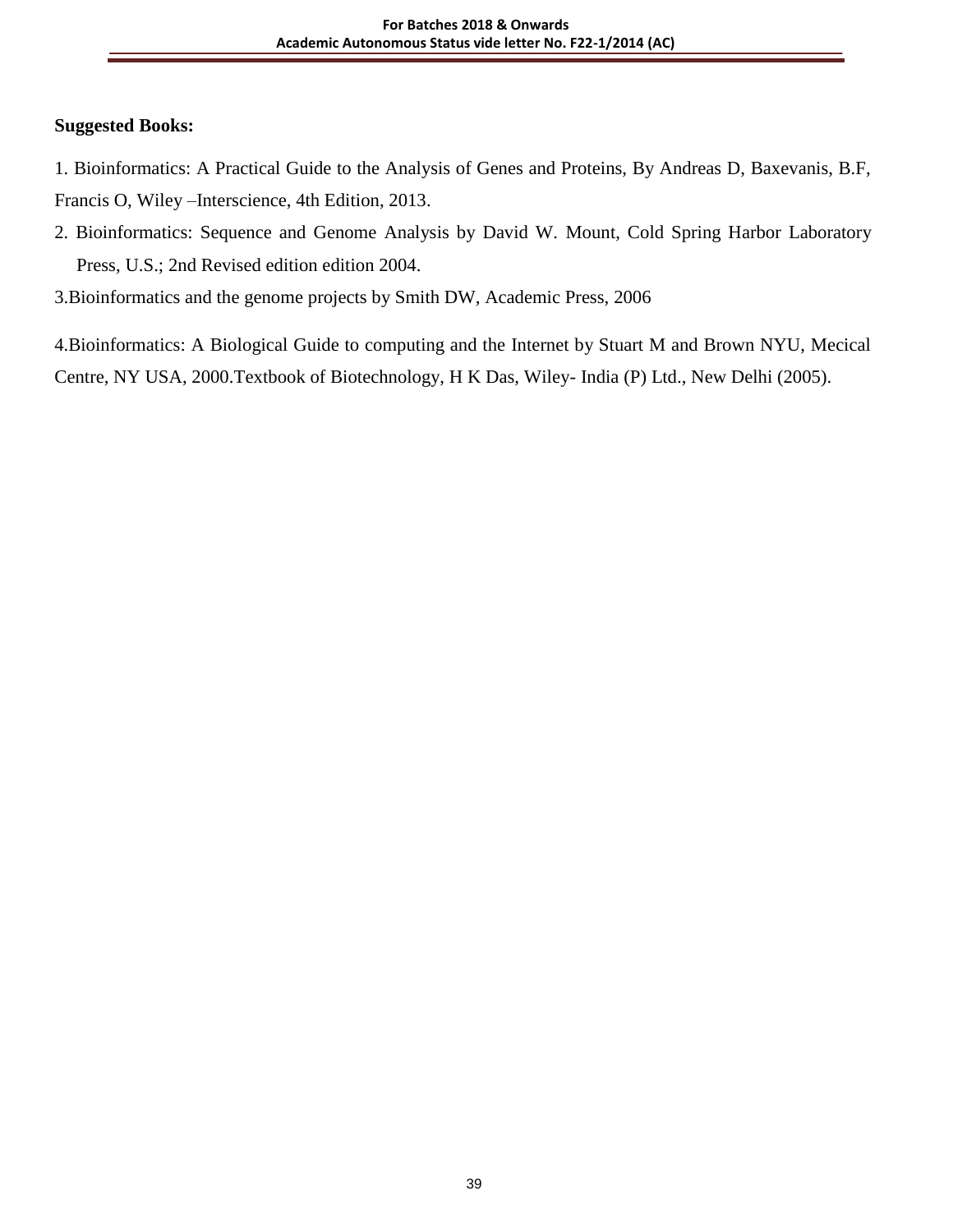#### **BTBT-18703 Biomedical Instrumentation**

# **L T P** 3 0 0

**Internal Marks: 40 External Marks: 60 Total Marks: 100** 

**Course Objectives:** The main objective of this course is to introduce student to basic biomedical engineering technology. As a result, student can understand and evaluate systems and devices that can measure, test and/or acquire biological information from the human body as well as interpret that information to make diagnosis.

**1. Introduction**: Introduction to the physiology of cardiac systems, physiology of respiratory systems, physiology of nervous systems. (6)

**2. Basic Transducer Principles:** Transducer principles and different types of transducers (active & passive transducers), transducers for biomedical applications (5)

**3. Electrodes:** Electrode theory, bio potential electrodes, biochemical transducers. (4)

**4. Cardiovascular Measurements:** Electrocardiography, measurement of blood pressure, (indirect measurement), measurement of blood flow & cardiac output (blood flow-magnetic blood flow meter, ultrasonic blood flow meter), plethysmography, cardiac pacemaker, measurement of heart sound. (7)

**5. Measurements in the Respiratory System**: Respiratory mechanism, measurement of gas volumes & flow rate, instrument for measuring the mechanism of breathing, spirometer (5)

6**. Noninvasive Diagnostic Instrumentation**: Temperature measurement-systemic body temperature, skin temperature, principles of ultrasonic measurement properties, principles of ultrasonic measurement basic modes, MRI (Principle and application) (5)

**7. The Nervous System:** Electroencephalograph and Electromyography. (4)

#### **Course Outcomes:**

After the successful completion of the course the students will be able to:

- 1. Differentiate and analyse the biomedical signal sources.
- 2. Elucidate cardiovascular system and related measurements.
- 3. Explain the respiratory and nervous systems and related measurements
- 4. measure non-invasive diagnostic parameters.

- 1. Anandanatarajan, R.Biomedical instrumentation and measurements. PHI Learning Pvt. Ltd., 2011.
- 2. Bronzino, Joseph D. "The Biomedical Engineering Handbook; Biomedical Engineering Fundamentals." 2006.
- 3. Webster, John G. Bioinstrumentation. Wiley, 2004.
- 4. Khandpur, R. S. "Handbook of Biomedical Instrumentation." 2011.
- 5. Cromwell, L. and Weibell, F.J. and Pfeiffer, E.A., Biomedical Instrumentation and Measurement, Dorling Kingsley (2006) 2nd ed.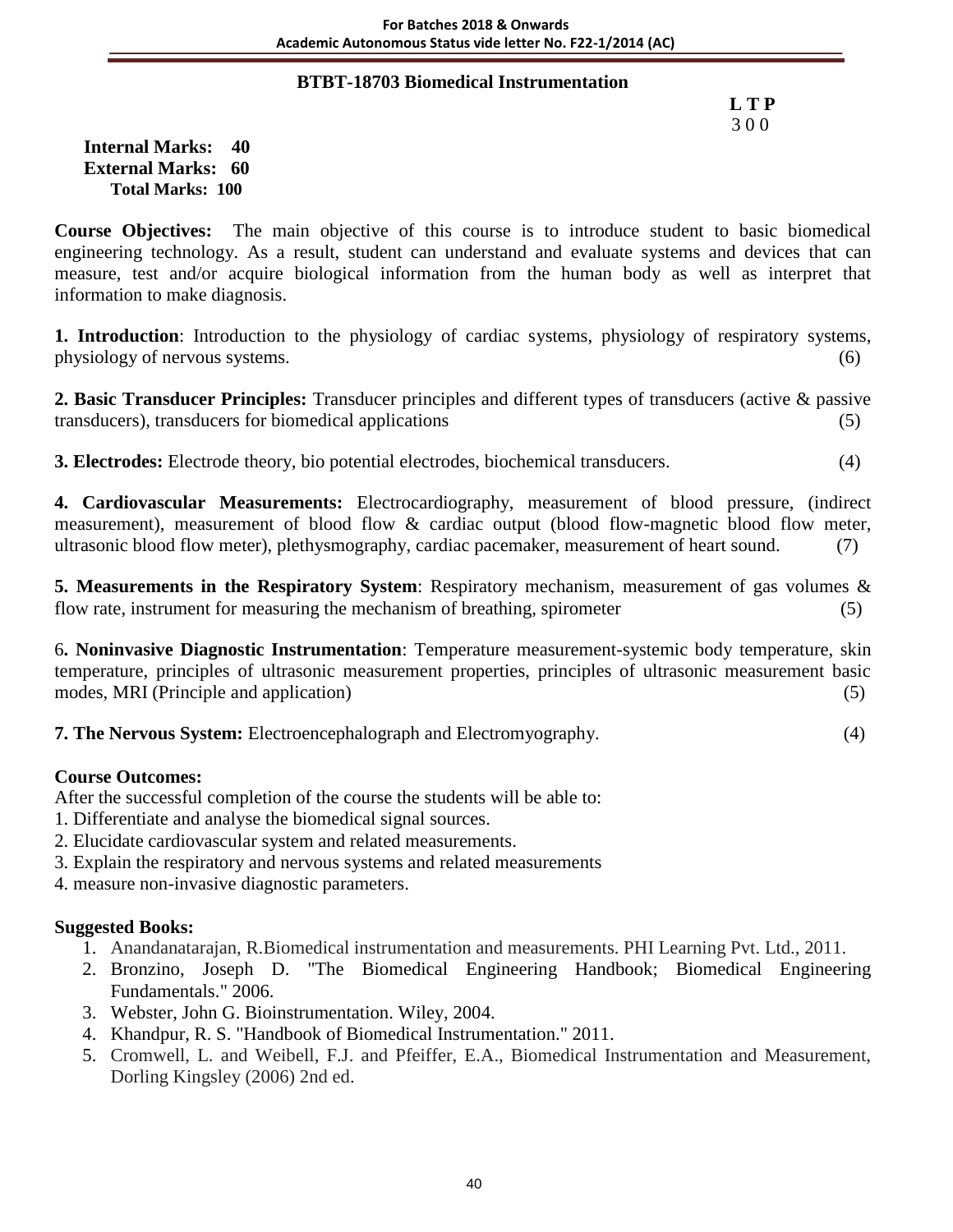## **BTBT-18704 Biotech Lab-IX (Enzymology and enzyme Technology Lab)**

**Internal Marks: 30 L T P**<br>**External Marks: 20 0 1 External Marks: 20 Total Marks: 50**

- 1. Isolation of amylase from bacteria/ protease from pulse/ cellulase from fungi
- 2. Determination of specificity of amylase or cellulase or protease enzyme.
- 3. Partial purification of enzyme by ammonium sulphate fractionation
- 4. To perform enzyme assay to find enzyme activity of amylase or cellulase or protease.
- 5. Determination of protein content of purified enzyme to get specific activity.
- 6. Kinetics of enzyme catalaysed reactions: Effect of varying substrate concentration on enzyme activity.
- 7. Determination of Michaelis-Menten constant (Km) and Maximum Velocity (Vmax.) using LineweaverBurk plot
- 8 Determination of effect of temperature and pH on enzyme activity
- 9. Immobilization of enzyme using sodium alginate beads.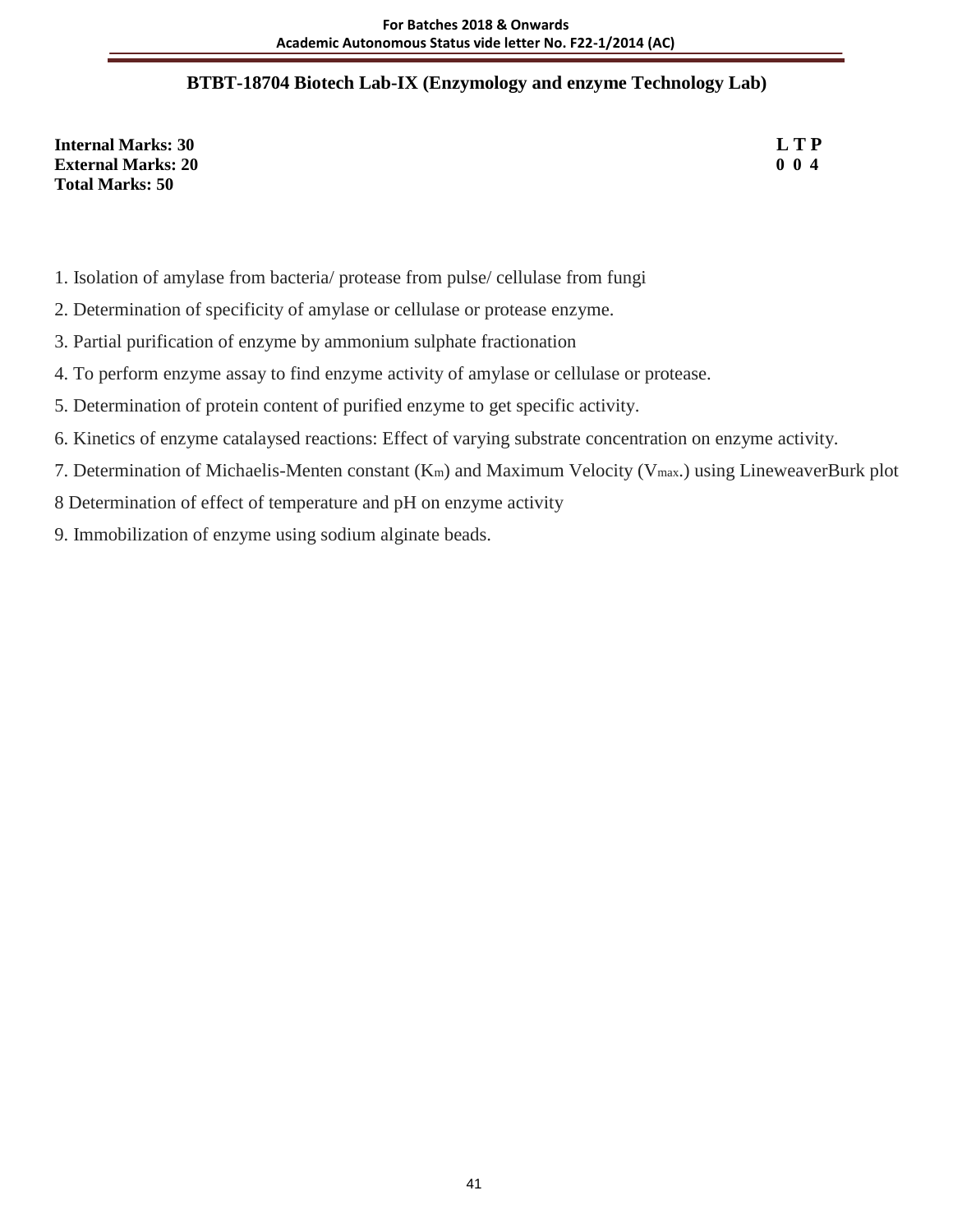### **BTBT-18705 Biotech Lab-X (Bioinformatics Lab)**

#### **L T P 0 0 4**

### **Internal Marks: 30 External Marks: 20 Total Marks: 50**

- 1. Search, retrieval of biological database (PUBMED)
- 2. Sequence retrieval of Nucleotide and protein databases
- 3. Interconversion of different file formats
- 4. Database homology with query sequences using BLAST and its applications.
- 5. Pairwise alignment of sequences
- 6. Multiple sequence alignment and phylogenetic analysis.
- 7. HMM for sequence analysis (expand HMM)
- 8. Sequence analysis packages: EMBOSS, NCBI Tool Kit
- 9. Secondary Structure prediction of the protein sequences.
- 10. Tertiary Structure prediction of the protein sequences.
- 11. Structure visualization tools: Rasmol, Pymol, SPD viewer.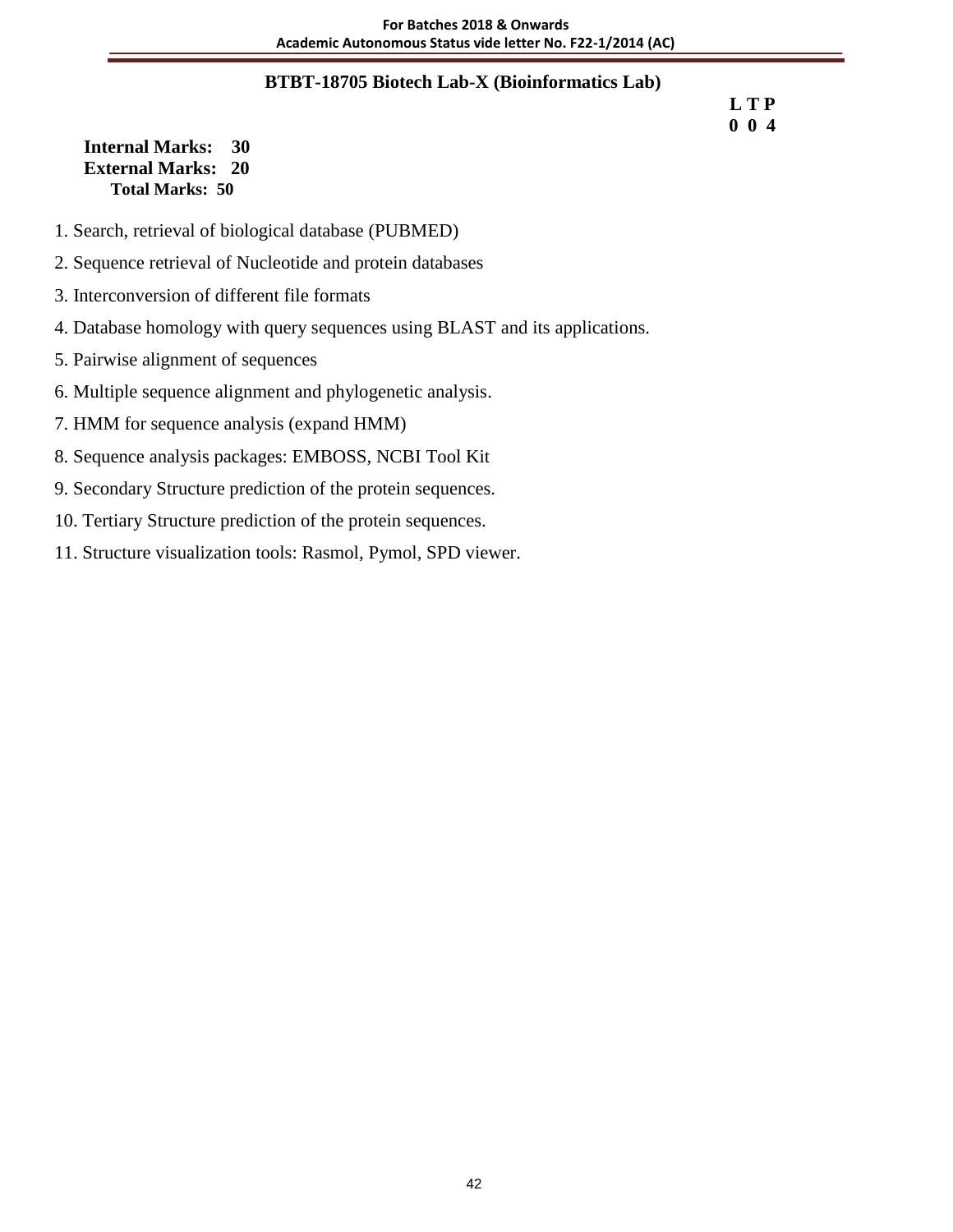### **BTBT-18706 Summer Internship**

**Internal Marks: 00 External Marks: 100 Total Marks: 100**

**L T P 0 0 0**

Each student will be required to submit a report after the completion of Industrial training. The reports will be assessed by teachers in-charge of the training. The student has to appear in external Viva- Voce examination.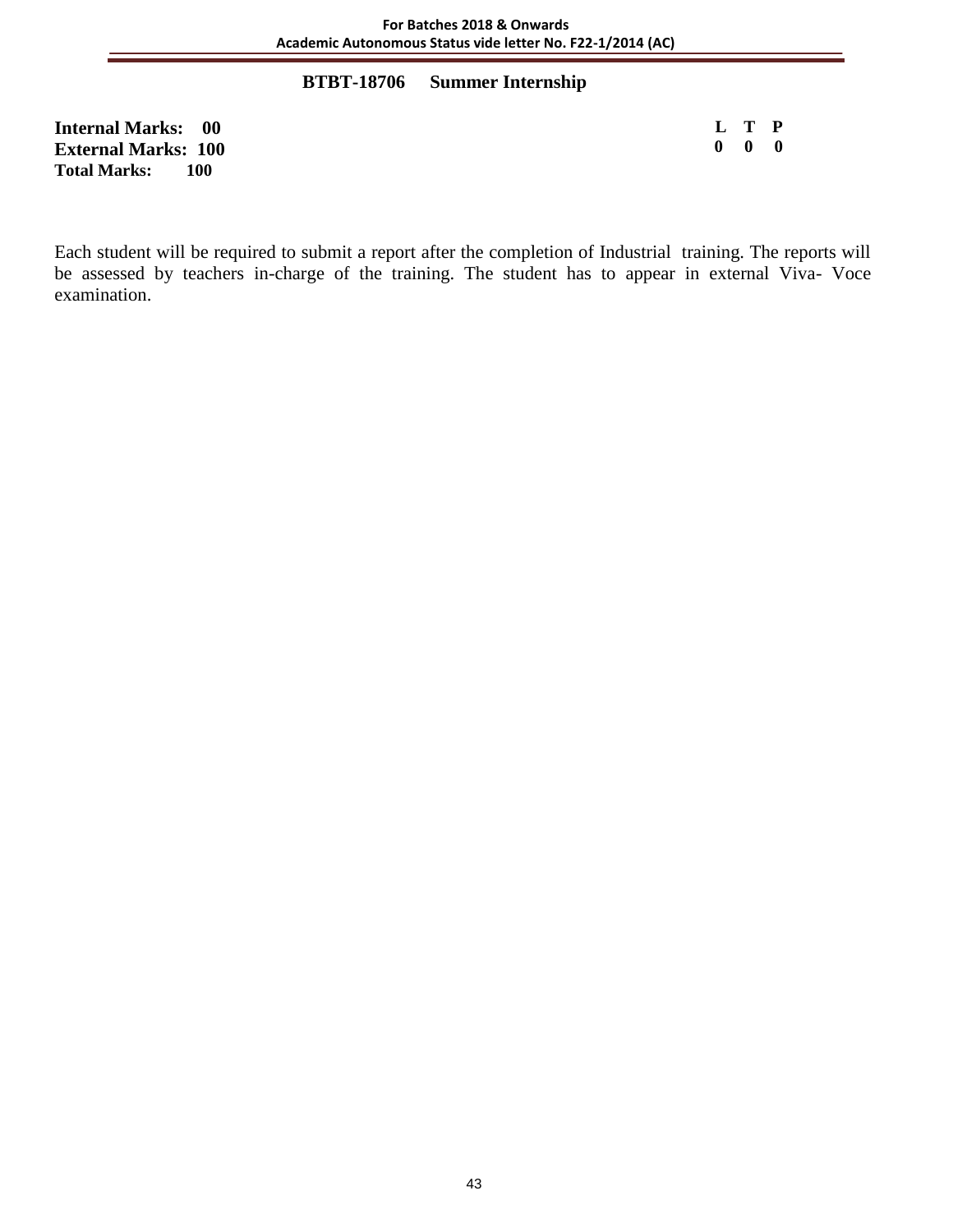### **BTBT-18801 Industrial Training**

**External Marks: 200 L T P Internal Marks: 200 Total Marks: 400**

Each student will be required to submit a report after the completion of Industrial / institutional training. The reports will be assessed by teachers in-charge of the training. The student has to appear in internal and external Viva- Voce examination.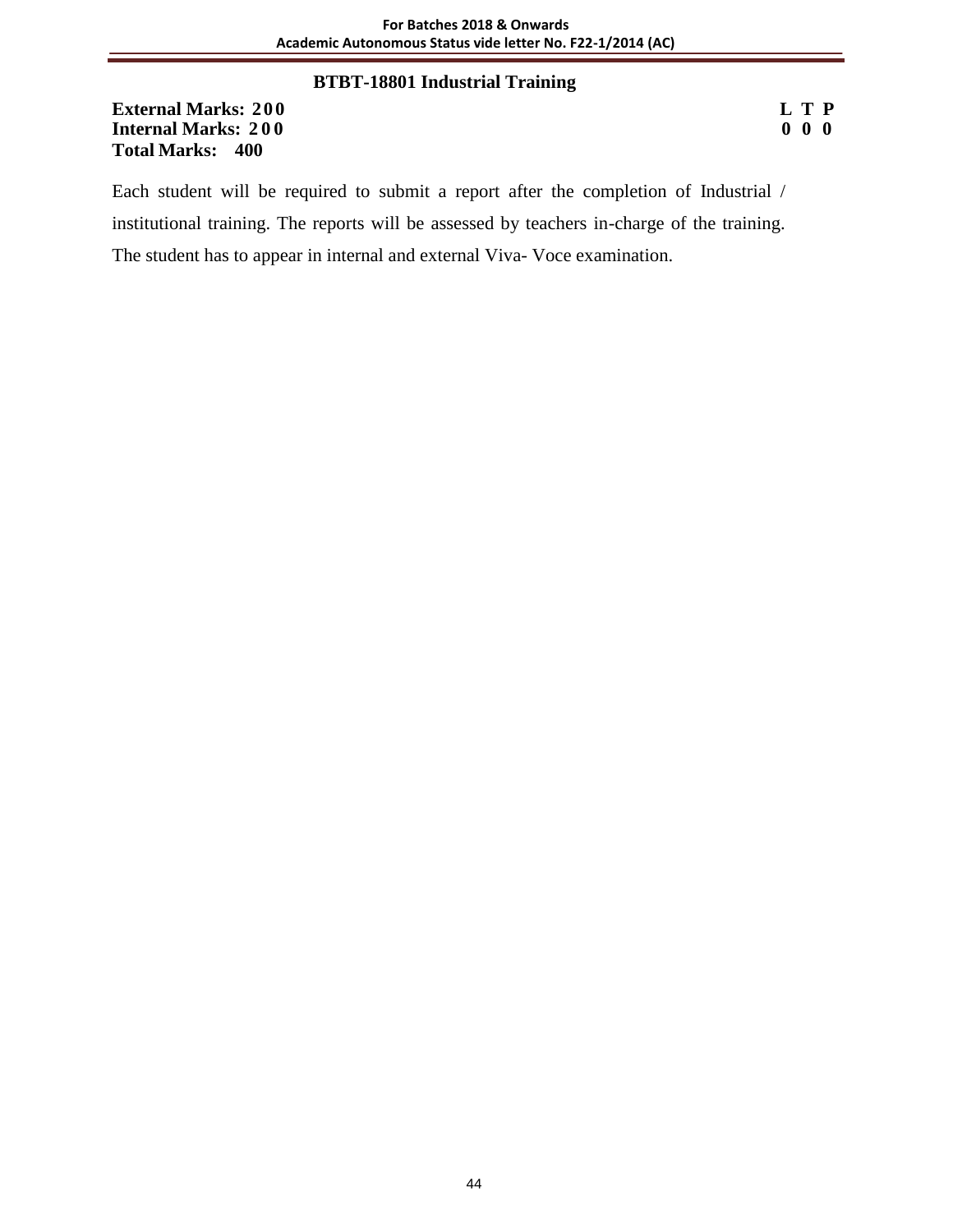### **BTBT-18951 IPR Management in Biotechnology**

**External Marks:** 60 **L T P**<br> **Internal Marks:** 40 **S** 3 0 0 **Internal Marks: 40 Total Marks: 100**

**Course Objectives:** Understand IP laws that directly affect the creation, transfer, and licensing of IP with specific reference to patenting issues in biotechnology and pharmaceuticals fields and International Agreements pertaining to IP protection and relate them to the current issues.

- 1. **Introduction**: General introduction, Patent claims, the legal decision-making process. Ownership of tangible and intellectual property (5)
- 2. **Basic Requirement of Patentability**: Patentable subject matter, novelty and public domain, non obviousness (5)
- 3. **Special issue in Biotechnological Patents:** Disclosure requirements, collaborative research, competitive research, plant biotechnology, foreign patents. (5)
- 4. **Patent Litigation:** Substantive aspects of patent litigation, procedural aspects of patent litigation, recent developments in patent system and patentability of biotechnology invention. IPR issues in the Indian context current patent laws. (5)
- 5. **Public acceptance issue for Biotech,** case studies/ experience from developing and developed countries. Biotechnology and hunger. Challenges for the Indian, biotechnological research and industries. (6)  $(6)$
- 6. The Cartagena protocol on biosafety. (5)
- 7. **Biosafety Management:** Key to the environmentally responsible use of biotechnology, ethical implications of biotechnological products and techniques (5)

# **Course Outcomes:**

Students will be able to

1. interpret basics of biosafety and bioethics and its impact on all the biological sciences and the quality of human life

- 2. recognize importance of biosafety practices and guidelines in research
- 3. comprehend benefits of GM technology and related issues
- 4. recognize importance of protection of new knowledge and innovations and its role in business

- 1. Sign KC : Intellectual Property Rights on Biotechnology , BCIL, New Delhi
- 2. .BAREACT, Indian Patent ACT 1970 Acts & Rules, Universal Law Publishing Co.Pvt Ltd., 2007.
- 3. Biotechnology and IPR by Dr. T. Ramakrishna, NLSIU, Bangalore.
- 4. Intellectual Property by Bently, Lionel, Oxford University Press, 2001.
- 5. T. M Murray and M.J. Mehlman,Encyclopedia of Ethical, Legal and Policy issues in
- 6. Biotechnology, John Wiley & Sons 2000.
- 7. Intellectual Property Rights in the WTO and developing country by Watal Jayashree, Oxford University Press, 2001.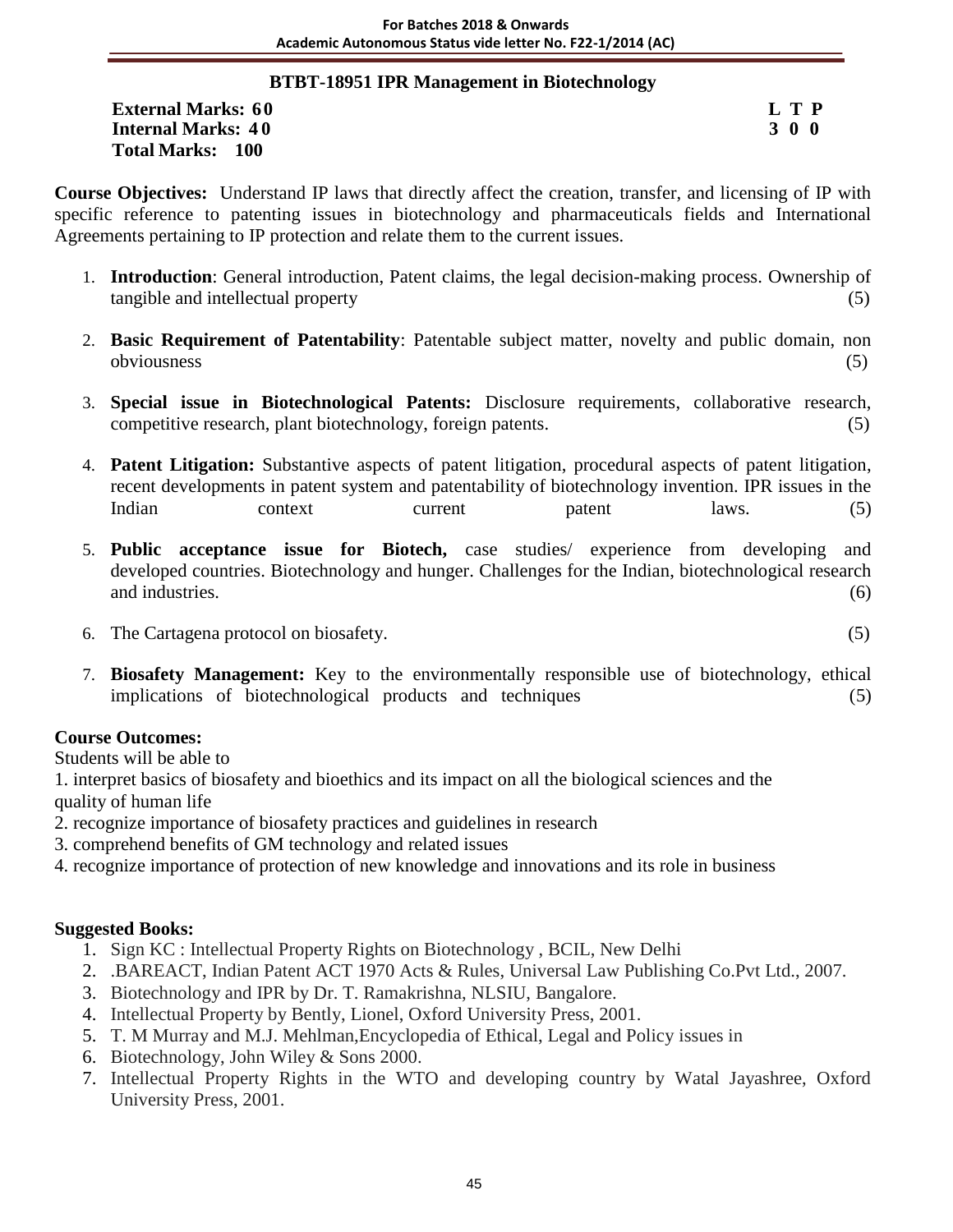#### **BTBT-18952 Stem Cell Technology**

**External Marks:** 60 **L T P**<br> **Internal Marks:** 40 **S** 3 0 0 **Internal Marks: 40 Total Marks: 100**

**Objective**: To impart students knowledge of wide-ranging topics related to stem cells and regenerative biology, including a brief history of the field, research on animal models of regeneration, tissue engineering, social and ethical issues related to stem cell research.

**1. Introduction to Stem Cells**: Principles and properties of stem cells, types of stem cells, comparison of embryonic and adult stem cells. **(3)**

**2. Stem Cell Niche**: Introduction to stem cell niches in gut epithelium, bone marrow, epidermis, testis and neural tissues **(5)**

**3. Cell Cycle and Development**: Cell cycle regulators and checkpoints, cell fusion, differentiation of stem cells and their role in self renewal **(7)**

**4. Epigenetic Control**: DNA-methylation and histone modifications, genomicimprinting, telomerase regulation, X-chromosome inactivation, reprogramming of cells, induced pluripotent stem cells and their therapeutic applications **(7)**

**5. Types and Regeneration**: Stem cells derived from amniotic fluid, extra embryonic membrane, germ cells, hematopoietic organs, neurons and kidney, cord blood transplantation, donor selection, HLA matching, patient selection, peripheral blood and bone marrow transplantation, bone marrow and cord blood collection procedures and cryopreservation **(6)**

**6. Experimental Methods**: Isolation and differentiation of human adult stem cells, embryonic stem cells and mouse stem cells, stem cell techniques: fluorescence activated cell sorting (FACS), time lapse video, green fluorescent protein tagging. **(5)**

**7. Applications**: Stem cells applications in cancer, diabetes, heart disease, muscular dystrophy, regeneration of epidermis; stem cell regulations, debate, social and ethical concerns **(3)**

### **Course Outcomes:**

Students will be able to

- 1. comprehend the concept of stem cells, different types of stem cells
- 2. describe the concept of stem cell cloning and its applications
- 3. recognize treatment of human diseases connected to stem cell therapy.

- 1. Essentials of Stem Cell Biology by Lanza, R., 3rd Edition, 2013 Academic Press
- 2. Stem Cells: From Bench to Bedside by Bongso and Ariff. 3<sup>rd</sup> edition 2010 World scientific.
- 3. Hematopietic Stem Cell Transplantation by Treleaven, J., first edition 2009
- 4. Molecular Cell Biology by Lodish et al., eighth Ed., W.H. Freeman & Co. 2016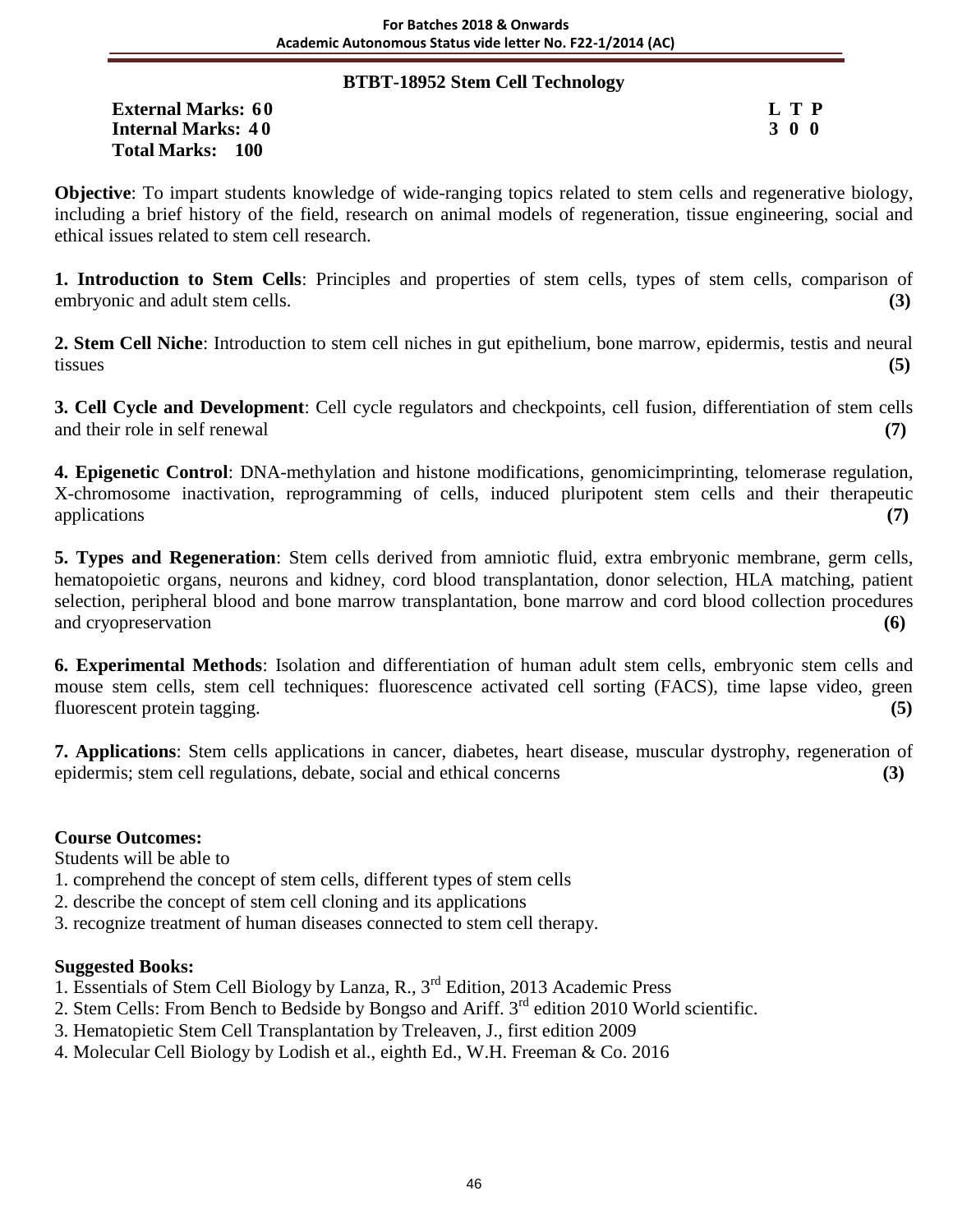# **BTBT 18953 Advances in Drug Design and Pharmacogenomics**

**External Marks:** 60 **L T P**<br> **Internal Marks:** 40 **S** 3 0 0 **Internal Marks: 40 Total Marks: 100**

**Course Objectives:** The objective of this course is to provide comprehensive knowledge of the basics of the drug discovery and development in the area of pharmacogenomics and natural products traditional and complementary medicine, synthetic medicinal chemistry and development of modern and innovative therapeutic substances.

**1. Introduction:** Definition of drugs, Overview of drug discovery process, Economics of drug discovery process, Trends in drug discovery process. Medical needs, Target identification, Target validation, Receptors and assay development. Docking Principles and its types. (6)

**2. Screening Strategies for Drug Leads**: Bioprospecting, plant natural products, Microbial secondary metabolites, Marine natural products**:** Bioassay guided isolation, High throughput assays for antimicrobial, anticancer, anti-diabetic and anti-hypercholesterolemia, combinatorial chemogenomics, combinatorial chemistry. Characterization of drug molecules using integrated technology (TLC, HPLC, MS, IR, NMR) (6).

**3. Drug Development and Pre-Clinical Studies:** Introduction to structure–activity relationships (SAR), Drug receptor interactions; enzyme inhibition and inactivation, In vitro and in vivo pharmacodynamic models, Therapeutic index, Pharmacokinetics - Microbial and animal models, Lipinski's rule, In vitro and in silico toxicological models, Drug formulations. (7)

**4. Biosimilar**: Introduction to biologics, defining biosimilar, differences between biosimilars and generics, selected examples of approved biosimilars, technical challenges associated with production of biosimilar molecules, regulatory aspects of biosimilar molecules. Current status of biosimilars in different countries (Europe, USA). (6)

**5. Pharmacogenomics:** Basic concepts of pharmacogenomics and genetic diseases and its necessity in drug designing. Tools for pharmacogenomics analysis, pharmacokinetics, pharmacodynamics. (7)

**6**. **Drug Regulatory Operations and Drug Manufacturing:** Role of Regulatory Authorities, US FDA, Regulatory applications viz. investigational new drug (IND), new drug application (NDA), Abbreviated New Drug Application (ANDA). (4)

# **Course Outcomes:**

**1**. Demonstrate current approaches and steps of global drug discovery, their advantages and limitations.

**2**. Demonstrate awareness of different disciplines which play an integral role in drug discovery and development process.

**3**.Comprehend the key role played by natural products and pharmacogenomics in shaping the pharmaceutical industry

# **Suggested Books:**

1.Benjamin B Basic Principles of Drug Discovery and Development, Academic Press, Ist Edition, ISBN: 9780124115088 (2015)

2. Larsen PK, Leljifore T and Medsan U, Text books of Drug Design and Discovery, CRC Press (2016) 5<sup>th</sup> Ed

3. Hillisch A and Hilgenfeld R, Modern Methods of Drug Discovery, Birkhauser 1st Edition (2003)

4. Rapley ,R.&Harbron, S'Molecular analysis and Genome discovery'John Willey &sons. Ltd (2011)2<sup>nd</sup> Ed.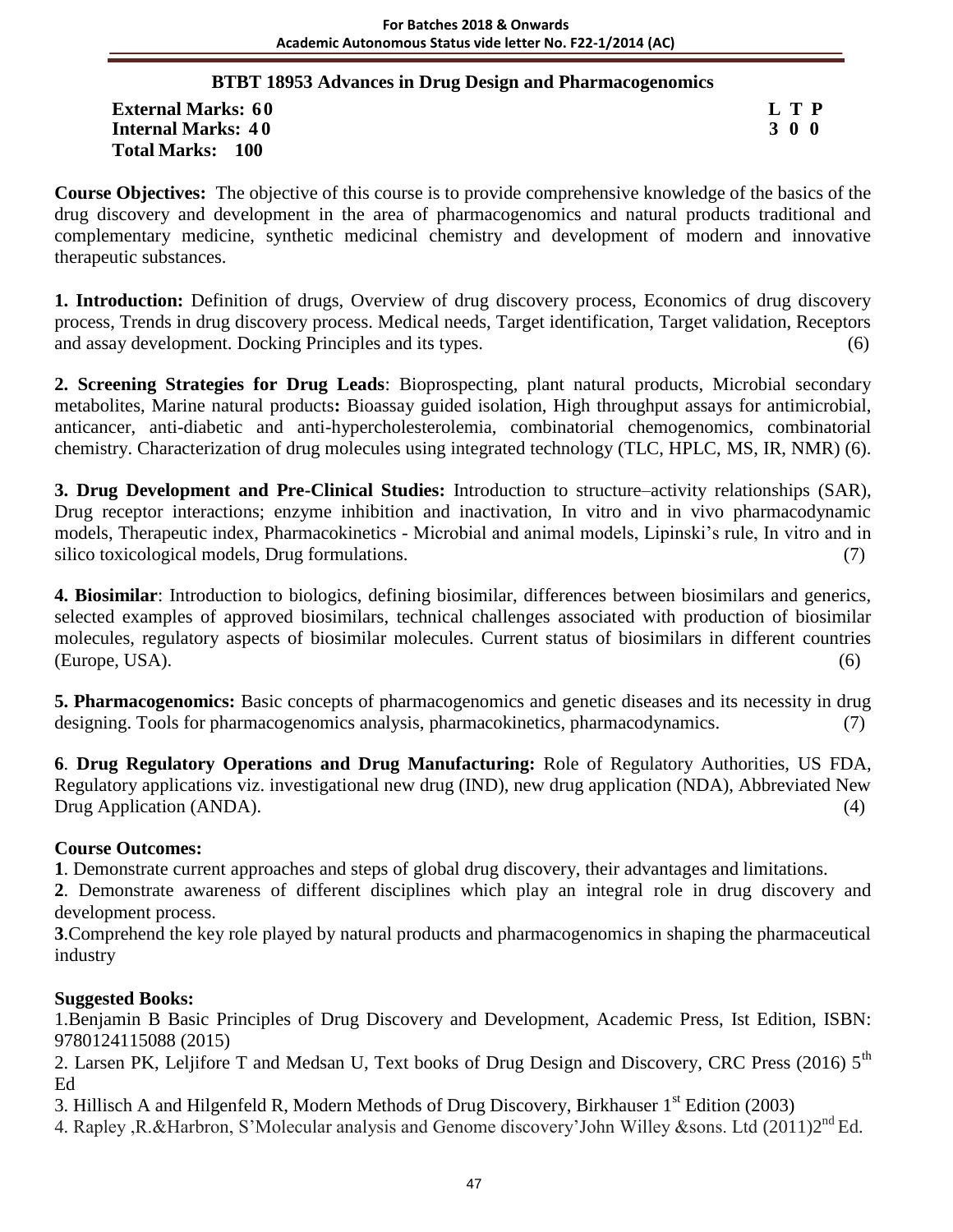### **BTBT-18954 Biological Waste Treatment**

External Marks: 60 L T P<br> **Internal Marks: 40** 3 0 0 **Internal Marks: 40 Total Marks: 100**

**Course Objectives:** This course is to provide basic understanding of fundamental principles of existing and emerging technologies for the treatment of waste and recovery of value from waste. It provides detailed knowledge and skills in the management, treatment, disposal and recycling options for Biological Waste. Appreciate the increasing importance of waste and resource management in achieving environmental sustainability.

**1. Introduction to waste:** Types of wastes, Municipal waste, Industrial waste, Agricultural waste and residues, Hazardous waste, Sources of wastes and Environmental impact of waste, characterization of waste-Liquid waste characterization, solid waste characterization, ultimate analysis and proximate analysis. **(5)**

**2. Municipal Solid Waste Management:** Segregation and recycling and reuse of wastes; Collection, transportation and storage of municipal solid waste; Resource recovery from wastes; waste exchanges; Composting and Vermi-composting of wastes. **(6)**

**3. Biomedical Waste Treatment and Disposal:** Categories and Classification of biomedical wastes, Major and minor sources, Hazards, Need for disposal of biomedical waste, Waste minimization, Waste segregation and Labeling, Waste handling, collection, storage and transportation, Treatment and disposal. **(6)**

**4. Biological Waste Treatment:** Role of micro-organisms, microbial metabolism- Respiratory and fermentative, biological treatment processes- Aerobic, Anoxic, Anaerobic and Combined processes. Waste treatment and useful byproducts, solid waste treatment saccharification - gasification - composting- liquid waste treatment - aerobic, anaerobic methods. **(6)** 

**5. Waste to Energy conversion:** Biomass characterization (proximate and ultimate analysis); Biomass pyrolysis and gasification; Biomethanation and biogas plants; biogas enrichment and conditioning, Biofuels – biodiesel, bioethanol, Biobutanol; Algae and biofuels; Hydrolysis & hydrogenation; Solvent extraction of hydrocarbons; Pellets and brikets of biomass; Biomass based thermal power plants; Biomass as boiler fuel; Biomass fuels and GHG emissions. **(8)**

**6**. **Legal Requirements:** Municipal solid waste rules; Hazardous waste rules; Biomedical waste rules; Ewaste rules; Rules related to recycled plastics, used batteries, fly ash, etc. **(5)**

### **Course Outcomes:**

- 1. Understand the basic concepts of waste generation, its characterization and effective management.
- 2. Familiar with the recent methods and technologies for characterization and treatment of waste.
- 3. Aware of Indian rules and regulations about different waste and its management.

- 1. Bio-Medical Waste Management, Sushma Sahai, Published by APH Publishing Corporation, 2009.
- 2. W.W. Eckenfelder, JR AND D.J.O'Connor, "Biological Waste Treatment" Pergamon Press.
- 3. Waste Management: A Reference Handbook By Jacqueline Vaughn, ABC-CLIO, Inc.
- 4. George Tchobanoglous, Frank Kreith, Handbook of Solid waste Management, Second Edition, The McGraw-Hill Companies, Inc.
- 5. Ram Chandra, Environmental waste management, CRC Press, Taylor & Francis Group, 2015.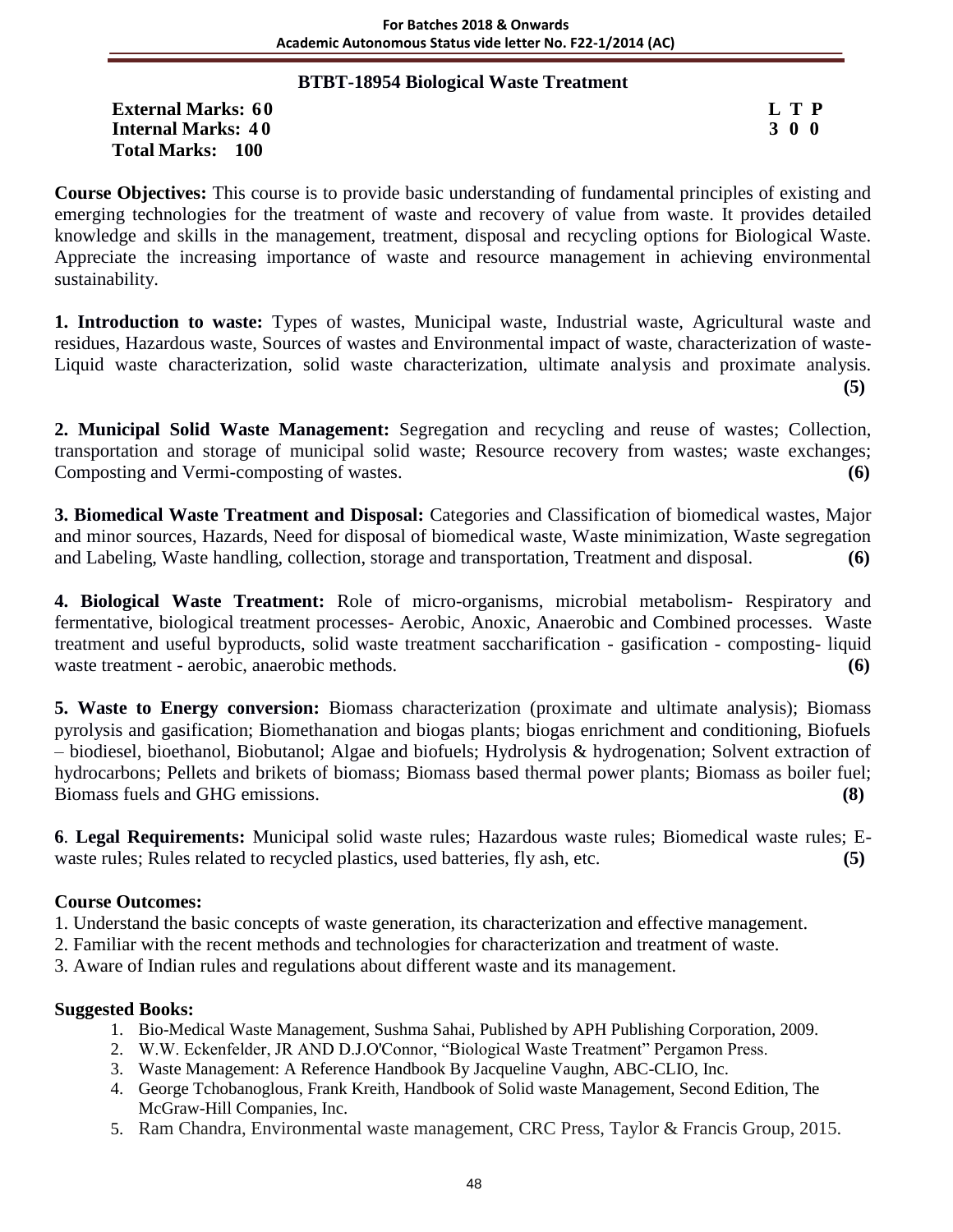### **BTBT-18955 Introduction to Cancer Biology**

**External Marks:** 60 **L T P**<br> **Internal Marks:** 40 **S Internal Marks: 40 Total Marks: 100**

**Course Objectives**: The objective of this course is to introduce current concepts and advances in the area of cancer biology. The students will understand the role of oncogenes and suppressor genes and get knowledge on cancer related mutagens and pathways and cancer therapy

**1. Fundamentals of cancer biology:** Regulation of cell cycle, mutations that cause changes in signal molecules, effects on receptor, signal switches, tumour suppressor genes, modulation of cell cycle in cancer, different forms of cancers, diet and cancer. **(5)**

**2. Principles of carcinogenesis:** Theory of carcinogenesis, Chemical carcinogenesis, metabolism of carcinogenesis, principles of physical carcinogenesis, x-ray radiation-mechanisms of radiation carcinogenesis**. (8)**

**3. Principles of molecular cell biology of cancer:** Signal targets and cancer, activation of kinases; Oncogenes, identification of oncogenes, retroviruses and oncogenes, detection of oncogenes. Oncogenes/proto oncogene activity. Growth factors related to transformation. Telomerases. **(7)**

**4. Principles of cancer metastasis:** Clinical significances of invasion, heterogeneity of metastatic phenotype, metastatic cascade, basement membrane disruption, three step theory of invasion, proteinases and tumor cell invasion. **(7)**

**5. Cancer diagnostic and therapy:** Cancer screening and early detection, Detection using biochemical assays, tumor markers, molecular tools for early diagnosis of cancer. Different forms of therapy, chemotherapy, radiation therapy, detection of cancers, prediction of aggressiveness of cancer, advances in cancer detection. Role of papilloma, HIV, Epstein Barr Virus, HTLV and herpes in pathogenesis of cancers, diagnosis and prevention.

**(9)**

### **Course Outcomes:**

Students will be able to

- 1. comprehend pathogenesis, molecular mechanisms and identification of cancer
- 2. explain cancer metastasis microenvironment and cancer therapy

3. explain pathogenesis viral disease and its treatment.

#### **Suggested Books:**

1. Sverre Heim, Felix, Mitelman. Cancer Cytogenetics 4<sup>th</sup> Edition Willy- Blackwell 2015.

2. Robin Hesketh. Introduction to Cancer Biology Cambridge, University Press 2013.

3. Fred Bunz. Principles of Cancer Genetics, Springer; 2016  $2<sup>nd</sup>$  edition

4. Edward K. Wagner, Martinez J. Hewlett, David C. Bloom, David Camerini, Basic Virology 3rd edition, Wiley-Blackwell 2007.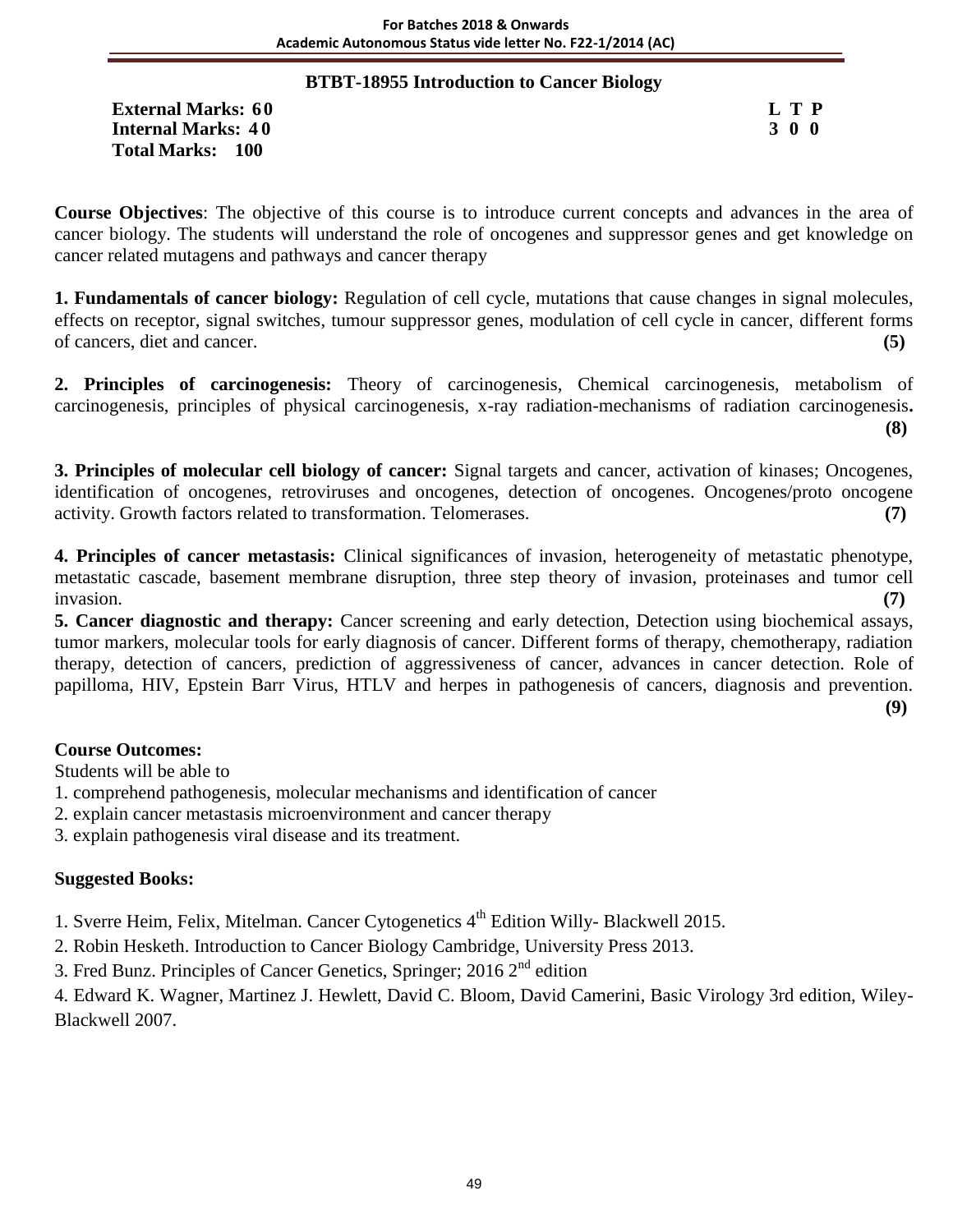### **BTBT-18956 Protein Engineering**

| <b>External Marks: 60</b> | L T P |
|---------------------------|-------|
| <b>Internal Marks: 40</b> | 300   |
| <b>Total Marks: 100</b>   |       |

**Course Objectives**: To make Students learn structural and functional relationships in proteins and altering their structure in order to function 'better'. To provide basic knowledge of enzyme technology and use of enzymes as tools in industry, agriculture and medicine.

**1. Protein structure and function: S**alient features of amino acids and their –R groups; information of proteins, the Ramachandran plot, folding, tertiary structure and structural domains and motifs of proteins; relationship between structure and function. **(4)**

**2. Characterization of Proteins structure**: Crystallography and X-Ray Diffraction, Spectroscopy (UV-VIS, NMR, MALDI-TOF, CD Spectroscopy and Fluorescence Spectroscopy) and Calorimetric Methods, Prediction of protein structure and conformation from sequence data. **(5)** 

**3. Protein stability and folding:** Protein stability, Mechanism of protein folding (types, level, thermodynamics, Anfinsen's dogma & Levinthol paradox& kinetics), Folding Rate, Molten globule; Techniques for studying of protein folding (NMR, CD spectroscopy, Proteolysis, Optical tweezers), Computational method. Protein folding errors: Alzheimer's, prions and Mad Cow (BSE, CJD), Cystic Fibrosis and cancer. (**6)**

**4. Protein Folding- Examples and Applications**: Location and functions of Molecular chaperones, chaperonin and co-chaperons, HSP chaperone system in *E.coli* & Human; Proteasomes and proteosome mediated protein degradation. Polyketides and non-ribosomal peptides; Combinational manipulation of polyketides and non-ribosomal peptides; application of protein folding to design new drug. **(6)**

**5. Protein Engineering and Design-I:** Methods in protein engineering and design – physical, computational, biochemical and molecular techniques; protein engineering in lysozyme and pepsin class of enzymes; chemical modifications of proteins; protein design, design of peptide and protein mimics. **(7)**

**6. Protein Engineering and Design-II:** protein splicing and its application; Solid phase peptide synthesis, Production of Novel Proteins; Random and site directed mutagenesis, Methods for Expressing Recombinant Proteins; Industrial applications of Protein Engineering (Engineering of Stability, affinity for substrate, Protease Specificity, Cofactor requirements of Protein). **(8)**

### **Course Outcomes:**

Students will be able to

- 1. comprehend the importance of R groups of the amino acids in any protein/enzyme.
- 2. know about domains and motifs in a protein and the basis of their prediction
- 3. know relationship between structure and function of a protein
- 4. design different strategies for protein engineering and protein design
- 5. know the principles of isolation and purification of enzymes from various sources
- 6. comprehend various methods involved in enzyme technology and their commercial applications.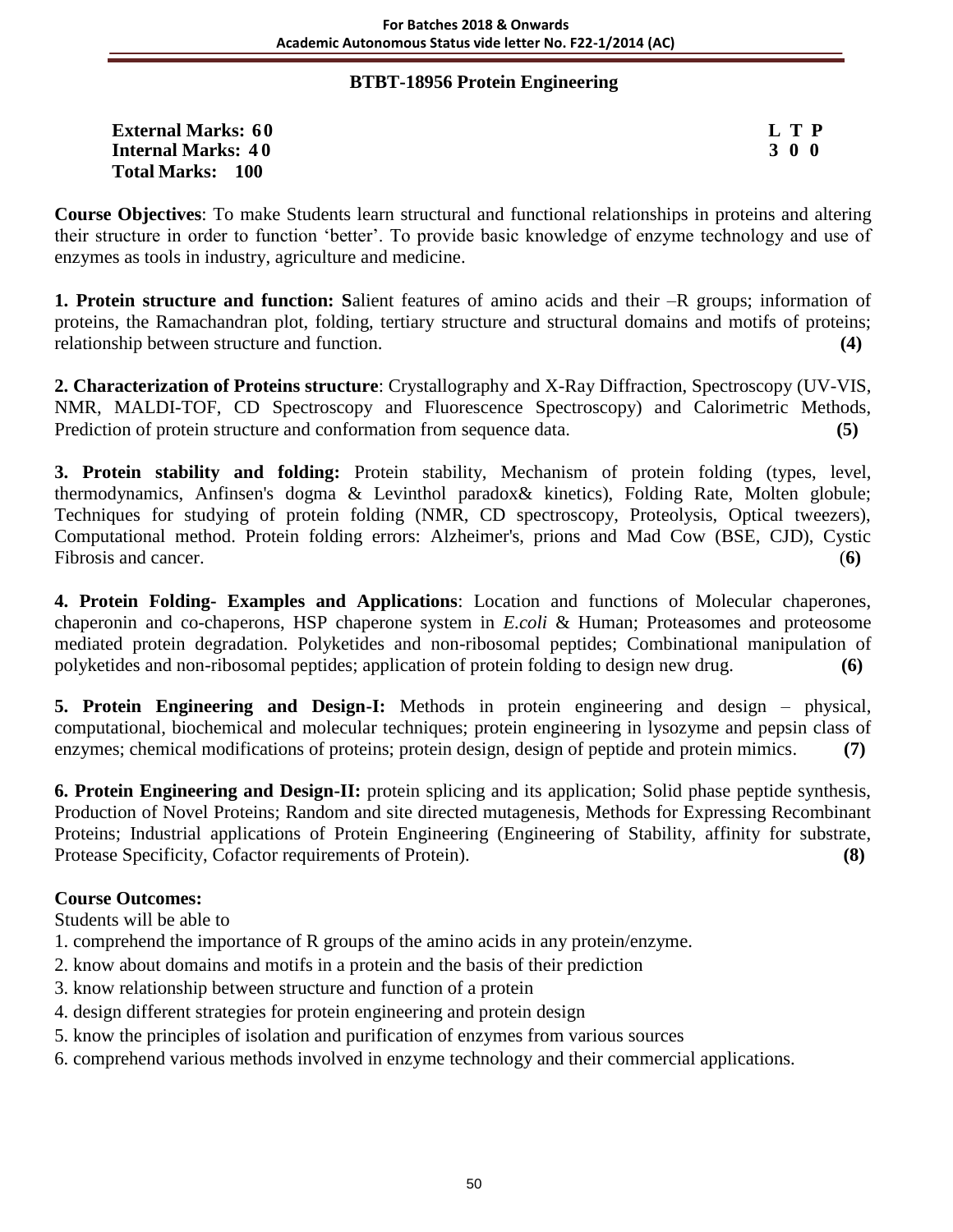# **Suggested Books:**

1. Balasubramanian D, Bryce CFA, Dharmalingam K, Green J, and Jayaraman R, Concepts in Biotechnology, Universities Press (2007).

2. Rastogi SC, Mendiratta N and Rastogi P, Bioinformatics - Methods and Applications, PHI 4<sup>th</sup> edition 2013.

3. Satyanarayana, U, Biotechnology, Books and Allied (P) Ltd. (2013).

4. Smith JE, Biotechnology, Cambridge University Press 5<sup>th</sup> edition (2012).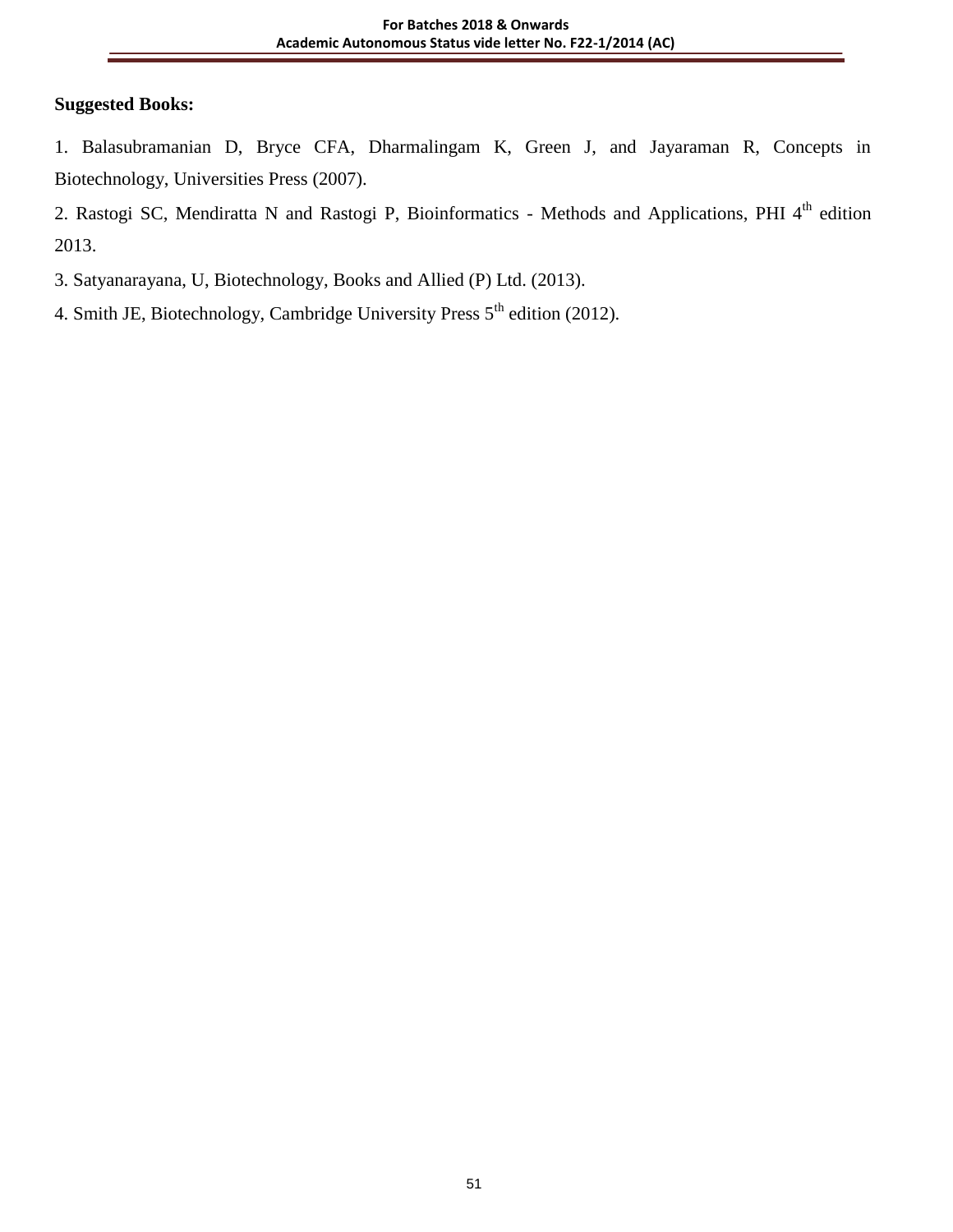#### **BTBT-18957 Molecular Farming**

**External Marks:** 60 **L T P**<br> **Internal Marks:** 40 **S** 3 0 0 **Internal Marks: 40 Total Marks: 100**

**Course Objectives:** The students will learn about molecular farming an emerging branch of plant biotechnology and wide range of products for molecular farming of various biomolecules, secondary products and commercially important molecules using plant systems as 'bioreactors'.

- 1. I**ntroduction: Definition,** common perception and the milestones of plant molecular farming; Transgenic plants as bioreactors-an attractive alternative to current forms of manufacture of various compounds, Relevance and advantages of plant-based molecular farming. (6)
- 2. **Plant Transformation Techniques:** Advantages of various strategies for genetic transformation of plants-stable nuclear and plastid transformation, plant cell-suspension cultures, introduction to transient expression systems. (5)
- 3. **Factors Affecting Transgene Expression:** Limitations and optimization of plant production systems-choice of suitable host plants, optimizing expression and stability of recombinant proteins, glycosylation aspects, downstream processing of the plant-derived products (7)
- 4. **Case Studies:** Strategic details of various molecular farming techniques, production of carbohydrates, amylose-free starch, high-amylose starch, cyclodextrins, fructans, trehalose, production of lipids, medium-chain, saturated & mono-unsaturated fatty acids, improvement of plant oils, production of rare fatty acids, production of biodegradable plastics in plants. (7)
- 5. **Commercially Useful Products:** Genetically engineered plants as protein factories: Enzymes for industrial and agricultural uses, plantibodies and subunit vaccines. (5)
- 6. S**ocial and Ethical Concerns:** Critical evaluation of various case studies on molecular farming and their future prospects; Economic and regulatory considerations of plant molecular farming. (6)

### **Course Outcomes:**

Students will be able to:

- 1. develop strategies for modification of plants for production of important molecules.
- 2. take decision to select the expression system in plants for various proteins and enzymes.
- 3. Biotransform the existing bio-molecules.

- 1. Slater, A., Scott, N.W., and Fowler, M.R., Plant Biotechnology, Second Edition, Oxford University Press (2008).
- 2. Primrose, S.B. and Twyman, R.M., Principles of Gene Manipulation and Genomics, Blackwell Publishing (2006).
- 3. Biotechnology-an Introduction by Barnum, S.R., Thompson Brooks/Cole (2007).
- 4. Biotechnology by Satyanarayana, U., Books and Allied (P) Ltd. (2005)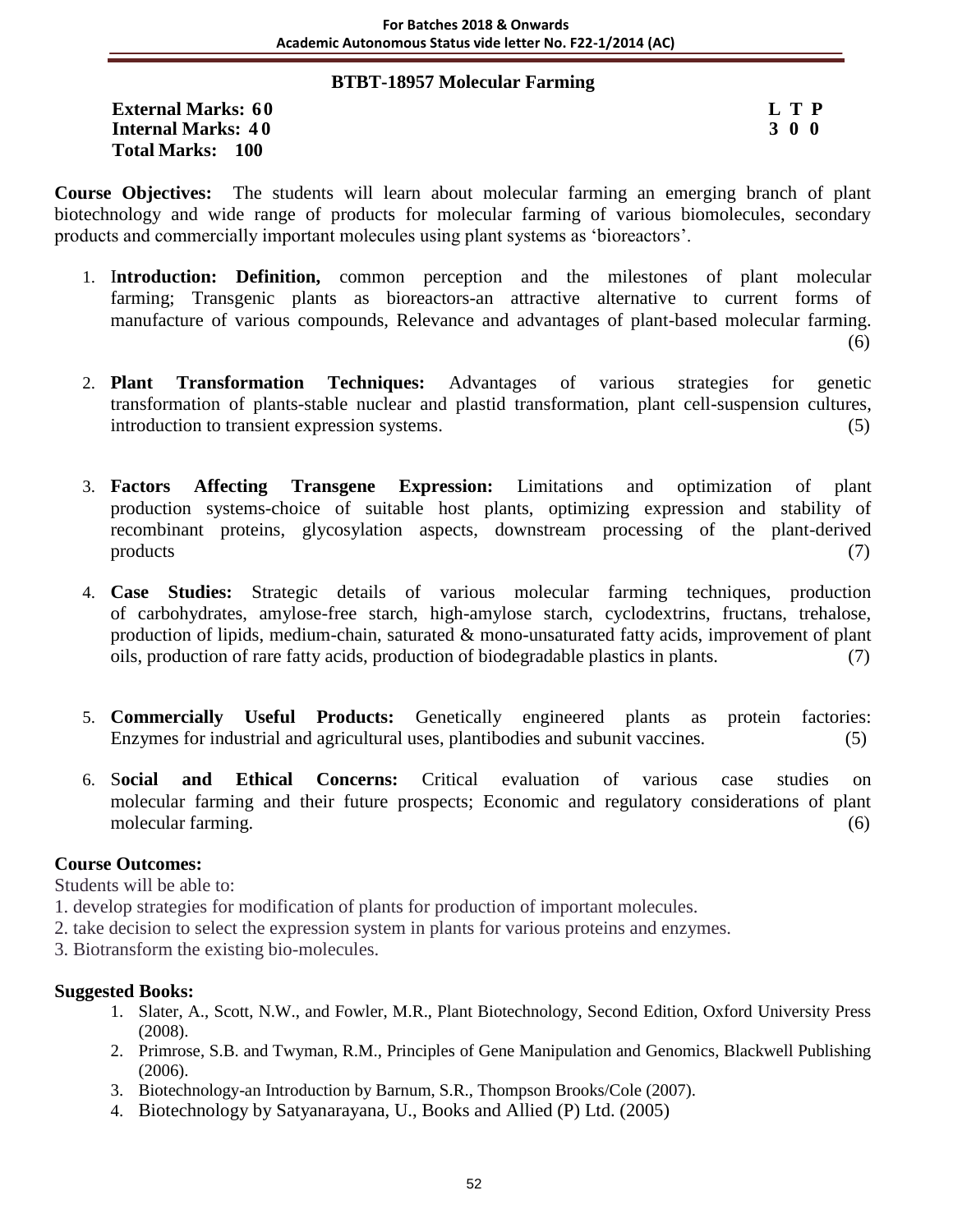### **BTBT-18958 Environmental Biotechnology**

**Internal Marks: 40 L T P External Marks: 60 3 0 0** 3 0 0 3 0 0 3 0 0 3 0 0  $\overline{300}$ **Total Marks: 100** 

**Course Objectives:** The course content aims to make the student understand how biotechnology can help in monitoring or removing the pollutants and developing an understanding of new trends such as biofuels, renewable energy sources, or development of stress-tolerant plants which can minimize the harmful impact of pollutants thereby making the planet earth a better dwelling place.

**1. Introduction:** Environment, Types of Environmental pollution: Air, Water, Land, Radioactive pollution, Measurement of environmental pollution, Microbiology and biochemistry of pollution abatement, Biodegradation methods, Aerobic and anaerobic treatment methods of solid and liquid wastes, Minimum National Standards for Waste Disposal. **(4)**

**2. Biodegradation of Xenobiotic Compounds:** Xenobiotic compounds–Definition, examples and sources. Biodegradation- Introduction, effect of chemical structure on biodegradation, recalcitrance, co metabolism and biotransformation. Factors affecting biodegradation, microbial degradation of hydrocarbons: long chain aliphatic, aromatic, halogenated, sulfonated compounds, surfactants, pesticides and oil spills **(4)**

**3. Bioremediation, Biorestoration and Biotransformation:** Introduction and types of bioremediation, bioremediation of surface soil and sludge, subsurface material, In situ and Ex-situ technologies, phytoremediation. Biorestoration: reforestation through micropropagation, development of stress tolerant plants, use of mycorrhizae in reforestation, use of microbes for improving soil fertility, reforestation of soils contaminated with heavy metals. Biotransformation: toichiometry, kinetics, and thermodynamics of microbial processes for the transformation of environmental contaminants **(5)**

**4. Microbiology of waste water treatment:** Aerobic processes-Activated sludge, Oxidation ditches, Trickling filters, Towers, Rotating discs, Rotating drums, Oxidation ponds, Anaerobic processes: Anaerobic digestion, Anaerobic filters, Upflow anaerobic sludge blanket reactor, Treatment schemes for waste waters of dairy, distillery, tannery, sugar and antibiotic industry. **(7)**

**5. Eco-Friendly Bioproducts from Renewable Sources:** Fundamentals of composting process: composting technologies, composting systems and compost quality, scientific aspects and prospects of biofuel production: methanogenic, acetogenic, and fermentative bacteria, anaerobic and aerobic digestion processes and conditions, bioethanol, biohydrogen and biodiesel; biofertilizers and biopesticides. **(6)**

**6. Biotechnology in Environment Protection**: Current status of biotechnology in environment protection and its future, plasmid borne metabolic activities, bioaugmentation, packaged microorganisms, degradative plasmids, release of genetically engineered organisms in environment **(5)**

7. **Biodiversity:** Definition, species and ecosystem diversity, biogeographical classification of India, value of biodiversity, biodiversity at global, national and local levels. India as a mega-diversity nation, hot-spots of biodiversity, threats to biodiversity: habitat loss, poaching of wildlife, man-wildlife conflicts, red data book, rare, endangered, vulnerable and endemic species, conservation of biodiversity: In-situ and Ex-situ conservation, germplasm conservation **(5)**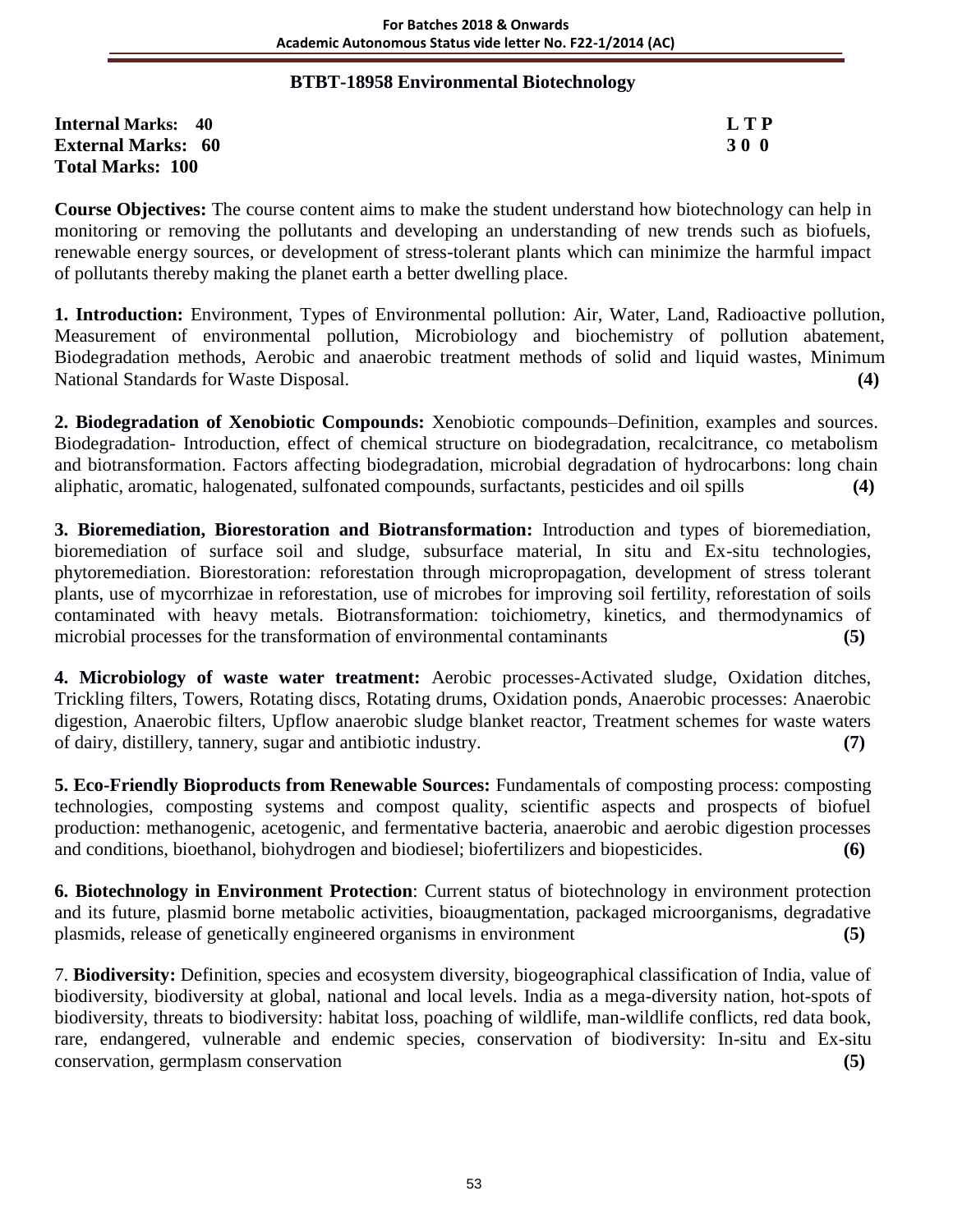**Course Outcomes:** By the end of the course, the student should be able to

- 1. Evaluate the potential for biodegradation of organic pollutants, taking microbial and physical/chemical environments, as well as the chemical structure of the compound itself, into consideration.
- 2. Classify microbes according to energy source and carbon source and evaluate energy outcome of the energy metabolism, treatment technologies of wastewater.
- 3. Familiar with basic concepts of Renewable Energy, Advancements in renewable energy generation, concept of waste water and its treatment methods.
- 4. Define basic concepts in microbial ecology, biological diversity and its conservation.

- 1. Environmental Processes I-III, J. Winter, 2nd ed., Wiley Publications.
- 2. Introduction to Waste Water Treatment- R. S. Ramalho, Academic Press.
- 3. Bharucha Erach, The Biodiversity of India, Mapin Publishing Pvt. Ltd.
- 4. Environmental Biotechnology, B.C. Bhattacharya & Ritu Banerjee, Oxford Press,2007.
- 5. Environmental Biotech, Pradipta Krimar, I.K. International Pvt. Ltd., 2006.
- 6. Environmental Microbiology & Biotechnology, D.P. Singh, S.K. Dwivedi, New Age International Publishers, 2004.
- 7. Biodegradation and Bioremediation 1999 (2nd editon). Martin Alexander, Elsevier Science & Technology.
- 8. Environmental Biotechnology by Bruce Rittmann and Perry McCarty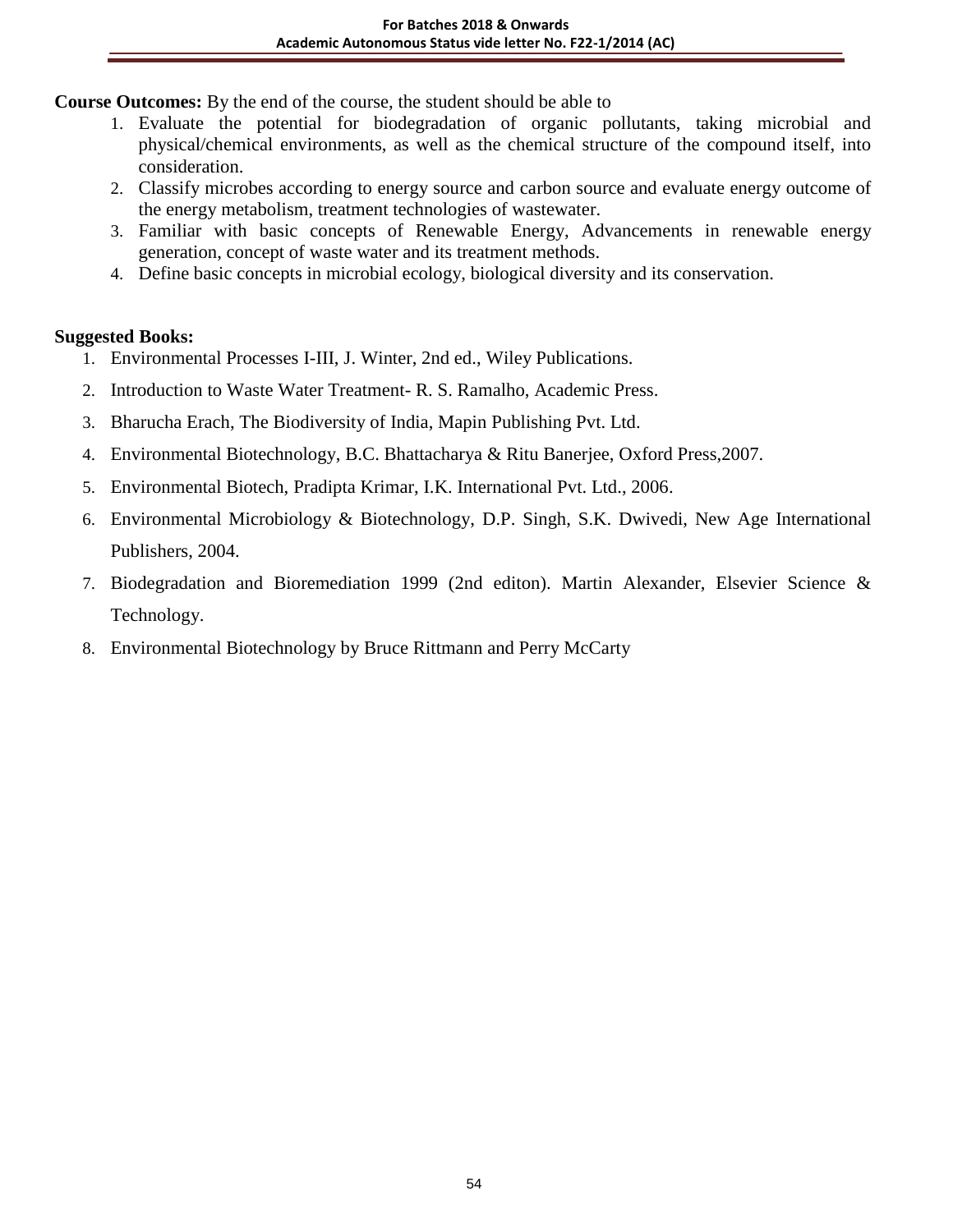### **BTBT-18959 Pharmaceutical Biotechnology**

External Marks: 60 L T P<br>
Internal Marks: 40 3 0 0 **Internal Marks: 40 Total Marks: 100**

**Course Objectives**: The objective of this course is to make students understand the basic concepts involved in pharmaceutical industry. The course will give knowledge about new drug development and approval process, ADMET of drugs, about the manufacturing and quality control of conventional, new type of dosage forms and biotechnology derived pharmaceuticals.

**1.Introduction to drugs and pharmacy:** An overview and history of pharmaceutical industry. The business and the future of Biopharmaceuticals. Drug regulation and control. Scope and applications of biotechnology in pharmacy. **(7)**

**2. New drug development and approval process:** Strategies for new drug discovery, finding a lead compound, combinatorial approaches to new drug discovery, pre-clinical and clinical trials. **(6)**

**3. Drug pharmacokinetics & pharmacodynamics:** Routes of drug administration, membrane transport of drugs, absorption, distribution, metabolism and excretion of drugs. Factors modifying drug action, mechanism of drug action on human beings, receptor theory of drug action, pharmacogenomics, adverse effects of drugs and toxicology, Drug interactions. **(8)**

**4. Pharmaceutical manufacturing:** Drug dosage forms and their classification. Sterile dosage formsparenteral and biologics, novel dosage forms and targeted drug delivery systems. Current good manufacturing practices and issues. Packaging material and techniques. Quality control of pharmaceutical products as per pharmacopoeia. Microbial assays of vitamins and antibiotics. Stability studies, Method validation. **(7)**

**5. Biotechnology derived pharmaceuticals.** Production of pharmaceuticals by genetically engineered cellshormones and vaccines. Regulatory issues in pharmaceutical products. Quality control of antibiotic and nonantibiotic formulations using titrimetric, spectrophotometric, chromatographic methods as per IP/US Pharmacopoeia. Microbiological assays of vitamins and antibiotics. Sterility testing and stability testing of parenteral formulations. **(8)**

# **Course Outcomes :**

Students will be able to

- 1. explain the strategies and various steps of new drug discovery process.
- 2. explain the concept of pharmacodynamics and pharmacokinetics
- 3. apply the knowledge of pharmaceutical manufacturing in the production of biopharmaceuticals like antibiotics, vaccines, proteins and hormones
- 4. carry out the quality control procedures in the production of various biopharmaceuticals
- 5. explain the regulatory aspects in the development of pharmaceuticals.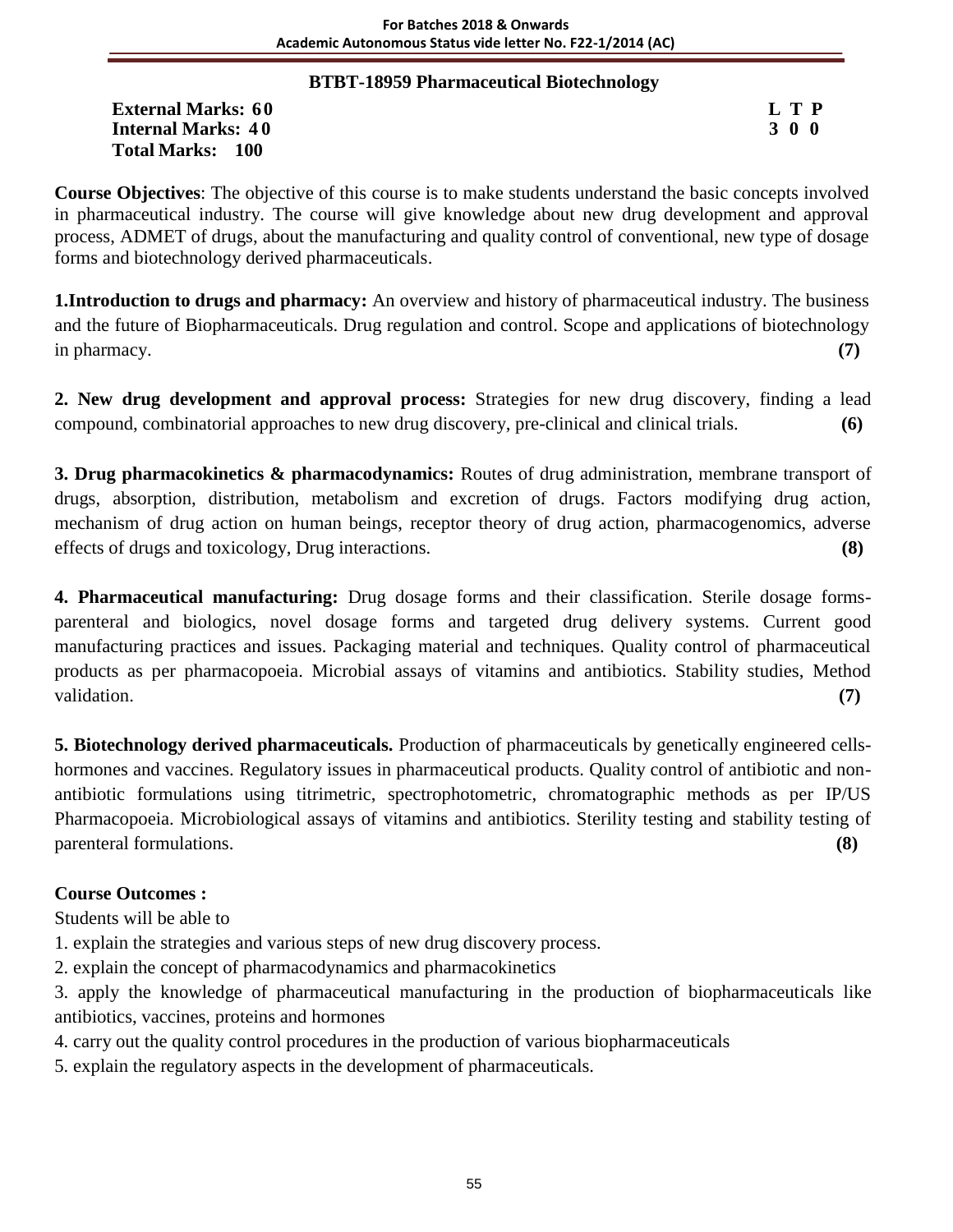### **Suggested Books:**

1. Allen, L.V., Popovich, N.G. and Ansel, H.C., Ansel's Pharmaceutical Dosage Forms and Drug Delivery Systems, Lippincott Williams and Wilkins  $11<sup>th</sup>$  edition (2018).

- 2. Walsh, G., Biopharmaceuticals: Biochemistry and Biotechnology, Wiley 2ne edition (2009).
- 3. Gennaro, A.R., Remington: The Science and Practice of Pharmacy. Lippincott Williams and Wilkins 21st edition (2008).

4. Tripathi, K.D., Essentials of Medical Pharmacology, Jaypee Brothers Medical Publishers 8<sup>th</sup> edition (2018).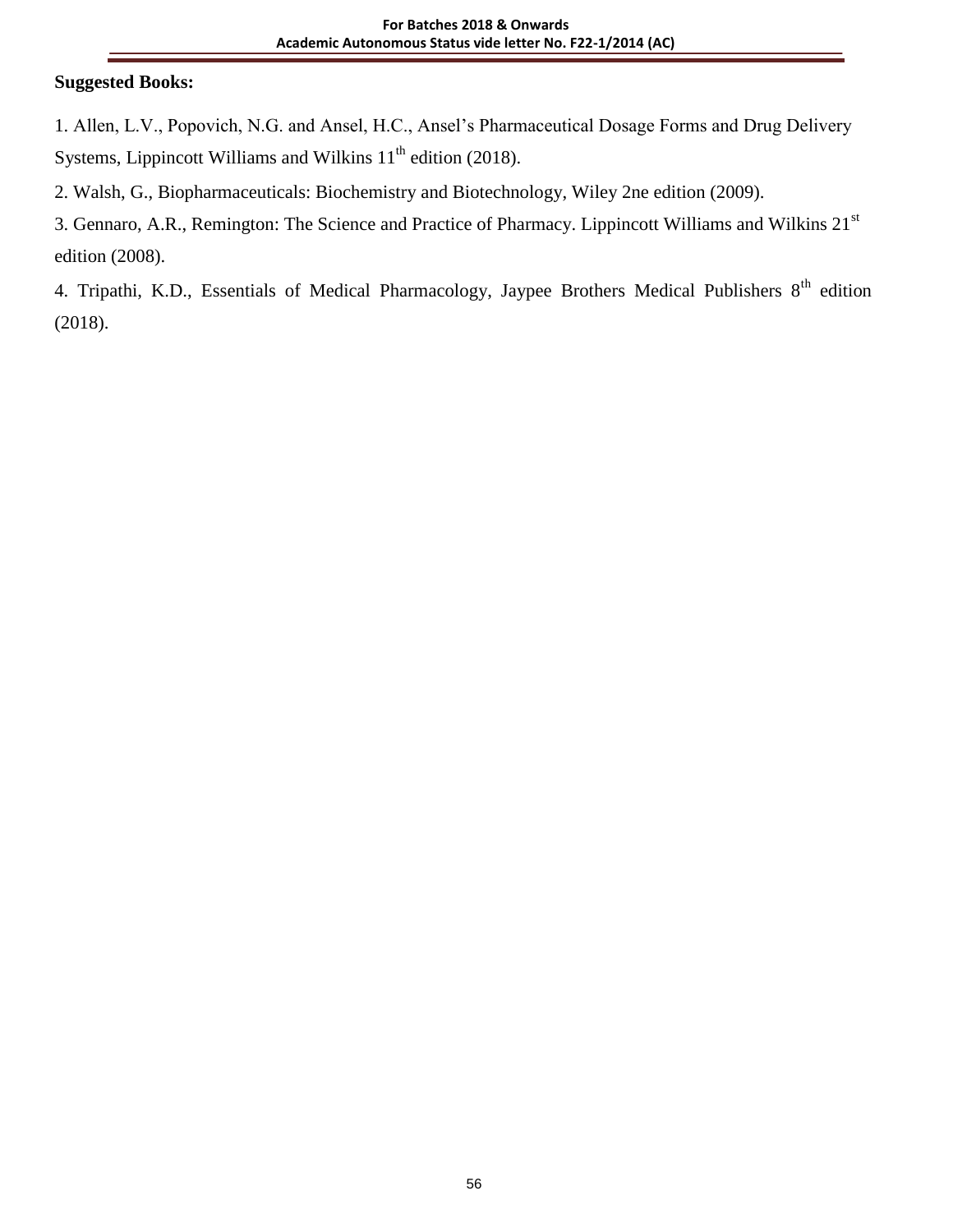### **BTBT-18960 Agricultural Biotechnology**

**External Marks:** 60 **L T P**<br> **Internal Marks:** 40 **J** 3 0 0 **Internal Marks: 40 Total Marks: 100**

**Objective:** The objective of the course is to familiarize the students with basic concept, advanced research areas and Industrial application of Agriculture Biotechnology. At the end of the course, the students will have sufficient scientific understanding of Agriculture Biotechnology and apply this knowledge to research and industrial related activities to increase the productivity.

**1. Introduction**: Introduction and importance of agriculture in national economy. Basic techniques and tools in plant tissue culture, Establishment of callus, suspension cultures, organogenesis and embryogenesis, Meristem tip culture, Hardening of plants, Techniques of anther, embryo and ovule culture. Protoplast isolation, culture and fusion. Artificial seed (synthetic seed) and its importance **(6)**

**2. Methods of Crop Improvement**: Conventional methods for crop improvement (Pedigree breeding, Heterosis breeding, Mutation breeding). Tissue culture in crop improvement, Micropropagation for virus-free plants, Somaclonal variation, Somatic hybridization, Haploids in plant breeding, Recombinant DNA technology, Genetic Engineering of Crop Plants, Methods of plant transformation, Transgenic Plants, Molecular Markers, QTL Mapping. **(10)**

**3. Microbes in Agriculture and Food**: Applied Microbiology in the future of mankind, moving frontiers of applied microbiology, microbial enzymes and their applications in food processing and agrochemical industries, agro-waste utilization, biodegradable polymers and their applications, microbial polysaccharides; Production and utilization of essential amino-acids, chemicals from microalgae. **(7)**

**4. Secondary Metabolite Production**: Production of Secondary Metabolites, Production of foreign compounds in transgenic plant, Achievements and recent developments of genetic engineering in agriculture. Microbial Biopesticides, Biofungicides, Herbicides, and Agricultural antibiotic. **(7)**

**5. Ethical Issues, Acceptance and Developments in India**: Ethical Aspects and Public Acceptance, Animal farming. Important rural development programmes in India; organizational set up agricultural research, education and extension in India. **(6)**

### **Course Outcomes:**

Students will be able to:

- 1. undertake propagation of plant in culture and plan commercial production of plants through micropropagation
- 2. certify tissue culture raised plants
- 3. undertake trade specific modification through plant genetic manipulation and somatic hybridization

4. develop various gene constructs and their expression in plants

### **Suggested Books:**

1. Agricultural Biotechnology by Arie Altman. Marcel Dekker, Inc. (2001).

2. Biotechnology by B.D.Singh, Kalyani Publication.

3. Agriculture Biotechnology-Hemant Rawat, Oxford Book Company

4. M J Chrispeels, Plants, Genes and Crop Biotechnology, Jones and Bartlett Publishers, Inc., 2nd Sub Edition, 2002.

5. B Shmaefsky, Biotechnology on the Farm and in the Factory: Agricultural and Industrial Applications (Biotechnology in the 21stCentury), Chelsea House Publications, 2005.

6. Plant Biotechnology and Agriculture: Prospects for the 21st Century, Altman, Arie (EDT)/ Hasegawa, Paul Michael (EDT) Elsevier Science Publishing Co Inc 2011-12-13, San Diego, 2011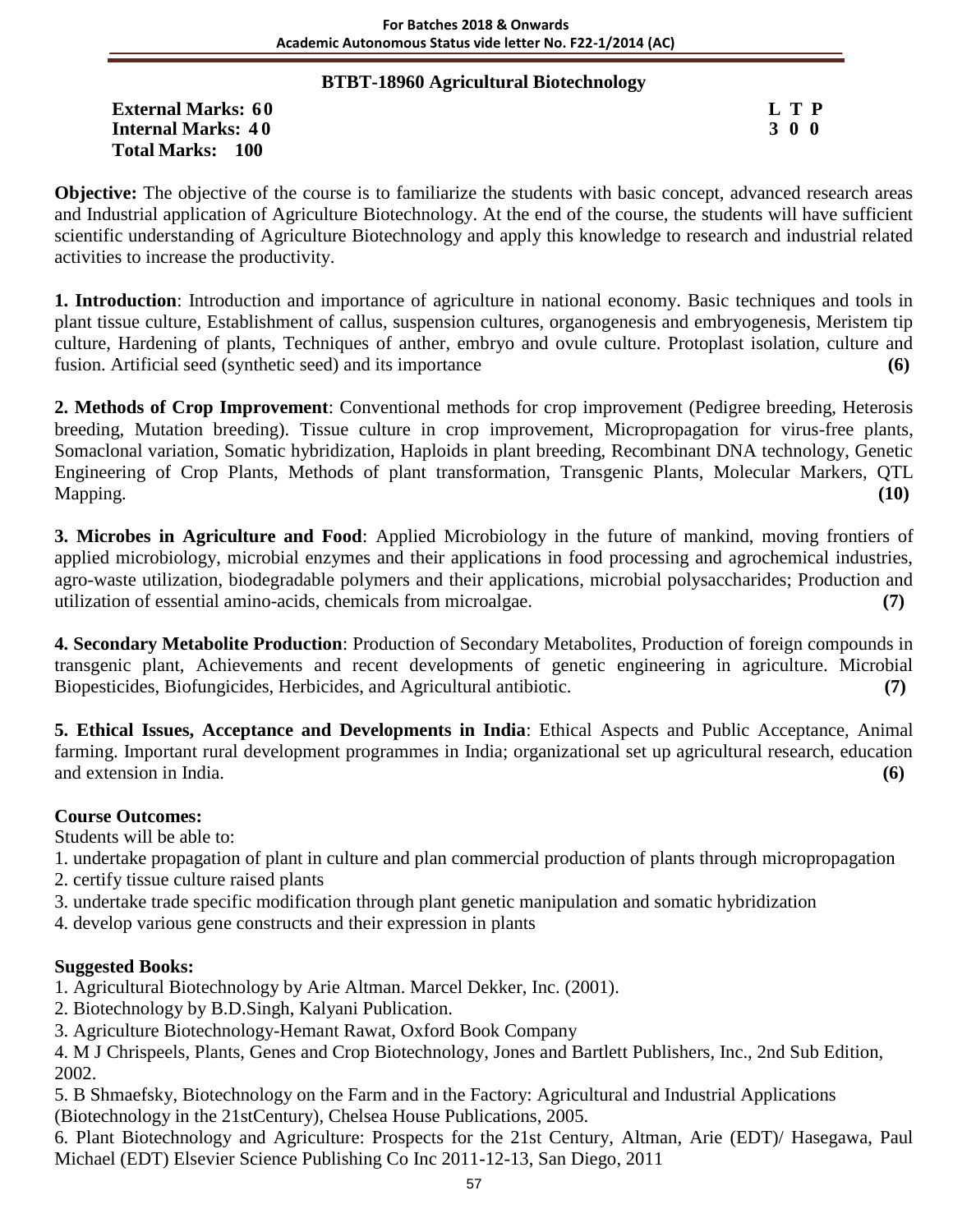### **BTBT-18970 Industrial Waste Management**

**Internal Marks: 40 L T P External Marks: 60 3 0 0** 3 0 0 3 0 0 3 0 0 3 0 0 3 0 0 3 0 0 3 0 0 3 0 0 3 0 0 3 0 0 3 0 0 3 0 4  $\sigma$ **Total Marks: 100** 

**Course Objectives:** This course will provide an introduction about the polluting potential of major industries in the country and the methods of controlling the same. To familiarize the methods of pollution prevention in industries, life cycle assessment of products and design for environment.

**1. Introduction**: Pollution Index, Types of industries and Industrial pollution – Characteristics of industrial wastes- Physical, Chemical and Biological characteristics, effects of industrial effluents on streams, sewer, land, sewage treatment plants and human health. Environmental legislations related to prevention and control of industrial effluents and hazardous wastes. **(6)**

**2. Pollution from Major Industries:** Sources, Characteristics, waste treatment flow sheets for selected industries such as Textiles, Tanneries, Pharmaceuticals, Electroplating industries, Dairy, Sugar, Paper, distilleries, Steel plants, Refineries, fertilizer, thermal power plants, Wastewater reclamation concepts. **(9)**

**3. Authorities and Regulations:** Environment friendly chemical processes, Material and process modifications, Concept of Green Chemistry, Regulations for clean environment and implications for industries- International Environmental Standards-Environmental technology assessment. **(6)**

**4. Source Reduction and Treatment Technologies:** Waste management Approach – Waste Audit – Volume and strength reduction, Recycle, reuse and byproduct recovery – Applications, residuals Management-Economic recovery and recycling of wastes. Equalization, Neutralization, Removal of suspended and dissolved organic solids – Chemical oxidation – Adsorption - Removal of dissolved inorganics, Combined treatment of industrial and municipal wastes, Dewatering – Disposal. **(9)**

**5. Hazardous Waste Management:** Hazardous wastes, Physico chemical treatment, solidification, Incineration, Secured landfills, Industrial applications of pollution prevention, Life cycle assessment, and technology assessments **(6)**

### **Course Outcomes:**

- 1. An insight into the pollution from major industries including the sources and characteristics of pollutants.
- 2. Understand the concept of pollution prevention and its related technologies.
- 3. Familiar with concepts for the processing and reclamation of Industrial waste water.

- 1. Melcalf & Eddy, George Tchobanoglous, Wastewater Engineering: Treatment and Resource Recovery, McGraw-Hill Education; 5 edition (2013)
- 2. James G. Mann and Y.A.Liu, "Industrial Water Reuse and Waste Water Minimization", McGraw Hill, 2009.
- 3. Eckenfelder .W.W, "Industrial Water Pollution Control", McGraw-Hill, 2009.
- 4. M.N.Rao & A.K.Dutta, "Wastewater Treatment", Oxford IBH Publication, 1995.
- 5. Freeman H.M., "Industrial Pollution Prevention Hand Book", McGraw Hill, 2005.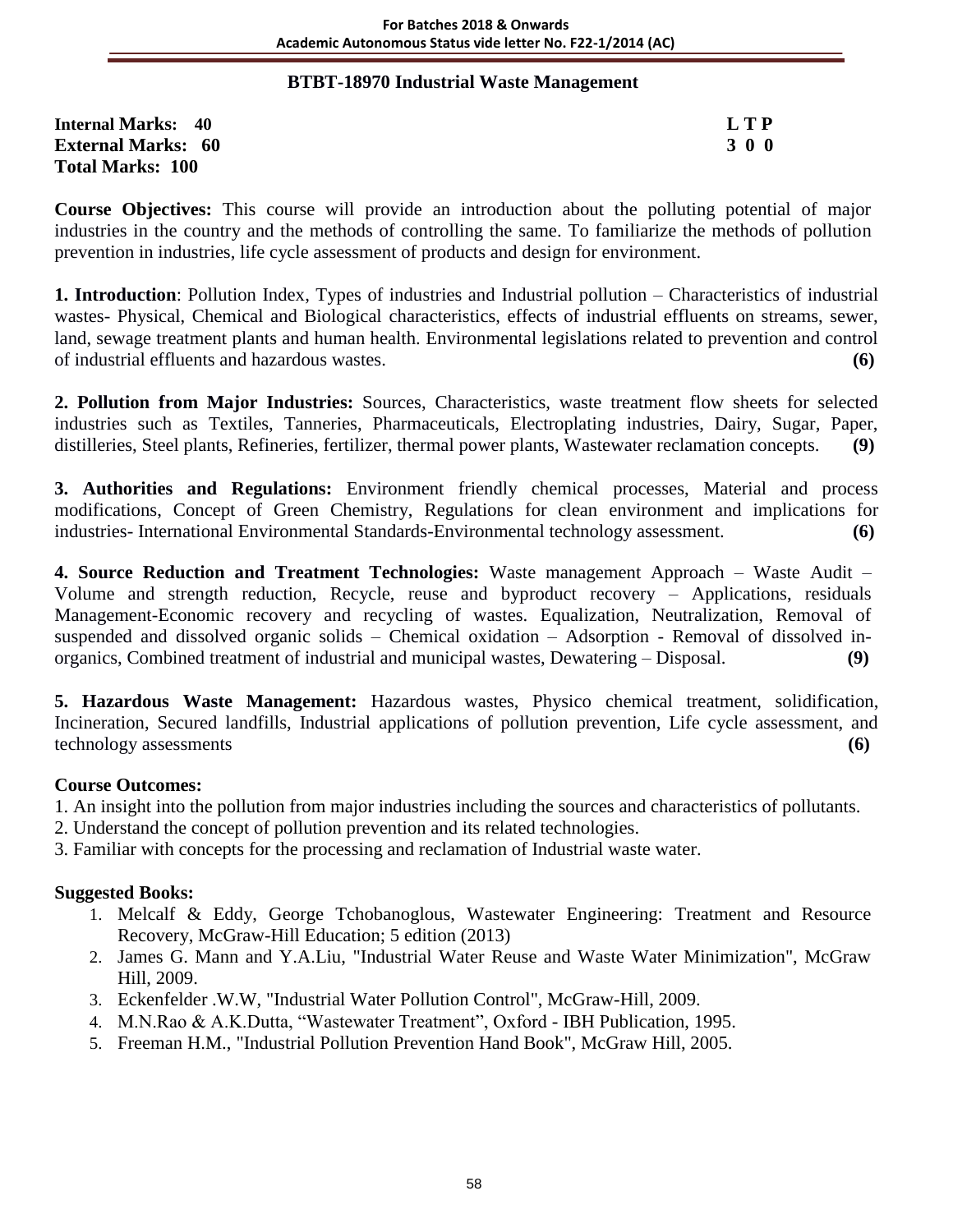### **BTBT-18971 Bioinformatics**

**External Marks:** 60 **L T P**<br> **Internal Marks:** 40 **S Internal Marks: 40 Total Marks: 100**

**Course Objectives**: The objective is to help the students to reach rapidly the frontier of bioinformatics and be able to use the bioinformatics tools to solve the problems in their own research. Also the student should obtain the basic skill required to survive in the industry

**1. Basic Biology:** Biological macromolecules (DNA, RNA, Proteins) **G**enomics, Proteomics, Metabolomics (6)

**2. Introduction to Biological Database**: Overview, Types of biological databases, Nucleic acid databases (NCBI, EMBL etc); Protein Databases: Database Searching, Description of the entries and Sequence Data File, Sample Sequence Data File, Representation of sequence. (5)

**3. Sequence Analysis & Alignment:** Statistical significance of alignment; Sequence assembly Analysis; Global & Local Alignment and their algorithms, Pair-wise and Multiple sequence alignment: Scoring matrices- PAM, BLOSUM, PSSM, HMM etc., Gaps & gap penalties. Programs and methods for sequence alignment. Dot plots, Dynamic programming algorithms, Heuristics FASTA, BLAST. (7)

**4. Phylogenetic Analysis:** Phylogenetic prediction, evolutionary tree construction, tree building methods, searching for trees, rooting trees, evaluation tree & data phylogenetic software like PHYLIP, CLUSTAL W, Tcofee, Phylogenetics on the web, Synteny (comparison of grass genomes), COGS (Cluster of Orthologous genes. (7)

**5. Protein structure prediction:** Protein structure classification, 3D proteins structure file formats: PDB, CIF, MMDB; secondary & tertiary structure predictions: threading, Fold recognition, Homology modelling, Protein visualization tools: Rasmol, Swiss-PDB etc. (6)

**6. Applications of Bioinformatics in Biotechnology**: gene prediction in prokaryotes, eukaryotes; other applications in the areas of health, food and medicine. (5)

### **Course Outcomes:**

- 1. Knowledge and awareness of the basic principles and concepts of biology, computer science and mathematics
- 2. Existing software effectively to extract information from large databases and to use this information in computer modeling
- 3. Problem-solving skills, including the ability to develop new algorithms and analysis methods

- 1. Bioinformatics: A Practical Guide to the Analysis of Genes and Proteins, By Andreas D, Baxevanis, B.F, Francis O, Wiley –Interscience , 4th Edition, 2013.
- 2. Bioinformatics: Sequence and Genome Analysis by David W. Mount ,Cold Spring Harbor Laboratory Press,U.S.; 2nd Revised edition edition 2004.
- 3. Bioinformatics and the genome projects by Smith DW, Academic Press, 2006 4.Bioinformatics: A Biological Guide to computing and the Internet by Stuart M and Brown NYU, Mecical Centre, NY USA, 2000.Textbook of Biotechnology, H K Das, Wiley- India (P) Ltd., New Delhi (2005).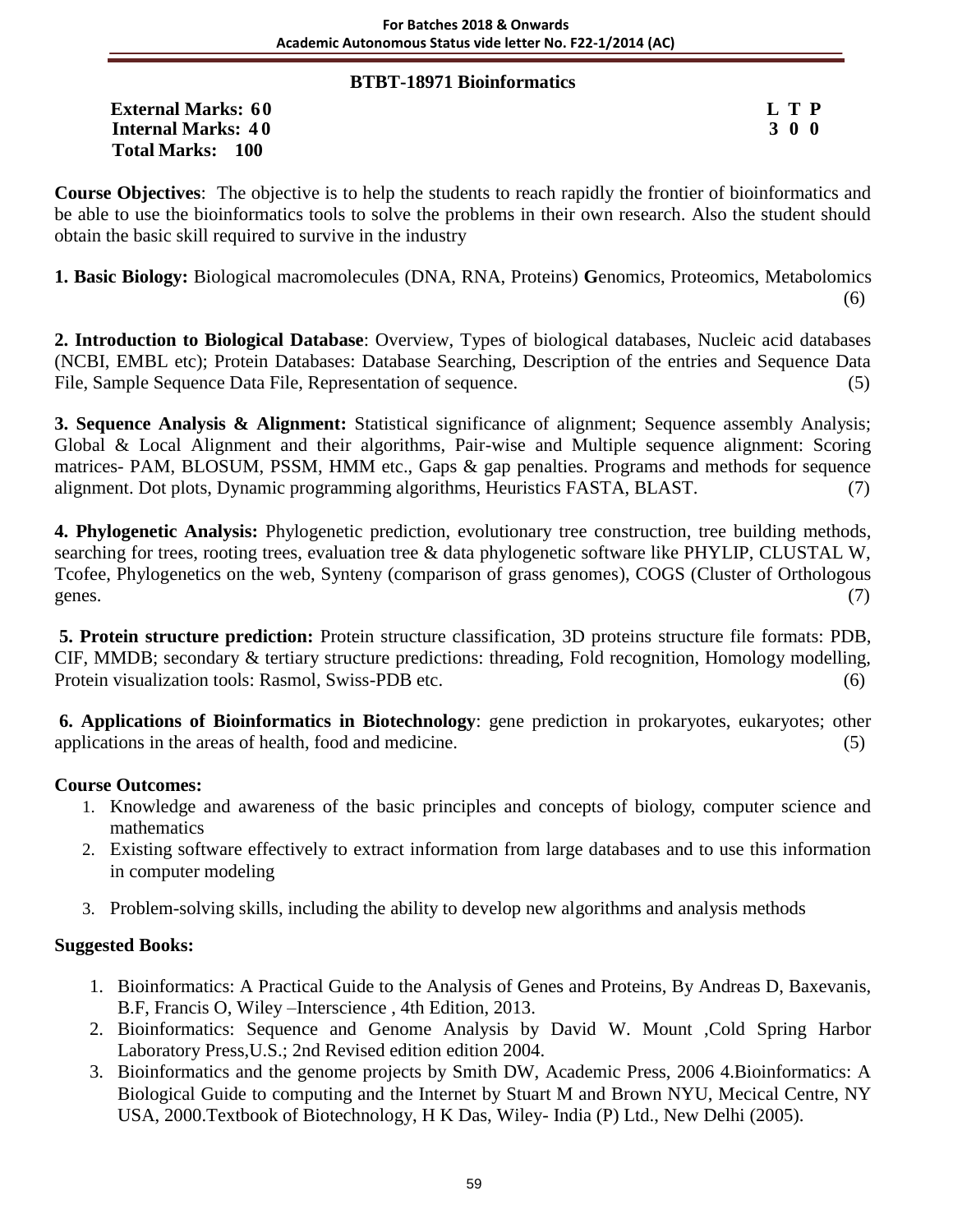### **BTBT 18972 Food Safety**

| <b>External Marks: 60</b> | L T P |
|---------------------------|-------|
| <b>Internal Marks: 40</b> | 3 0 0 |
| <b>Total Marks: 100</b>   |       |

**Course Objectives:** To impart knowledge about the various areas related to food science as a discipline. To develop an understanding of food composition, principles of preservation, new product development, food quality and analysis and food safety laws.

**1. Introduction:** Definition, its role in food industry, Physical properties: Color, viscosity, size and shape: Color measurement techniques by spectrophotometer, Munsell color system and Lovibond tintometer; Role of viscosity and consistency in food quality: Weight, volume, weight volume ratio, length, width, diameter, symmetry, curvature, area.  $(6)$ 

**2. Food Quality and Maintenance:** Food quality, different factors inside and outside the food, Objective and subjective evaluation of food quality, analytical instruments used in food analysis, their working and principle. Maintenance of quality through mandatory and voluntary standards; their working set up and application in foods. (6)

**3. Role of QC and QA Quality:** Quality Control, Quality Assurance, Concepts of quality control and quality assurance functions in food industries. Quality Improvement Total Quality management: Quality evolution, quality gurus, defining TQM, principals of TQM, stages in implementation, TQM road map. Quality improvement tools, customer focus, cost of quality. (7)

**4. Food Security**: Reviewing the global food situation with emphasis on Food security, Nutritional security, Factors influencing nutritional security, Causes of food insecurity and solution in India as well as around the world. (6)

**5. Food Laws and Standards:** National and International food laws Mandatory and voluntary food laws. FSSAI Indian Food Regulations and Certifications: Food Safety and Standards Act FSSAI Rules, food adulteration, misbranding, common adulterants in foods, Duties and responsibilities of Food Safety Authorities.

**6. AGMARK, BIS, FPO, Weights and Measures Act , CODEX :** Agricultural Marketing and Grading Standards (AGMARK), Bureau of Indian Standards(BIS) and their certification, FPO –standards and certification process Weights and Measures Act and Packaged commodity rules Role of CODEX in food safety and standards ,Food safety issues and risk analysis. (6)

 (6) **7. Food safety issues of new biotechnologies:** National and international norms, Traceability, HACCP, GMP, GAP, SPS, TQM, Six sigma, EIA and ISO. (5)

### **Course Outcomes:**

**1**.Explain importance of different techniques of food quality measurement and maintenance. **2**.Correlate basic food science with food safety laws and standards

**3**.Determine food quality by food analysis as per food laws and their importance in food industry **Suggested Books:**

1.S. Suzanne Nielsen-Food Analysis: Food Science Texts Series, Springer; 5<sup>th</sup>. Edition (2017)

2.Shetty, K., Plaiyath, G., Pometto, A. and Levin, R.E., Functional Foods & Biotechnology, CRC Press (2019).

3.Avantina Sharma Textbook of Food Science & Technology, International Book Distributing Company, 3rd ed. (2017)

4. Yasmine Motarjemi and Huub Lelieveld Food Safety Management Elseiver1st Edition(2013)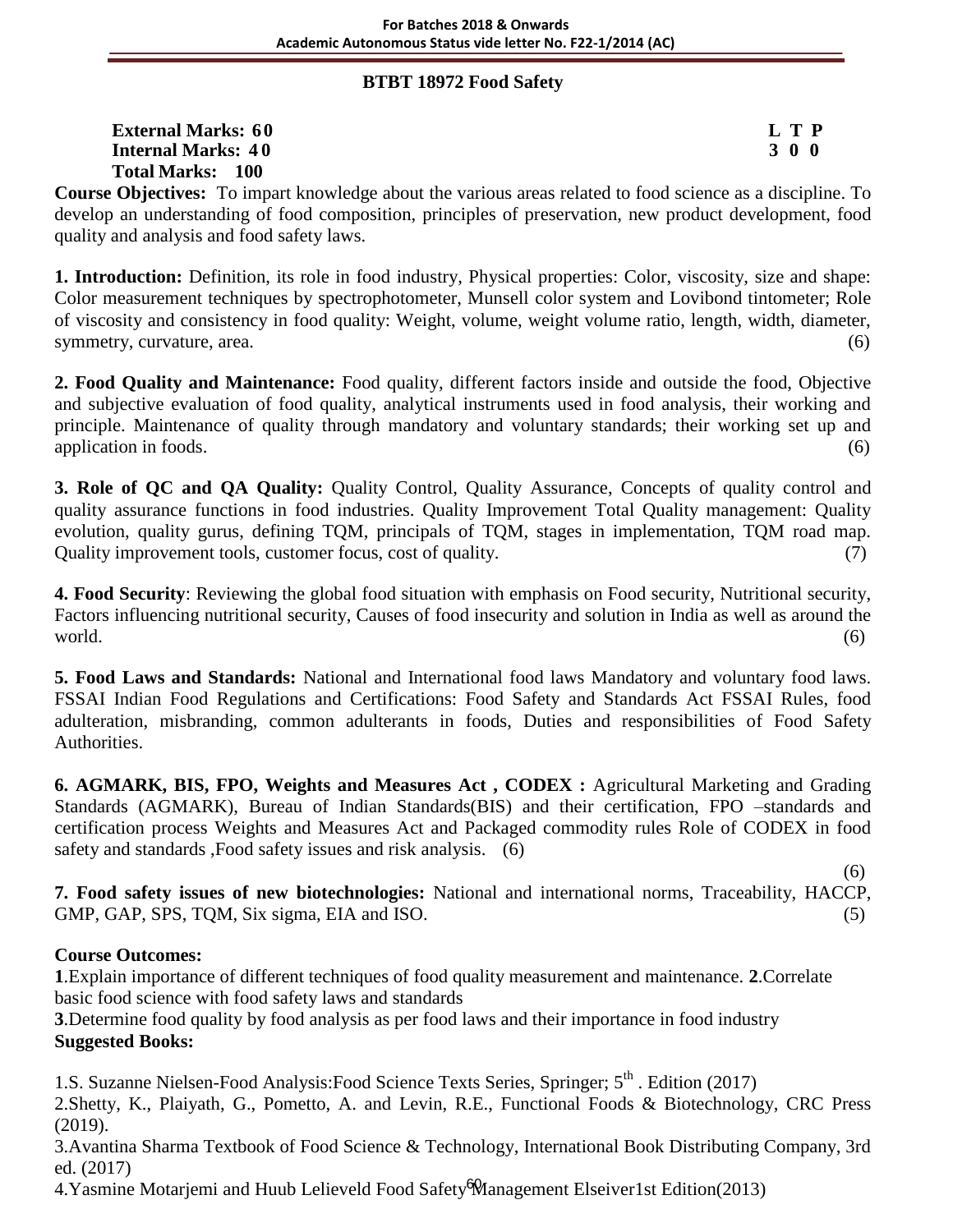# **BTBT-18973 Intellectual Property Rights**

| <b>External Marks: 60</b> | L T P |
|---------------------------|-------|
| <b>Internal Marks: 40</b> | 300   |
| <b>Total Marks: 100</b>   |       |

- **Course Objectives:** To introduce basic concepts of ethics and safety that are essential for various branches of science involving technical procedures and protection of intellectual property and related rights. To understand balanced integration of scientific and social knowledge in sustainable development.
	- 1. Introduction: General introduction, Patent claims, the legal decision-making process. Ownership of tangible and intellectual property, introduction to WTO, WIPO, TRIPS (6)
	- 2. Law of copy rights: Fundamental of copy right law, originality of material, rights of reproduction, rights to perform the work publicly, copy right ownership issues, copy right registration, notice of copy right, international copy right law. Law of patents: Foundation of patent law, patent searching process, ownership rights and transfer. (7)
	- 3. Basic Requirement of Patentability: Patentable subject matter, novelty and public domain, non obviousness (5)
	- 4. Patent Litigation: Substantive aspects of patent litigation, procedural aspects of patent litigation, recent developments in patent system. IPR issues in the Indian context current patent laws. (5)
	- 5. Case studies/ experience from developing and developed countries. (7)

### **Course Outcomes:**

Students will be able to

- 1. recognize importance of IPR practices and guidelines in research
- 2. comprehend benefits of copy rights in technology and related issues
- 3. recognize importance of protection of new knowledge and innovations and its role in business

- 1. Sign KC : Intellectual Property Rights on Biotechnology , BCIL, New Delhi
- 2. BAREACT, Indian Patent ACT 1970 Acts & Rules, Universal Law Publishing Co.Pvt Ltd., 2007.
- 3. Biotechnology and IPR by Dr. T. Ramakrishna, NLSIU, Bangalore.
- 4. Intellectual Property by Bently, Lionel, Oxford University Press, 2001.
- 5. T. M Murray and M.J. Mehlman,Encyclopedia of Ethical, Legal and Policy issues in
- 6. Biotechnology, John Wiley & Sons 2000.
- 7. Intellectual Property Rights in the WTO and developing country by Watal Jayashree, Oxford University Press, 2001.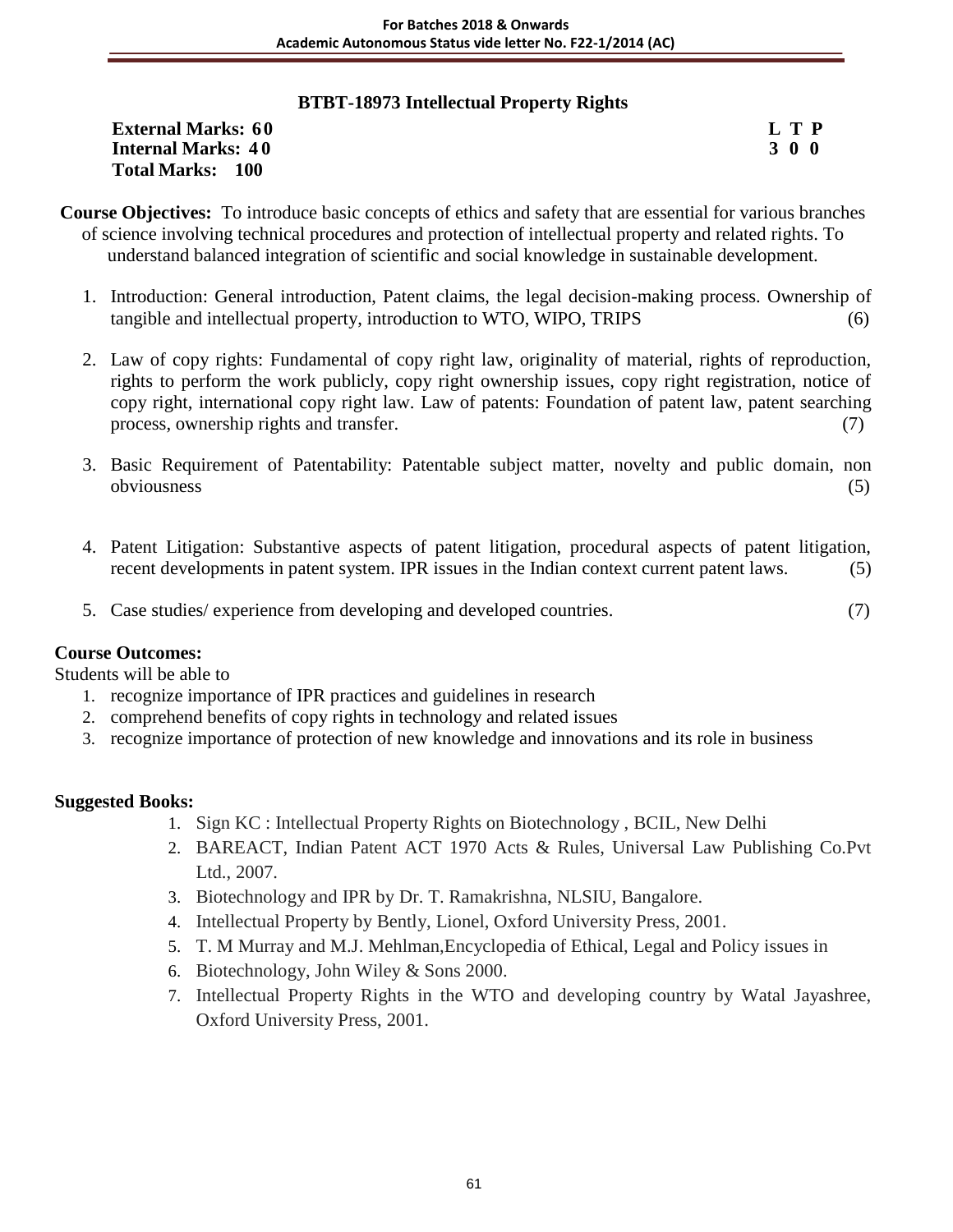# **BTBT-18974 Biomedical Instrumentation**

| <b>External Marks: 60</b> | L T P |
|---------------------------|-------|
| <b>Internal Marks: 40</b> | 300   |
| <b>Total Marks: 100</b>   |       |

**Course Objectives:** The main objective of this course is to introduce student to basic biomedical engineering technology. Student can understand and evaluate systems and devices that can measure, test and/or acquire biological information from the human body as well as interpret that information to make diagnosis.

1. Introduction: Introduction to the physiology of cardiac systems, physiology of respiratory systems, physiology of nervous systems. (6)

2. Basic Transducer Principles: Transducer principles and different types of transducers (active & passive transducers), transducers for biomedical applications (6)

3. Electrodes: Electrode theory, bio potential electrodes, biochemical transducers. (5)

4. Cardiovascular Measurements: Electrocardiography, measurement of blood pressure, (indirect measurement), measurement of blood flow & cardiac output (blood flow-magnetic blood flow meter, ultrasonic blood flow meter), plethysmography, cardiac pacemaker, measurement of heart sound. (7)

5. Measurements in the Respiratory System: Respiratory mechanism, measurement of gas volumes & flow rate, instrument for measuring the mechanism of breathing, spirometer (7)

6. The Nervous System: Electroencephalograph, MRI (Principle) and Electromyography. (5)

### **Course Outcomes:**

After the successful completion of the course the students will be able to:

- 1. differentiate and analyze the biomedical signal sources.
- 2. elucidate cardiovascular system and related measurements.
- 3. explain the respiratory and nervous systems and related measurements

4. measure non-invasive diagnostic parameters.

- 1. Anandanatarajan, R.Biomedical instrumentation and measurements. PHI Learning Pvt. Ltd., 2011.
- 2. Bronzino, Joseph D. "The Biomedical Engineering Handbook; Biomedical Engineering Fundamentals." 2006.
- 3. Webster, John G. Bioinstrumentation. Wiley, 2004.
- 4. Khandpur, R. S. "Handbook of Biomedical Instrumentation." 2011.
- 5. Cromwell, L. and Weibell, F.J. and Pfeiffer, E.A., Biomedical Instrumentation and Measurement, Dorling Kingsley (2006) 2nd ed.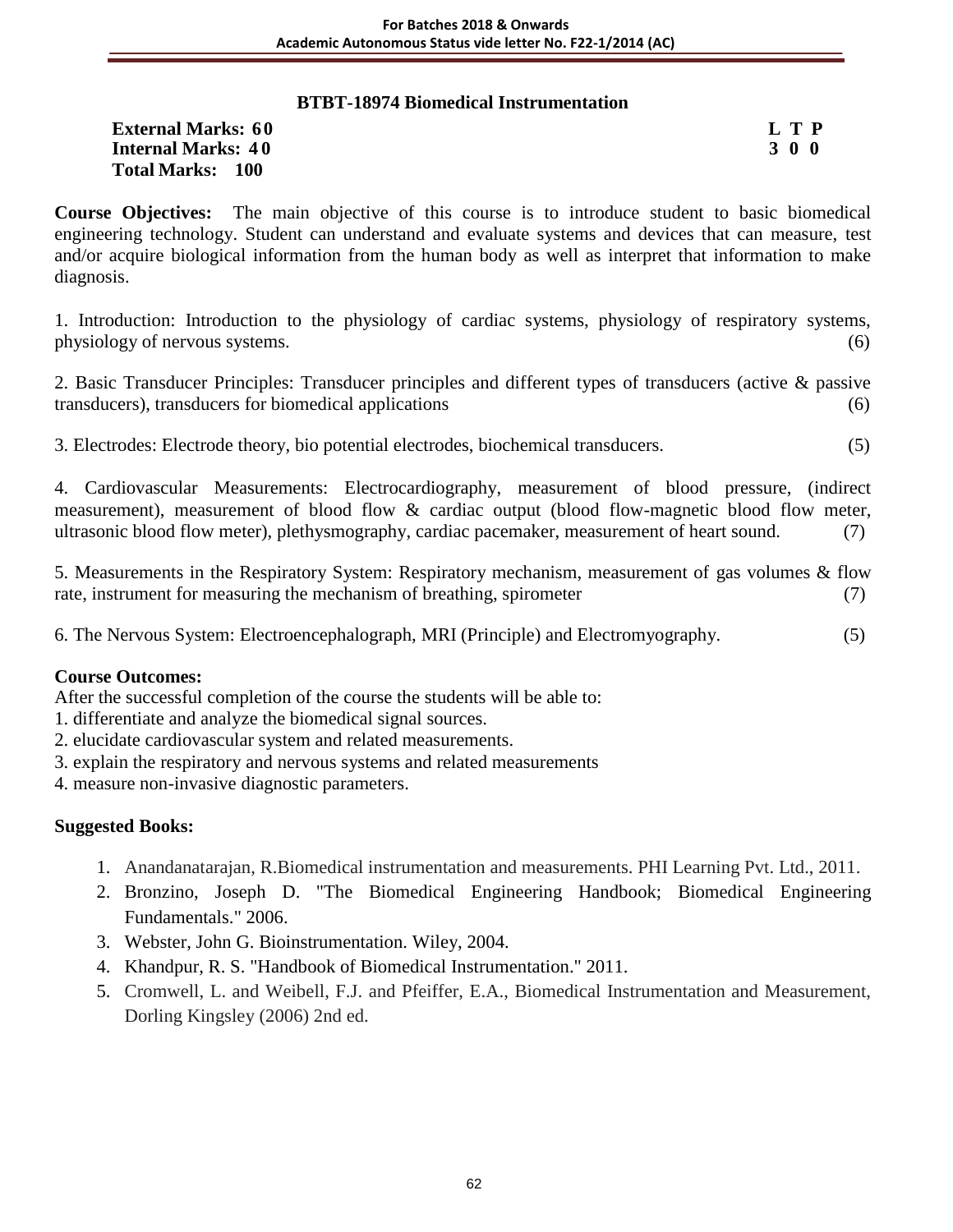# **BTBT -18975 Human Disease and Control**

| <b>Internal Marks: 40</b> | <b>LTP</b> |
|---------------------------|------------|
| <b>External Marks: 60</b> | <b>300</b> |
| <b>Total Marks: 100</b>   |            |

**Objective:** The objective of this subject is to impart knowledge about various human diseases, their cause, risk factor, clinical features, prevention and treatment.

**1. Introduction:** Human diseases, types of human disease, cause of human disease, preventions and treatment. (4)

**2. Diseases spread by food and water:** Diarrheal disease, typhoid, parathyphoid fever, Hepatitis A, Hepatitis B (Mode of transmission, manifestation, risk factors, diagnosis, prevention and treatment). (6)

**3. Diseases spread by animals and insects:** Anthrax, Hantavirus, Legionnaires disease, Leishmaniasis, malaria, rabies, tetanus, west nile fever, prevention and control (6)

**4. Diseases spread by person to person contact:** Diphtheria, Influenza, Pertussis, Mumps, rubella, *Haemophilus influenzae*, Pneumococcal pneumonia, prevention and control (6)

**5. Tuberculosis:** Definition, modes of transmission, WHO strategy of TB, risk factors, diagnosis, treatment, directly observed therapy (DOTS), immunization, prevention and control. (4)

**6. Diseases spread by sexual contact, blood and body fluids:** Chlamydia, Gonorrhea, Syphilis, Genital herpes, HIV/AIDS, Social perception of HIV/AIDS, social action on HIV/AIDS, Hepatitis B, prevention and control (6)

**7. Cancer:** Definitions, types, symptoms, cause, screening, diagnosis, prevention, Social perception of cancer, social awareness, Vaccines and antibiotics to control and prevent various diseases. (4)

### **Suggested Books:**

1. Diseases , Disorders and Injuries by Marshell Cavendish (2010); Publisher: Cavendish

Square Publishing.

2. Infectious Diseases by Sherwood L.Gorbach, John G.Bartlelt, Neil R. Blacklow(2003); Publisher: Lippincott Williams and Wilkins.

3. Cancer: its causes, symptoms and treatment by ELI G. Jones(2009); Publisher: B.Jain Regular.

4. HIV/AIDS by Kathy Furgang (2015); Publisher: Greenwood Publishing group.

5. Diseases and Disorders by J Victoria , Laurence and Elizabeth (2007); Publisher: Marshall Cavendish Corp.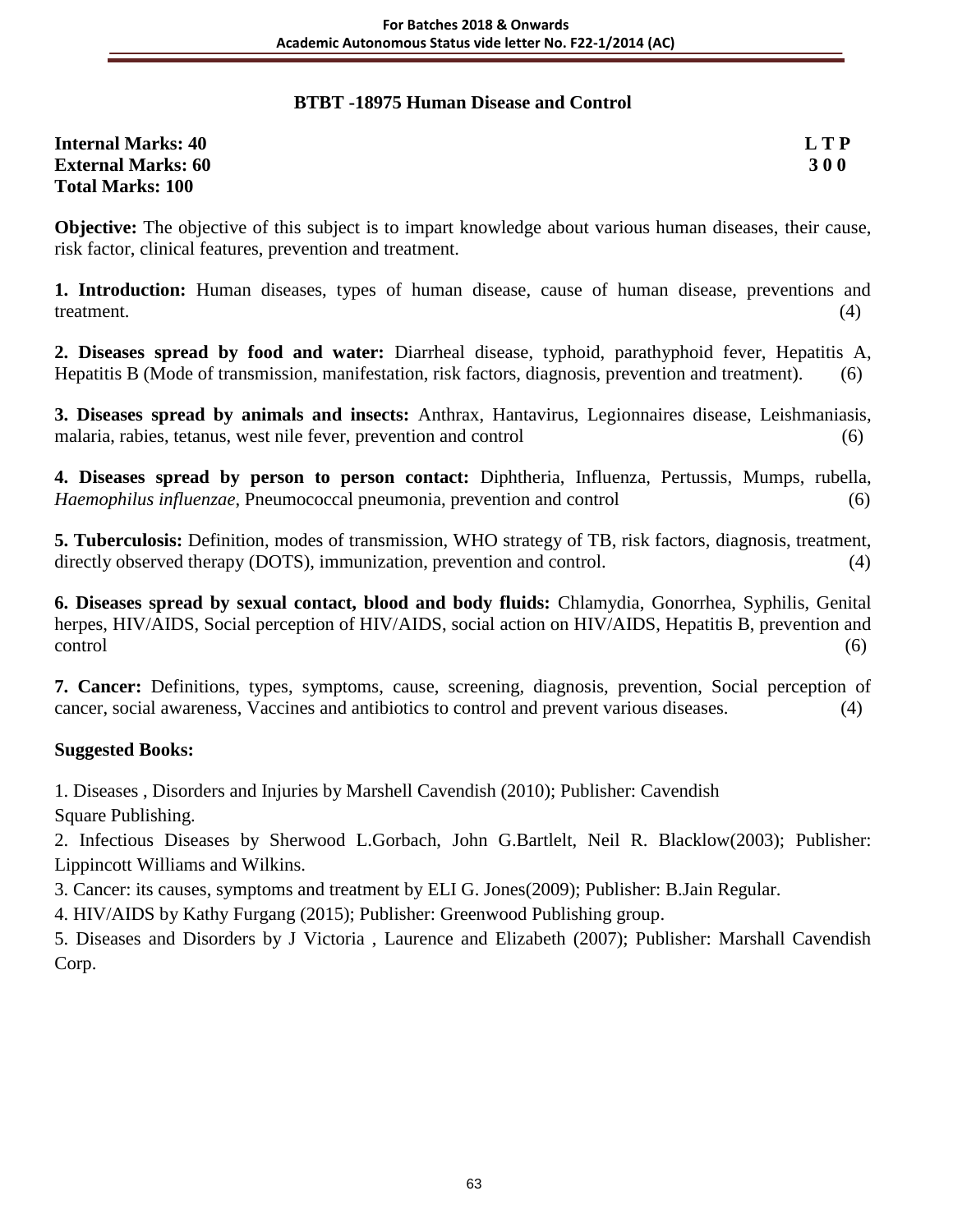# **BTBT-18976 Bio fertilizer Technology**

| <b>Internal Marks: 40</b> | LTP |
|---------------------------|-----|
| <b>External Marks: 60</b> | 300 |
| <b>Total Marks: 100</b>   |     |

**Course Objectives:** This course will provide an overview of technology and techniques for the production of biofertilizers. It will explore the different aspects and factors responsible for bio fertilizer production. It will provide useful information about the role of biological factors in bio fertilizer production.

**1. Introduction to biofertilizers:** Structure and characteristic features of the following biofertilizer organisms: Bacteria: Azospirillum, Azotobacter, Bacillus, Pseudomonas, Rhizobium. Cyanobacteria: Anabaena, Nostoc, Hapalosiphon. Fungi: Glomus, Gigaspora, Sclerocystis, Amanita, Laccaria. (7)

**2. Bio-fertilization processes**: Decomposition of organic matter and soil fertility and vermi composting. Nitrogen fixation- Free living and symbiotic nitrogen fixation. Biotechnological application in nitrogen fixation. (7)

**3. Nitrogenous Biofertilizers:** Bacteria - Isolation and purification of Azospirillum and Azotobacter, mass multiplication of Azospirillum and Azotobacter, formulation of inoculum of Azospirillum and Azotobacter, application of inoculants of Azospirillum and Azotobacter. Isolation and purification of Rhizobium, mass multiplication and inoculum production of Rhizobium. Methods of application of Rhizobium inoculants. (7)

**4. Isolation and purification of Cyanobacteria.** Mass multiplication of cyanobacterial bioinoculants - Trough or Tank method, Pit method, Field method; methods of application of cyanobacterial inoculum. Azolla - mass cultivation and application in rice fields. (8)

**5. Mycorrhizal Biofertilizers-** Ecto and endomycorrhizae and their importance in agriculture. Importance of mycorrizal inoculum, types of mycorrhizae and associated plants, Mass inoculum production of VAM, field applications of Ectomycorrhizae and VAM. Bio fertilizers - Storage, shelf life, quality control and marketing. (7)

### **Course Outcomes:**

- 1. Understand the concept of biochemical processes in bio fertilizer production.
- 2. Recognize the role of different biotic factors in the synthesis of bio fertilizers.
- 3. The use of theoretical concepts of biofuel production technology at commercial level.

### **Suggested Books:**

1.Reddy, S.M. et. al. Bioinoculants for sustainable agriculture and forestry, Scientific Publishers.

- 2. Purohit, S.S., P.R. Kothari and S.K. Mathur. Basic and Agricultural Biotechnology, Agro Botanical Pub. India.
- 3. Kannaiyan, S. Bioetchnology of Biofertilizers, CHIPS, Texas.
- 4. Subba Rao, N.S., G.S. Venkataraman and S. Kannaiyan. Biological nitrogen fixation, ICAR Pub., New Delhi.
- 5. Somani, L.L., S.C. Bhandari, K.K. Vyas and S.N. Saxena. Biofertilizers, Scientific Publishers Jodhpur.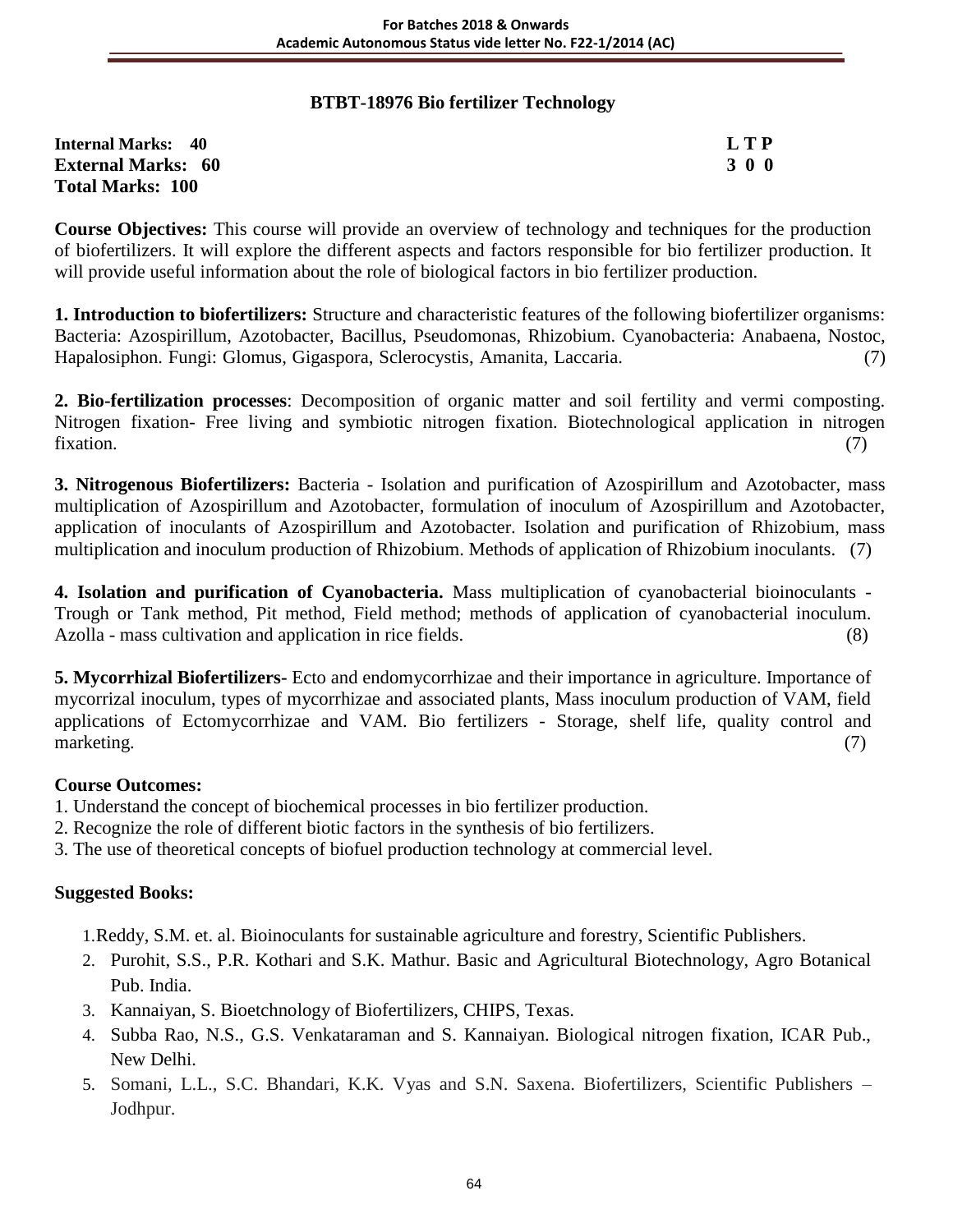#### **BTBT-18977 Bio Nanotechnology**

**External Marks:** 60 **L T P**<br> **Internal Marks:** 40 **S** 3 0 0 **Internal Marks: 40 Total Marks: 100**

**Course Objectives:** This course is designed to make students understand the intersection of nanotechnology and biology. It will also acquaint the students with nanodevices of biomedical applications. Students will know about the use of nanotechnology in diagnostic biology and learn about health and environmental impacts of nanotechnology.

- 1. **Basic Concepts of Nanoscience:** Importance of "Nano" dimension, size matters: bulk vs nanomaterials, nanotechnology exists in nature, brief history of nanotechnology, applications of nanotechnology, challenges and future prospects, effect of 'nano' scale on material properties (electrical, thermal, mechanical, optical, chemical), quantum structures, quantum confinement, classification of nanostructured materials, surface effects of nanomaterials. (7)
- 2. **Synthesis and Characterization of Nanomaterials**: Bottom-up and bottom-down approaches: milling, arc discharge, laser ablation, spray pyrolysis, chemical vapor deposition, physical vapor deposition, wet chemical synthesis of nanoparticles, self-assembled monolayer, Characterization of nanostructures, Spectroscopy: UV-Vis, FTIR; Electron microscopy: Scanning electron microscopy, EDX, Transmission electron microscopy, Atomic force microscopy.
- (7) 3. I**ntroduction to Nanostructures:** Carbon nanotubes (CNT), fullerene ('C60'), quantum dots and semiconductor nanoparticles, metal-based nanostructures, nanowires, polymer-based nanostructures, gold nanostructures. (7)
- 4. **Biological Applications:** Biological Nano machines: ribosomes, photosynthesis systems, Bionanomotors, Nano-antimicrobials, Immobilized nanoparticles for water disinfection and biopesticides delivery applications. Biomedical Applications and Nano-toxicity: Biopolymers, Polymeric biomaterials, lipid nanoparticles for drug delivery applications, magnetic nanoparticles based hyperthermia treatment of cancer, DNA nanotechnology, Nano-biosensors: fabrication, fictionalization, applications, Cytotoxic and genotoxic effects of nanomaterials, toxic effects on environment, impact of nanotechnology on society and industry. (8)
- 5. **Health and Environmental Impacts of Nanotechnology:** Engineered nanomaterial of relevance to human health, routes of entry into the body, toxic effects on health, plants and microbes are nanofactories. (7)

## **Course Outcomes:**

Students will be able to:

- 1. Comprehend the concept of "nanotechnology" and its interdisciplinary aspects.
- 2. learn various approaches of synthesizing nanomaterials, their advantages and limitations.
- 3. gain knowledge about various techniques used for characterizing nanomaterials.
- 4. comprehend the importance of engineered nanomaterials for biomedical, therapeutic and environmental applications.
- 5. evaluate the potential toxic effects of nanotechnology on living organisms and the environment.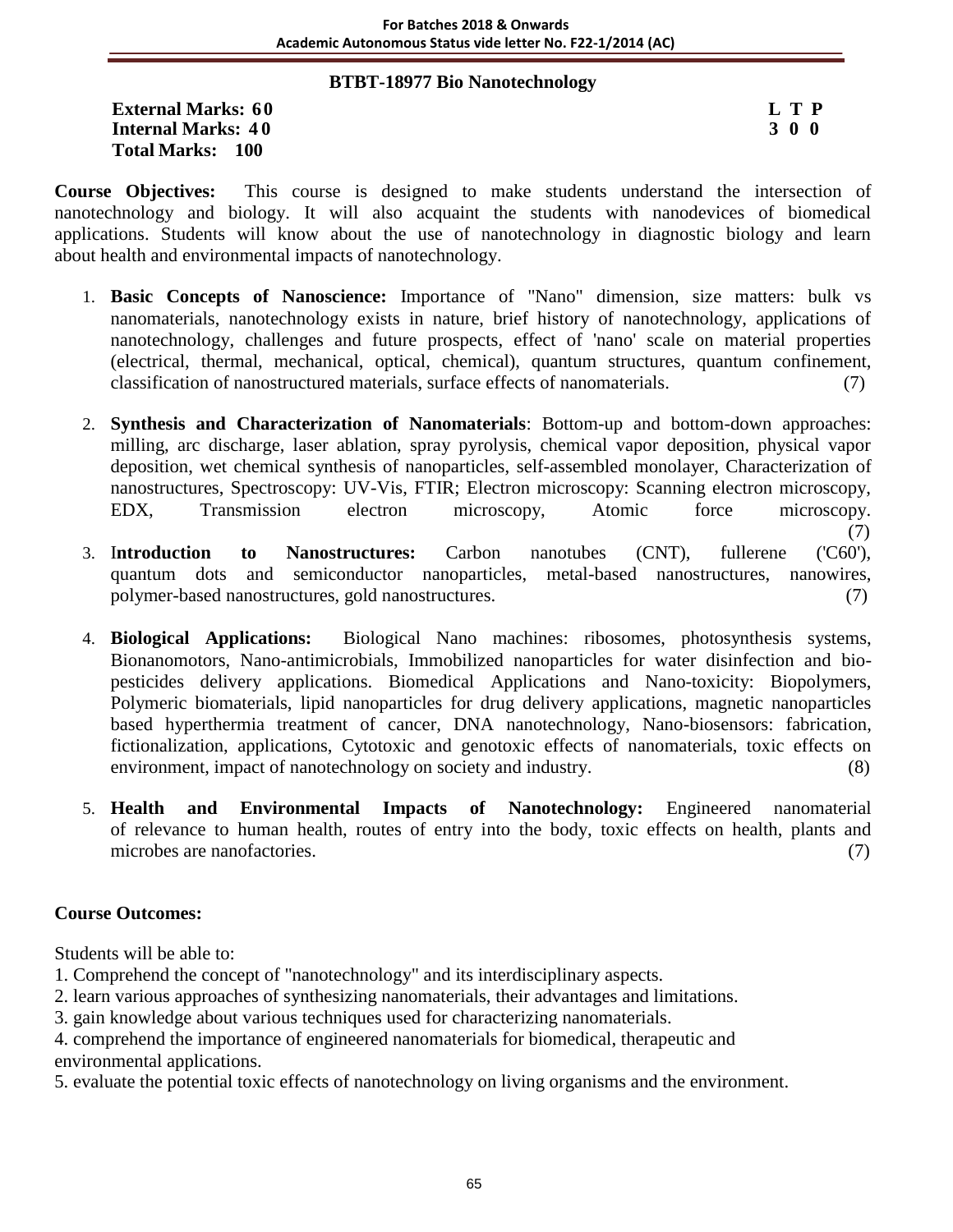# **Suggested Books:**

- 1. Fundamentals and applications of nanomaterials by Guo Z and Tan L, Artech house (2009)
- 2. Nanobiotechnology by Balaji S, MJP Publishers (2010)
- 3. Nanobiotechnology: concepts, applications and perspectives by Niemeyer CM and Mirkin CA, Wile VCH
- 4. Introduction to Nanoscience by Lindsay SM, Oxford University Press (2010)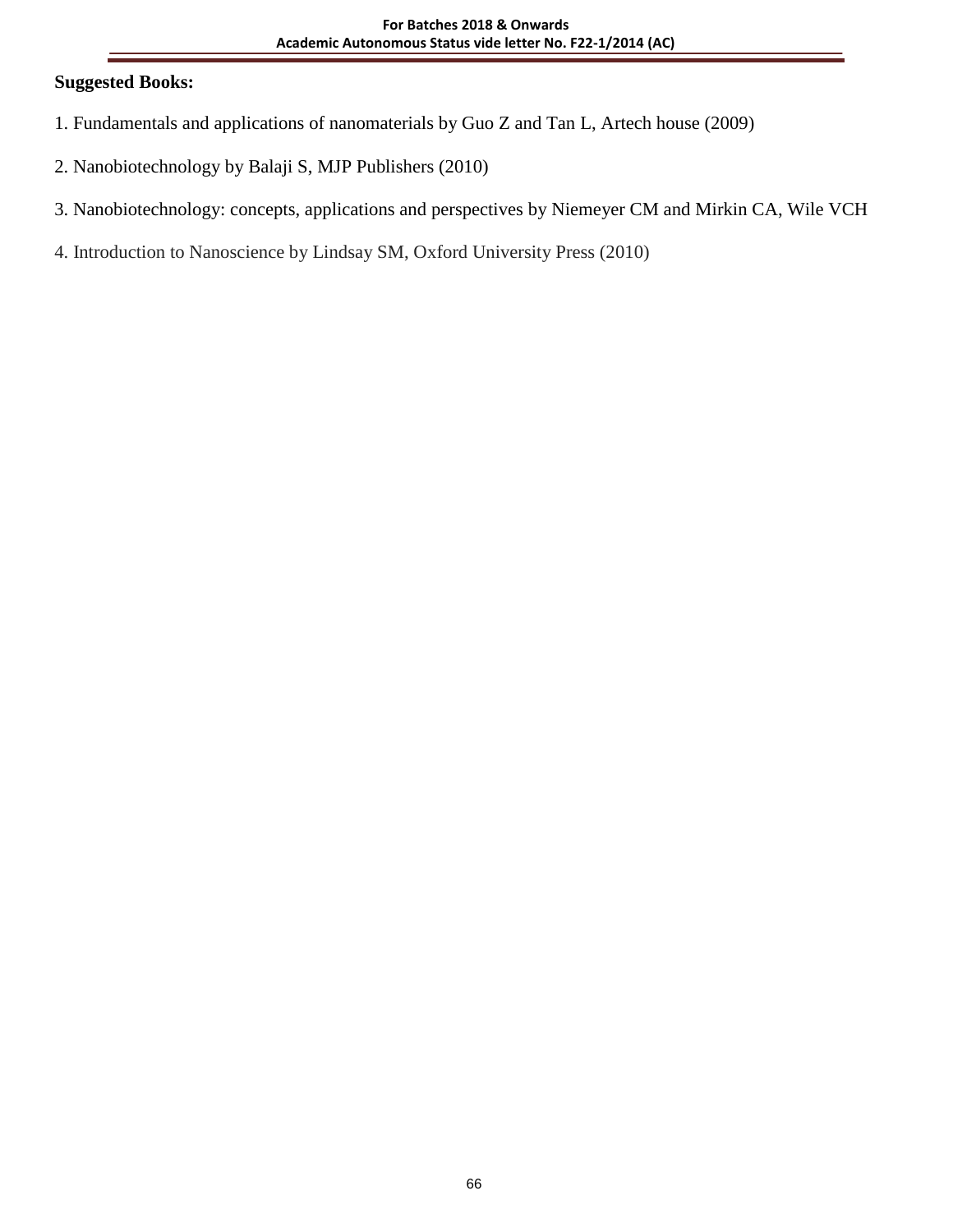#### **BTBT-18978 Biofuels**

**Internal Marks: 40 L T P External Marks: 60 3 0 0** 3 0 0 3 0 0 3 0 0 3 0 0 3 0 0 3 0 0 3 0 0 3 0 0 3 0 0 3 0 4  $\sigma$ **Total Marks: 100** 

**Course Objectives:** This course will provide an overview of existing energy utilization, production and infrastructure. It will helpful to understand the chemistry of biofuels, the biology of important feedstock's, the biochemical, genetic and molecular approaches being developed to advance the next generation of biofuels and the economical and global impacts of biofuel production. Overall the course will emphasize the importance of biofuel development as a contributor to replacing the diminishing supplies of fossil fuels, and on reducing the consequences of carbon dioxide release into the environment.

**1. Introduction:** Fossil versus renewable energy resources, economic impact of biofuels, Comparison of Bio-energy Sources, Biorefinery, Biofuel production and applications, alternative energies, environmental impact of biofuel. (6)

**2. Biofuel Feedstock's and Production of biofuel**: Various types of feedstocks, starch feedstocks, sugar feedstocks, lignocellulosic feedstocks and other feedstocks. (7)

**3. Harvesting Energy from Biochemical Reaction:** Biochemical Pathways for Various Metabolic process, Chemical oxygen demand and Biological Oxygen demand. Ethanol production from sugar and starch feedstock ethanol production from lignocellulosic feedstock's, fermentation process and fermenter types. (8)

**4. Bioenergy from biomass as source of alternative energy:** Chemistry of Biodiesel production, Oil sources and production by plants and other sources, methods of biodiesel production. Wet milling of grain for alcohol production, grain dry milling cooking for alcohol production, use of cellulosic feed stocks for alcohol production. (8)

**5. Microbial Fuel Cells and its role in energy production:** Microbiology of methane production, biomass sources for methane production, biogas composition and use, biochemical basis of fuel cell design. Environmental issues associated with biofuels. (7)

## **Course Outcomes:**

- 1. Explain fundamental and principles for chemical and biochemical biofuel synthesis.
- 2. Differentiate between various renewable and non-renewable energy resources.
- 3. Recognize the use of theoretical concepts of biofuel production technology at commercial level.

#### **Suggested Books:**

- 1. Biofuels by WIM SOETAERT, ERICK J. VANDAMME, WILEY.
- 2. Biofuels Engineering process Technology by CAYE M. DRAPCHO, TERRY H. WALKER, M.G. Hills.
- 3. Khanal, S.K.; Surampalli, R.Y.; Zhang, T.C.; Lamsal, B.P.; Tyagi, R.D.; Kao, C.M.. Bioenergy and Biofuels from Biowastes and Biomass. Virginia, USA: American Society of Civil Engineers, 2010.
- 4. Mousdale, D.M.. Biofuels : Biotechnology, Chemistry, and Sustainable Development. Boca Raton, USA: CRC Press, 2008. ISBN 9781420051247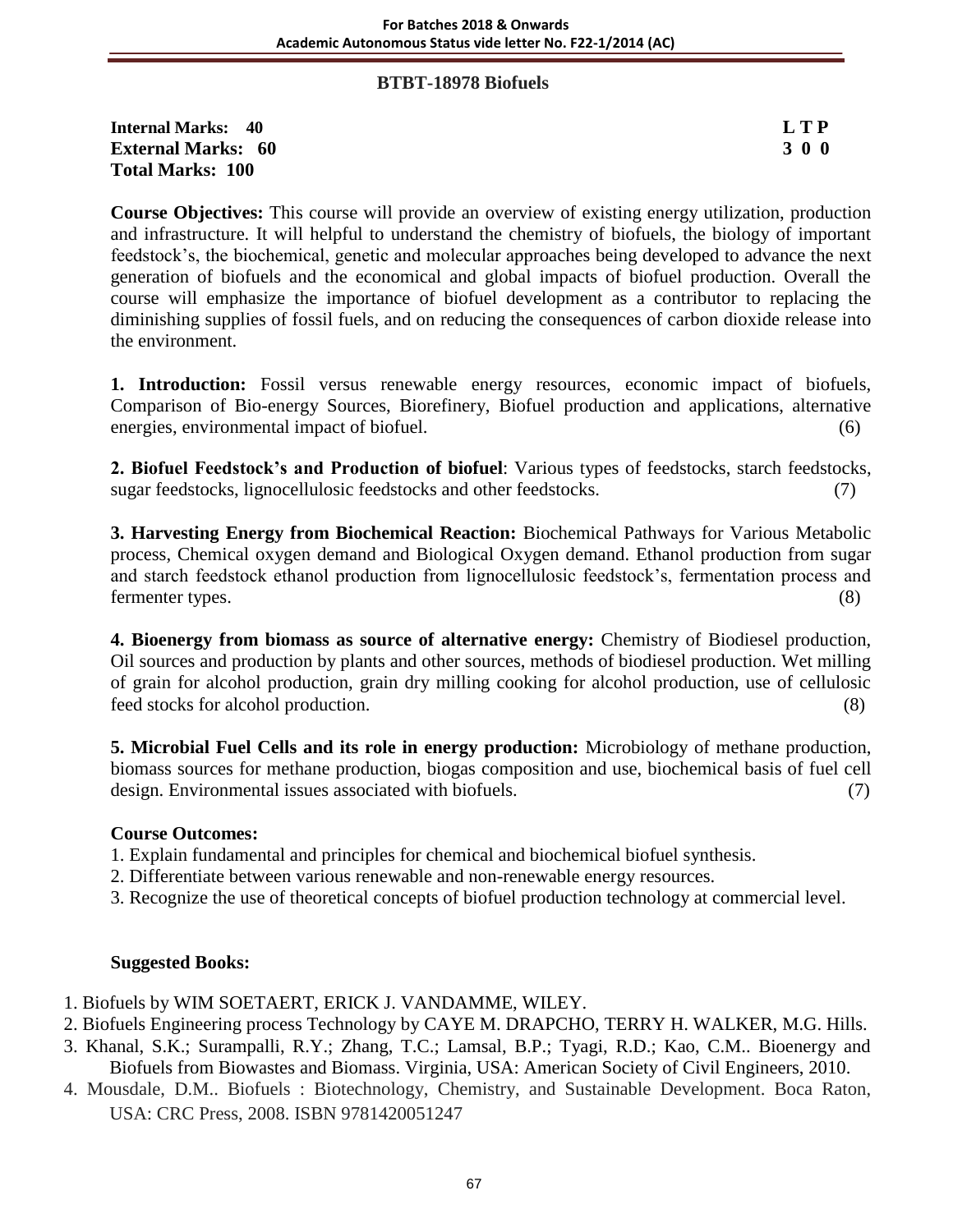## **BTBT-18979 Computational Biology**

**External Marks: 60 L T P Internal Marks: 40 Total Marks: 100**

**Objective**: To understand the basics of computational science and apply it to solve biological problems. To learn about developing algorithms for solving complex biological problems as theoretical. To develop software for predicting structure of protein, DNA and RNA and analysis of genetic and signalling pathways.

**1. Biomolecular Structure Dynamics**: Computational methods for pathways and systems biology, databases of metabolic pathways, Kyoto Encyclopedia of Genes and Genomes (KEGG), analysis of pathways, Glycolysis, signaling pathways, genetic pathways (4)

**2. Gene Prediction**: Computational gene mapping and gene hunting, genetic mapping, physical mapping, sequencing similarity search, gene prediction, mutational analysis, introduction to restriction mapping and map assembly, gene prediction methods, gene prediction tools, gene expression (5)

**3. Gene Mapping**: DNA double digest problem, multiple solutions to double digest problem, alternating cycles in colored graphs, physical maps and alternating Eulerian cycles, transformations in Eulerian cycles, partial digest problem, probed partial digest problem, homometric sets. Gene mapping, mapping with unique and non-unique probes, optical mapping, interval graphs, mapping with restriction fragment fingerprints, Lander-Waterman statistics, screening clone libraries, radiation hybrid mapping (7) (7)

**4. Computer Aided Drug Design**: Computer aided drug design, methods of computer aided drug design, ligand design methods, docking algorithms and programs, drug design approaches, absorption, distribution, metabolism, and excretion (ADME) property prediction, computer based tools for drug design (5)

**5. Soft Computation**: Hidden Markov Model (HMM), Neural networks, machine learning, support vector machines, fuzzy logic, Evolutionary computing and genetic algorithms –application to data mining and bioinformatics, machine learning tools (MATLAB) (5)

**6. Structure Databases**: PDB and MMDB, structure file formats, visualizing information, advance structure modeling, Internal and external co-ordinate system and cylindrical polar co-ordinate system, potential energy calculations using semiempirical potential energy function, Electrostatic energy surface generation, three dimensional structure using dynamic programming methods, Molecular mechanics and dynamics (6)

**7. RNA Secondary Structure and Perl Language**: RNA secondary structure – combinatories, minimum free – energy structures, consensus folding, Unusual DNA structures, Perl language and Perl Programming (4)

## **Course Outcomes:**

Students will be able to:

- 1. perform programming in Bio Perl programming language.
- 2. explain various types of algorithms with their possible application in solving biological problems.
- 3. explain underlying algorithms for sequence analysis
- 4. use HMM and other algorithms
- 5. explain the computational aspects of complex biotechnological analyses.